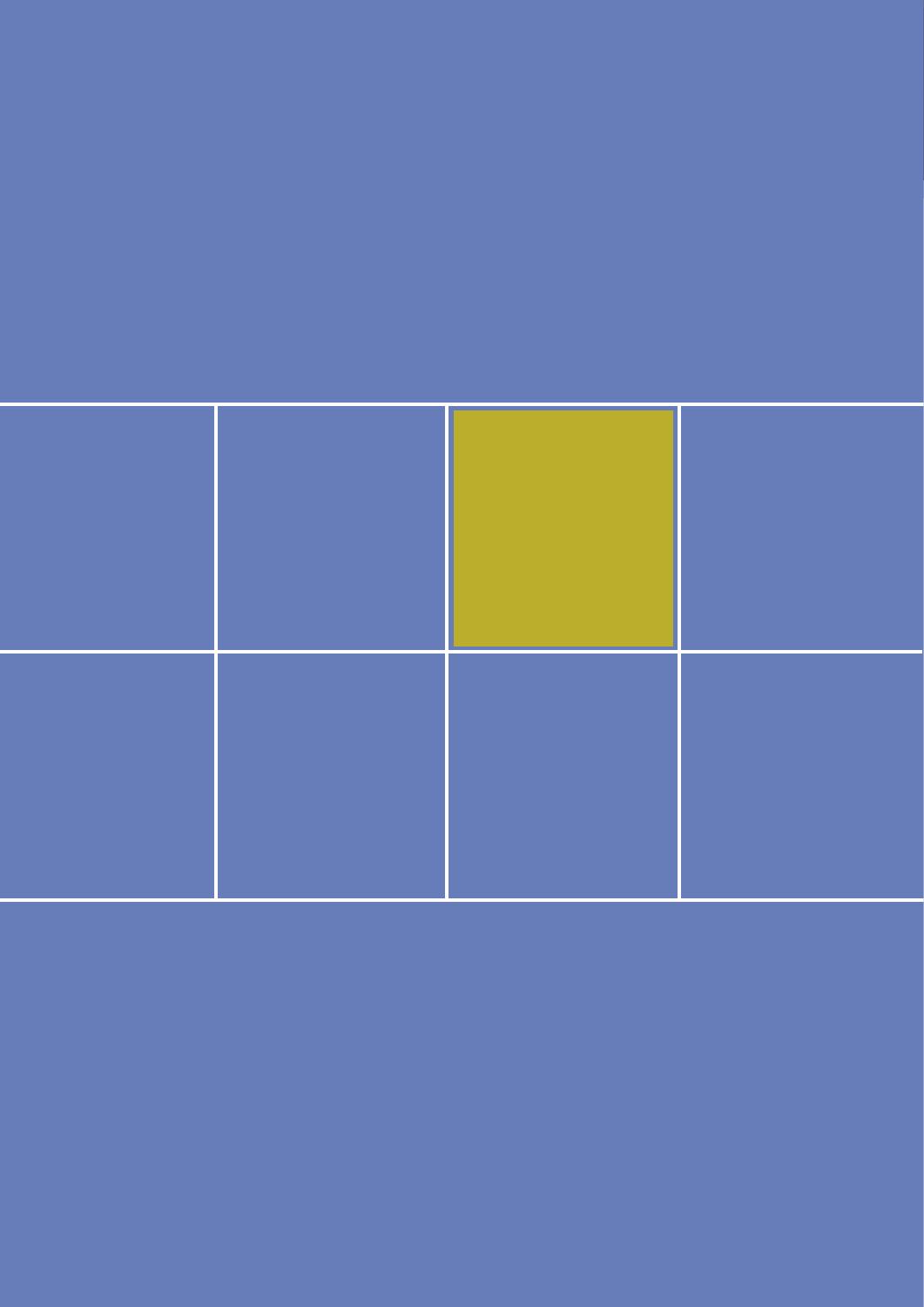## Contents

| Page 5  | <b>Foreword</b>                                                             |  |  |
|---------|-----------------------------------------------------------------------------|--|--|
| Page 6  | <b>Executive Summary</b>                                                    |  |  |
| Page 10 | <b>Introduction</b>                                                         |  |  |
| Page 14 | From Supply-Side to Demand-Side E-Procurement                               |  |  |
|         | What Is Consip?<br>٠                                                        |  |  |
|         | The Urge to Rationalise Public Spending as the Driver for<br>$\bullet$      |  |  |
|         | <b>Centralised Procurement</b>                                              |  |  |
|         | The Shift to Decentralisation<br>$\bullet$                                  |  |  |
|         | The Spillover of Consip Experience at the Local and<br>$\bullet$            |  |  |
|         | International Levels                                                        |  |  |
| Page 30 | <b>Toward Enhanced Customisation of Public Procurement</b>                  |  |  |
|         | Adopting IT Services: The Issues of Compatibility and Complexity            |  |  |
|         | Addressing the Legal Challenges Domestically and at the<br>٠                |  |  |
|         | European Level                                                              |  |  |
|         | Managing Contracts at the Agency Level and the Need for<br>٠                |  |  |
|         | <b>Tailored Capacity Building</b>                                           |  |  |
|         | Opening Up to Competition and Levelling the Playing Field for<br>$\bullet$  |  |  |
|         | Large and Small Suppliers                                                   |  |  |
| Page 41 | <b>Findings and Recommendations</b>                                         |  |  |
|         | Findings<br>$\bullet$                                                       |  |  |
|         | Recommendations<br>٠                                                        |  |  |
| Page 47 | <b>Appendices</b>                                                           |  |  |
|         | Appendix I: Analytical Framework, Research Design, and Methods<br>$\bullet$ |  |  |
|         | Appendix II: The Case of SIEP in the Province of Salerno, Italy<br>٠        |  |  |
| Page 56 | <b>End notes</b>                                                            |  |  |
| Page 57 | <b>Bibliography</b>                                                         |  |  |
| Page 60 | <b>About the Author</b>                                                     |  |  |
| Page 61 | <b>Key Contact Information</b>                                              |  |  |
| Page 62 | <b>Centre Reports Available</b>                                             |  |  |
|         |                                                                             |  |  |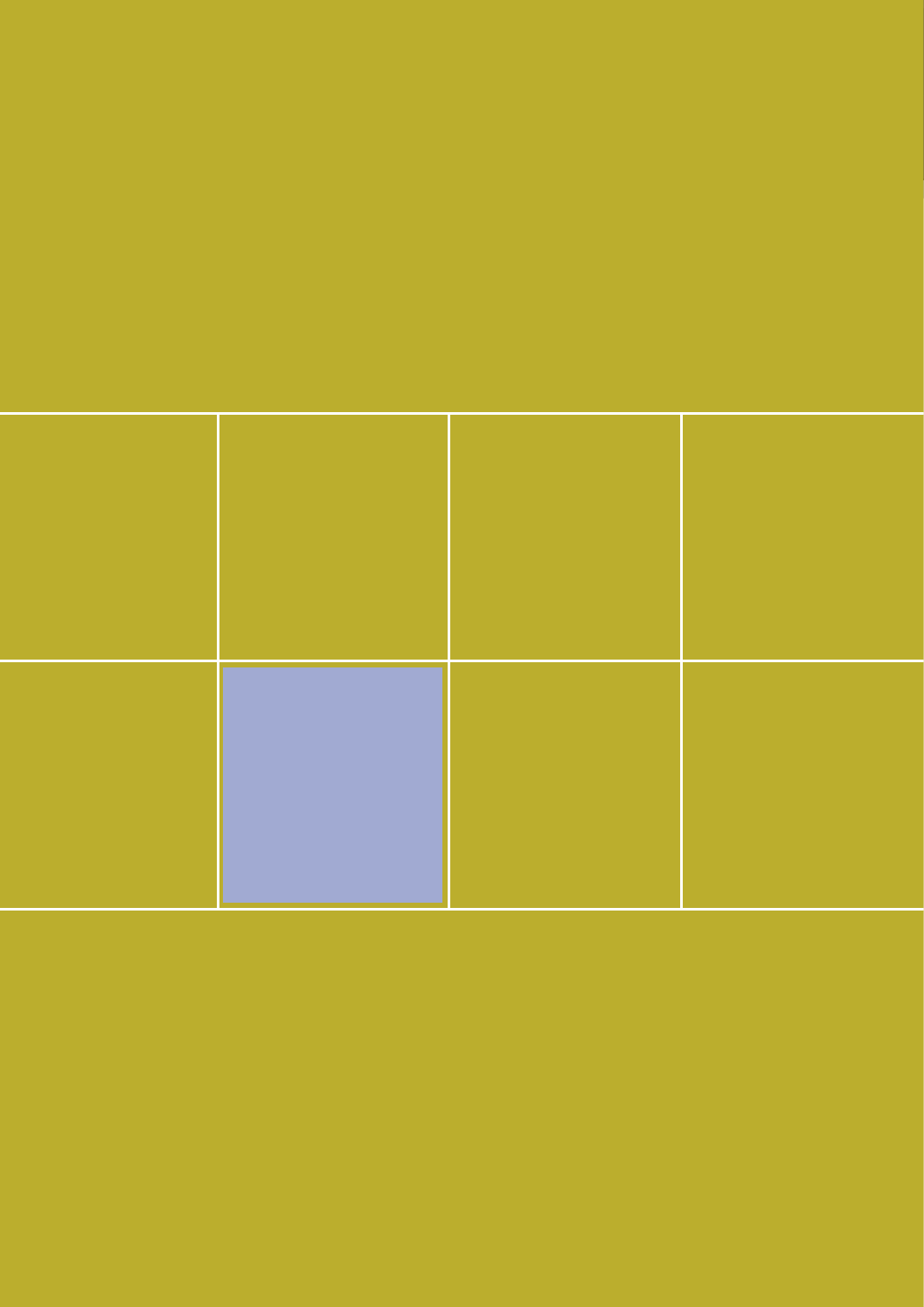# Foreword

#### **November 2004**

On behalf of the IBM Centre for The Business of Government, we are pleased to present this report, 'Innovation in e-procurement: The Italian Experience,' by Mita Marra. This publication is the first in a new series of reports that the IBM Centre for The Business of Government will publish examining public-sector innovation in Europe.

In Italy, the transformation of government procurement began in 2000 with the creation of Consip (Public Information Services Agency). Consip, which is a public company owned by the Italian Ministry of Economy and Finance, created a new information technology platform and new operational procedures that dramatically transformed the government acquisition process in Italy. New procurement processes at the national level included an electronic catalogue, online auctions, and an electronic marketplace. Working as a public company, Consip was designed to minimise red tape, recruit a highly educated workforce, and be more responsive to clients.

Marra's report describes the path taken by Consip and examines the features of Italy's public procurement system. In highlighting both what has been already achieved and what is still needed for future improvement, Marra finds that public agencies' use of new procurement procedures appears to have achieved many of their intended results. Consip also had some unintended, positive impacts. Interestingly and unexpectedly, the most dynamic regional and city governments, such as Salerno, developed their own procurement support agency. That is, they created local versions of Consip, with new portals, Web-based shopping malls, Web-based auctions, and other Web-based marketing and procurement related services focused on their local needs.

Marra concludes her report with findings and recommendations for public managers, for Consip itself, and for other countries currently transforming their public procurement system. We trust that this report will be informative and helpful to those around the world seeking to improve the delivery of public services and the business of government.

Paul Lawrence **Sietze Dijkstra** Partner-in-Charge **EMEA Public Sector Leader** EMEA Public Sector Leader IBM Centre for The Business of Government IBM Business Consulting Services paul.lawrence@us.ibm.com sietze.dijkstra@nl.ibm.com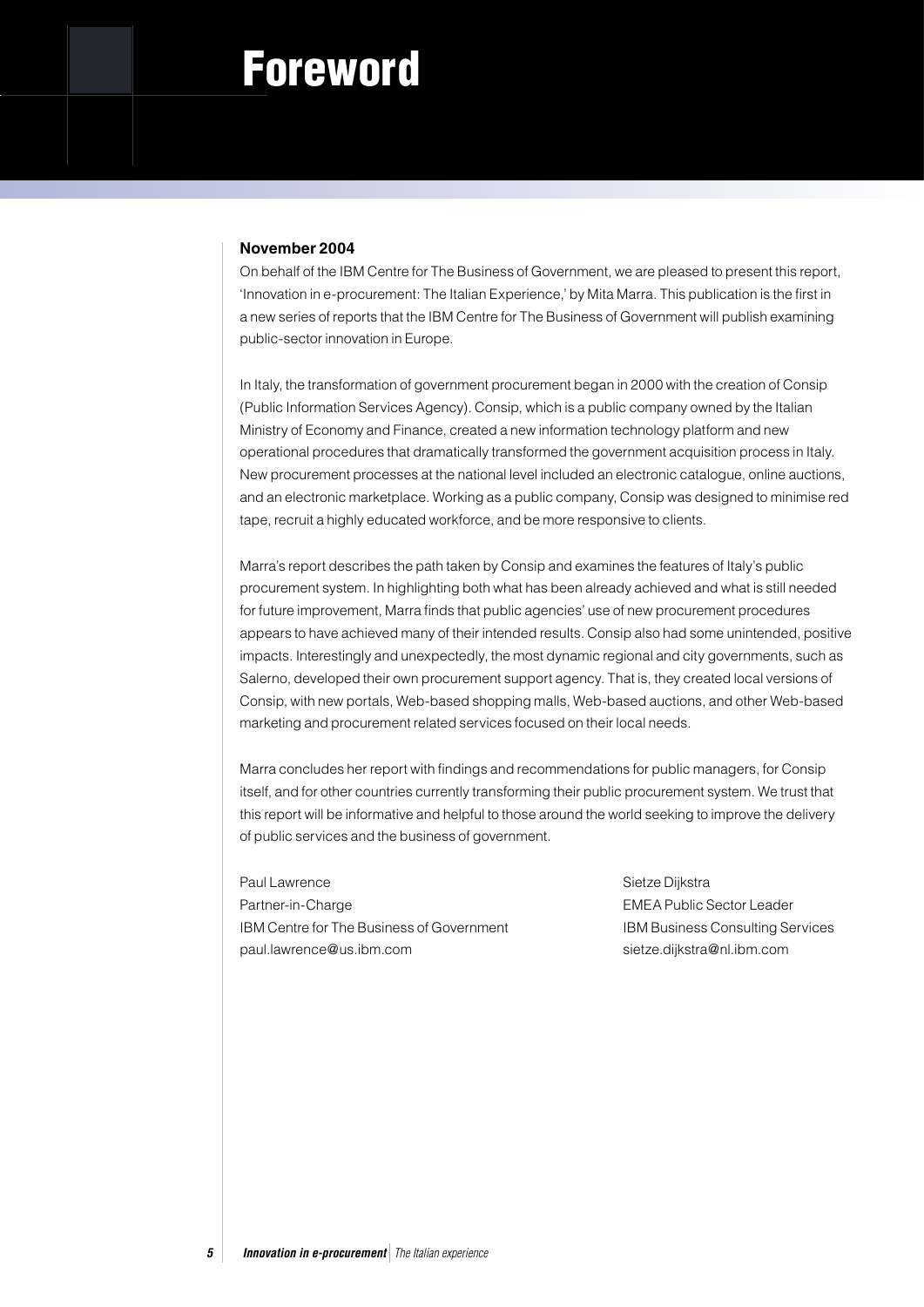# Executive summary

Consip (Public Information Services Agency) stands at the heart of the Italian government procurement reform programme that was launched in 2000. A public company working for the Ministry of Economy and Finance, Consip has spread information technology (IT) services across public agencies and provided e-procurement solutions through:

- The electronic catalogue
- Online auctions
- The electronic marketplace.

The electronic catalogue permits the purchase of standard goods and services within the frame of national contracts, centrally negotiated by Consip. Public managers can access the e-catalogue on the Internet, click on the item of interest, and specify the needed quantity at the price fixed for national supplies. Online auctions are designed to address specific requests for specialised materials for large contracts. The electronic marketplace allows public agencies to choose products from a range of suppliers certified by Consip.

Public agencies' use of new procurement procedures appears to have achieved several intended programme results as well as a number of unintended, surprisingly positive effects – all of which make the Italian experience a case of innovation in government procurement. As expected, the binding of contracts for large nationally required supplies led to a decrease in the unitary cost for standard goods and services (Ministry of Economy and Finance, 2004). Purchasing procedures through IT services comply with public contract requirements of transparency, publicity, integrity, and broader competition both domestically and at the European level. In purchasing goods and services, public managers reported greater awareness of costs and service needs in their own agency, routinely benchmarking local vendors' contract conditions with those negotiated by Consip for national supplies. Public managers who used the IT platform reported a willingness to use e-procurement tools in the future.

Unexpectedly, the most dynamic regional and city governments have developed their own procurement support agency – that is, local versions of Consip – and new portals providing Web-based shopping malls, Web-based auctions, and other Web-based marketing and procurement-related services. Furthermore, Consip has established collaborations with the procurement institutions of 29 countries participating in the European Public Procurement Learning Lab – among them, Austria, Denmark, France, The Netherlands, and Finland. The Italian model has been recognised abroad and adopted by the European Union Phare programme for twinning e-procurement projects in Turkey and Cyprus. (The Phare programme is one of the three preaccession instruments financed by the European Union to assist the applicant countries of Central and Eastern Europe in their preparations for joining the European Union.)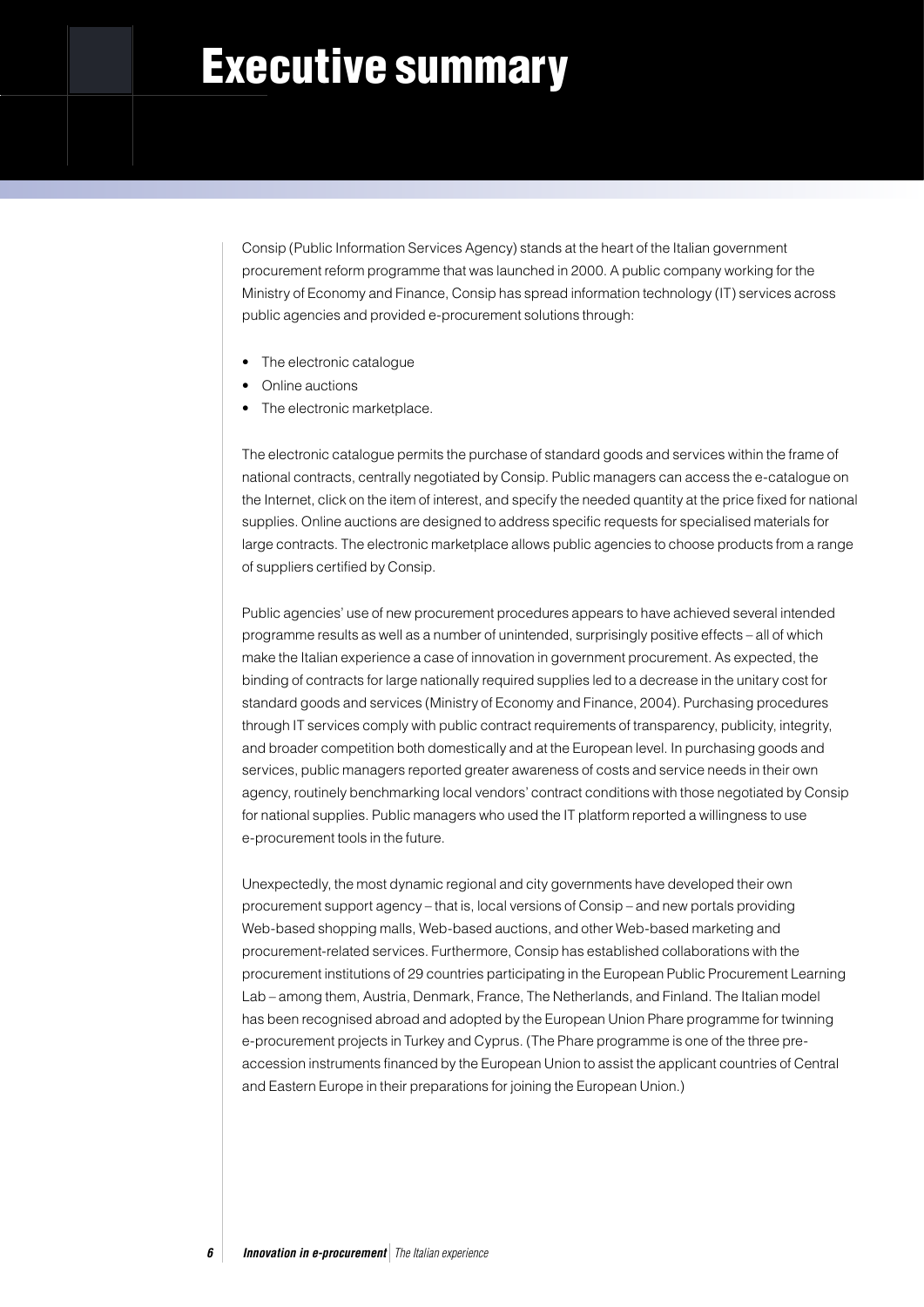However, the reform of public procurement has faced several challenges. First, the new system of public procurement is built upon a business-oriented model, but it is problematic to transfer knowledge directly from the private to the public sector due to differences in the development and implementation of e-procurement across sectors. One difficulty is that multiple goals, rather than just profit maximisation, are the primary motivation for e-procurement in the public sector. Second, the lack of qualified personnel and a general resistance to change across public agencies act as barriers to procurement transformation.

In addition, the current procurement transformation has thus far co-existed with two very different approaches to reform, which are working in parallel and sometimes at cross-purposes. One approach focuses on tightening the controls on spending: More attention is paid to centralising acquisition processes to tap economies of scale. Consip acts as the broker between public agencies and private vendors through aggregating demand at the best price and quality conditions available on the market. This 'control' approach relies on supply-driven procurement processes to reduce fragmentation, waste, and hidden public spending at the local level.

By contrast, behind e-procurement one finds innovative methods of public production and provision of government services, which in turn point to key management strategies and capacities. E- procurement has a significant bearing on contracting for complex integrated services (such as facility management services, science and technology equipment), and public agencies have gained access to skilled staff with considerable productivity gains. From this perspective, procurement reform attends more to the qualifications and capacities of employees in promoting efforts to decentralise procurement decisions while infusing technology, changing local assessment practices, and developing networks and partnerships. Here e-procurement is a source of innovation that spurs behavioral change within organisations. Consip is called on to develop IT techniques that facilitate information sharing, knowledge creation, and diffusion. It provides assistance for managers to reflect on the results achieved and to engage in a cycle of continuous improvement through performance measurement.

The Italian experience is striking in that it copes with the inherent tensions underlying procurement transformation. While centralising contracts to contain public spending, Consip has learned to customise e-procurement tools to the specific needs of public agencies, providing consulting and support for bidding and contract negotiation, and increasingly coordinating the network of local and regional e-procurement initiatives. From a supply-side approach to e-procurement as designed and carried out between 2001 and 2003, Consip has turned out to be driven by demand, fashioning its assistance to public agencies around their particular needs and around problems that arise in the relationship between purchasing agencies and vendors.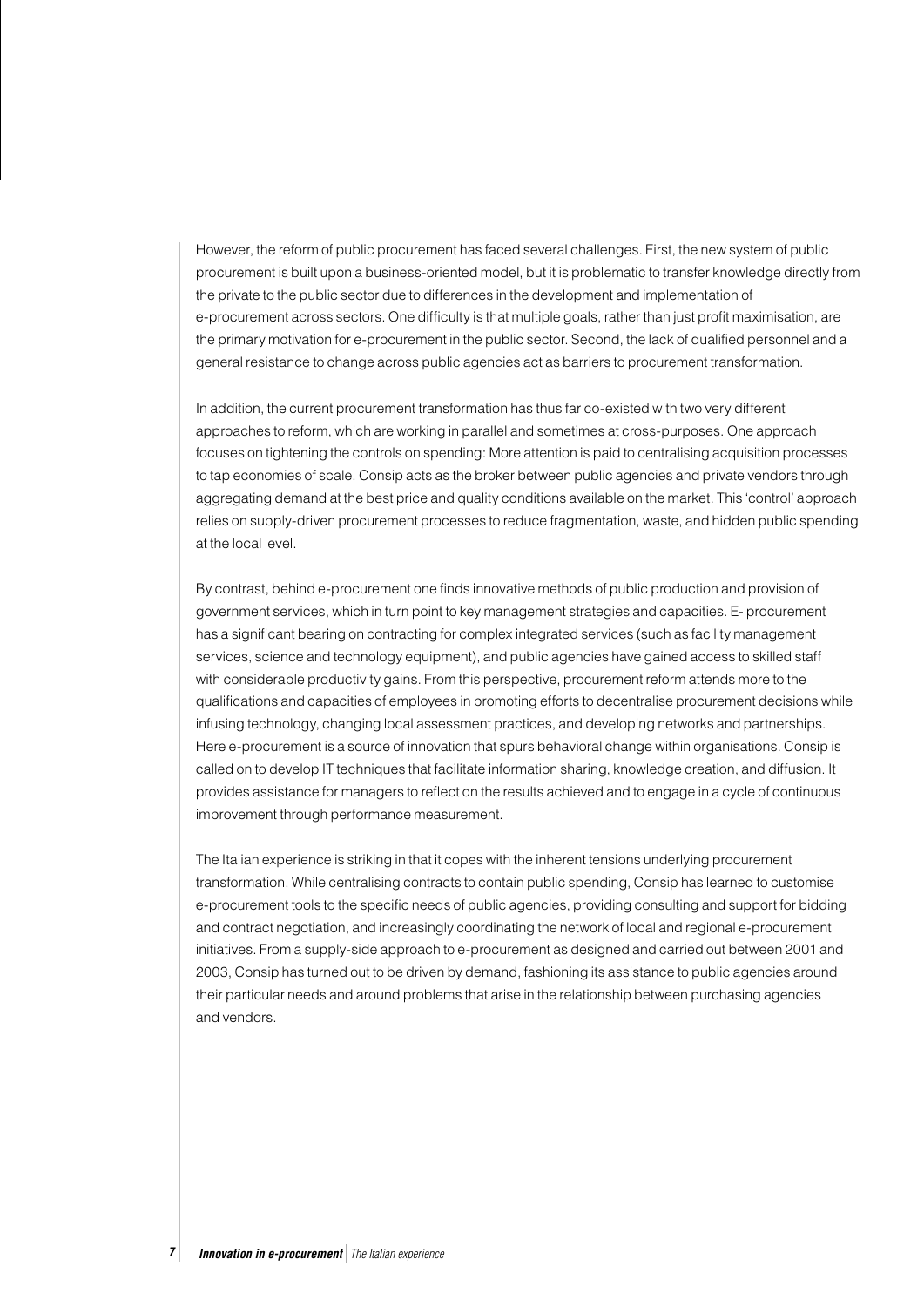As public agencies move increasingly toward arrangements for e-procurement, both at the state and local levels, that are developed and tailored in-house, this report offers specific guidance on e-procurement models. Public agencies need to take a long-term, strategic approach to managing eprocurement tools, calling for continuous capacity building and the upgrading of procurement personnel skills at the local level. E-procurement should be considered a managed relationship rather than just an information technology device replacing traditional procurement procedures. The use of performance measurement is an important ingredient for improving ownership and quality of e-procured services requested by public agencies.

Consip should tackle one of the major problems facing public agencies – that of finding reliable vendors so as to be able to focus on improving productivity. Instead of providing standardised assistance on a variety of e-procurement aspects to the largest number of public agencies, Consip should devote its assistance to sets of public agencies with similar needs across sectors. It can then focus on problems that come up in the course of defining contract specifications and deadlines and managing relationships with vendors. All this requires that Consip concentrate its efforts on one agency or a few with the same procurement dynamics, needs, and challenges. As a demand-driven approach is problem-driven, iterative, and results-oriented, it works best when it subjects both vendors and customers to a tough test of performance: If the product of a vendor does not meet competitive standards of cost, quality, and timely delivery, the customer (the government purchasing agency) will simply not accept the goods or will not renew the order. This impels Consip to strive, together with the purchasing agency, to strictly monitor performance for better quality and stronger reliability.

All countries currently transforming their procurement system are called on to overcome the human resource, organisational, institutional, regulatory, and policy constraints that act as barriers for effective procurement practices. The Italian experience suggests the need for a radical government- wide intervention for restructuring acquisition processes through strong political commitment, long-term vision, and strategic management capacities. Working as a public company, Consip was designed to avoid red tape, operating outside the administrative rules and regulations in ways that elicit higher worker dedication, include a combination of IT and project management skills, and are more client-sensitive and customised.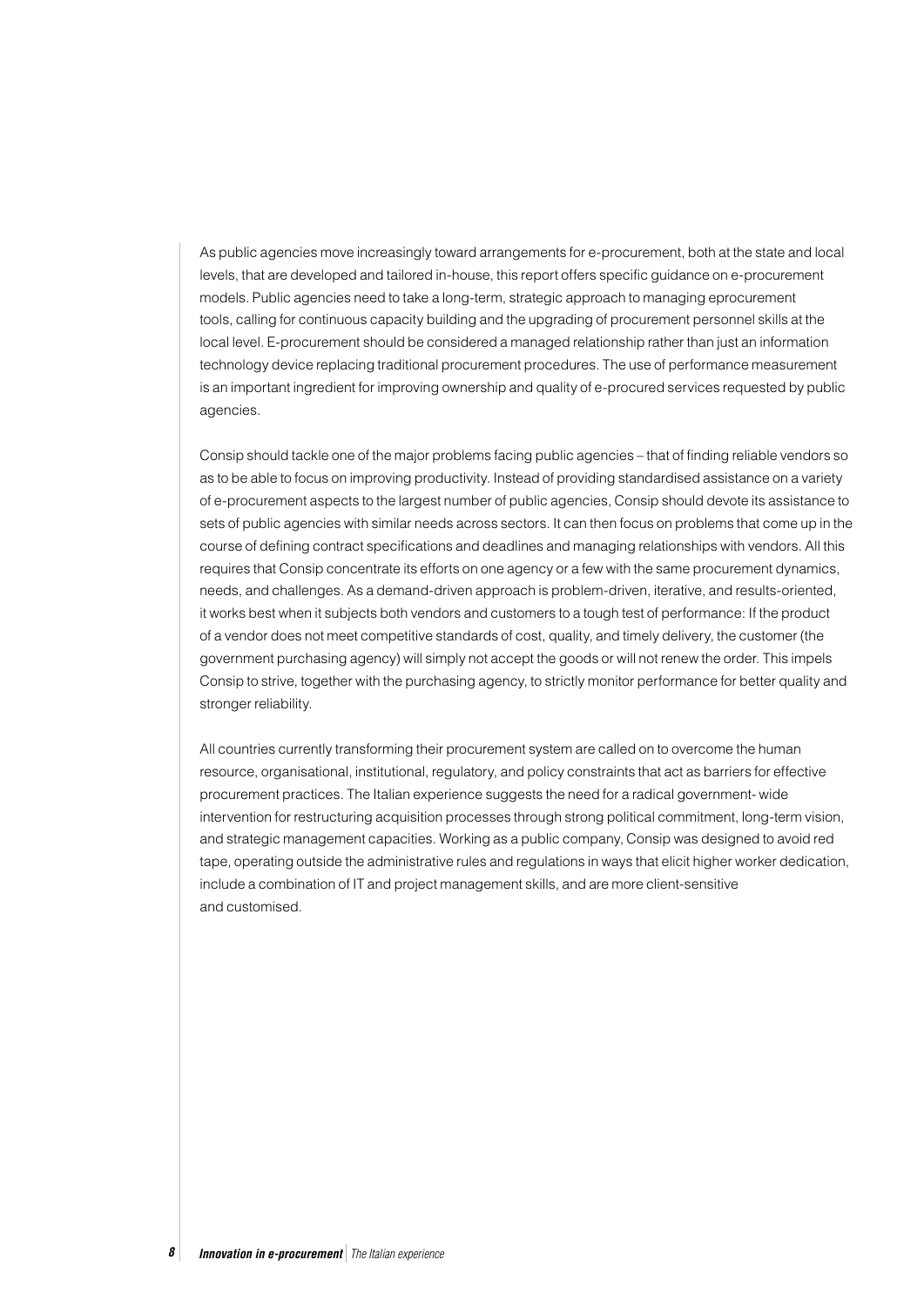Yet, these reform-sustaining programs are difficult to design and successfully implement unless they are backed up by local initiatives. It has been widely recognised that simply applying a new set of rules to the people at the top will not affect the performance of an organisation at the bottom. On these grounds, the Italian case reveals that preoccupation with compliance to rules, centralisation, and public spending rationalisation went at the expense of procurement results at the agency level: Public managers viewed central, mandatory acquisition operations as keeping their personal conduct formally in line with the new rules, and the culture of public procurement tended to reinforce that view.

To spur a cultural change, it becomes essential to toss out the restrictive government rules that keep managers from using people effectively and motivate those at the lower levels who are immersed in the dayto-day details of procurement practices. Procurement employees are confronted with highly specific issues; they often find it extremely difficult to be heard at the top and empowered to turn their own information into useful knowledge for strategic procurement. The Italian experience shows the importance of enhancing frontline workers' initiative and performance through continuous capacity building and technical assistance for project management provided by the central government upon request. A centrally guided decentralised approach seems to be the answer – one that at the same time balances the need for better performance with strengthened administrative capacity at the local level.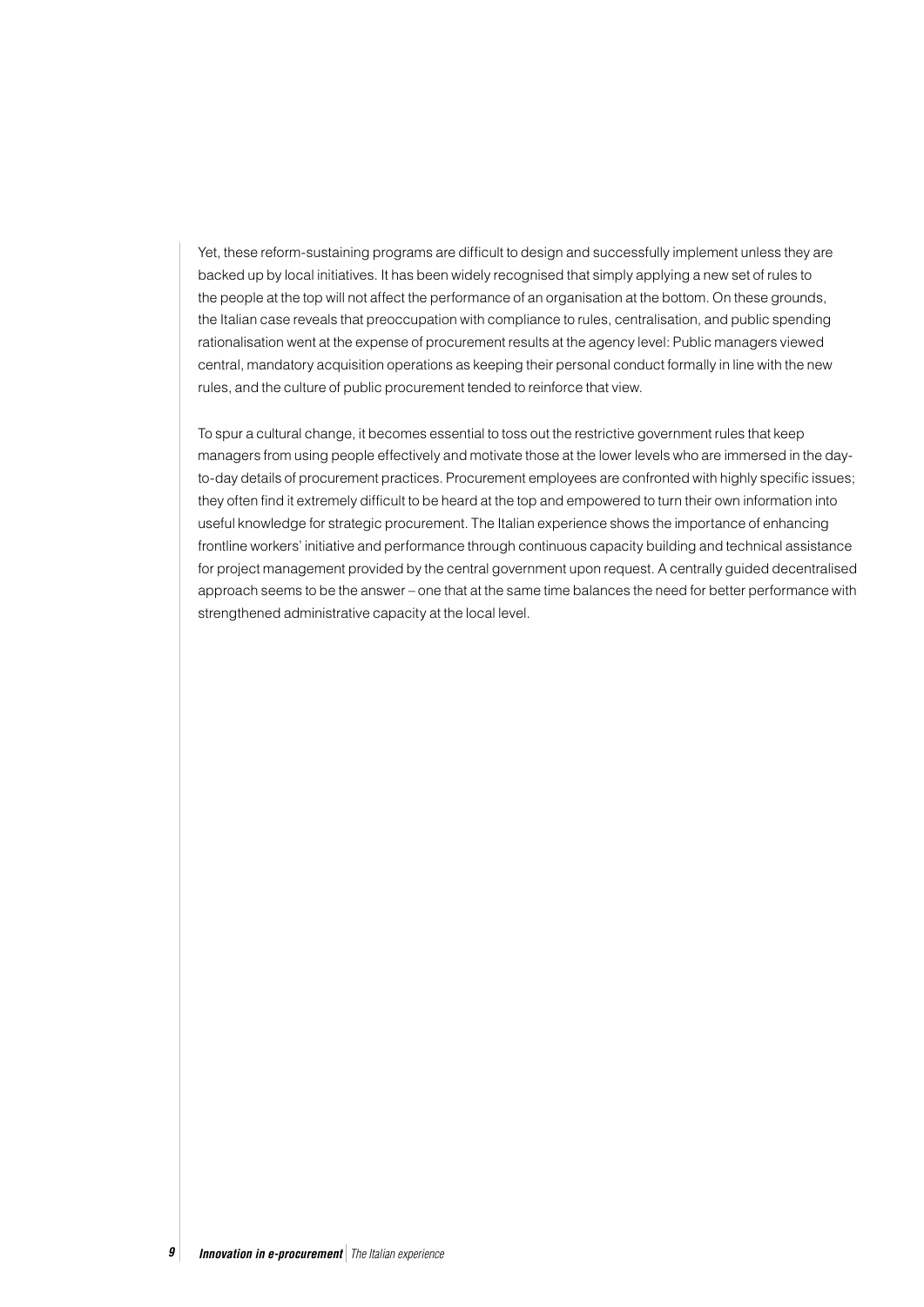## Introduction

By the end of 1990s, the Italian government had launched a series of interrelated initiatives to reform the public sector. Specifically, the government took a dramatic step toward a more efficient and effective procurement system across the nation. Moving away from buying goods to acquiring complex services by assessing and aggregating needs, strategically managing contracts, and monitoring performance has taken centre stage within public sector reform policies aimed at containing and reducing public spending. Information technology (IT) procedures supporting procurement processes make it possible to tap efficiency gains and savings in public spending through lower transaction costs, faster ordering, and more standard acquisition operations.

In Italy, the transformation of government procurement began in 2000 with the model developed by Consip (Public Information Services Agency) for all public agencies across the country. A public company owned by the Ministry of Economy and Finance, Consip set up both the IT platform and the operational procedures to carry out acquisition processes at the national level. Negotiating the best price and quality conditions for nationally required supplies, the system aimed to tap economies of scale and avoid fragmentation, waste, corruption, and hidden public spending. Government agencies at all levels were required by law to adopt the Consip electronic catalog, with the advantage of minimising transaction costs for auctioning, and privately based negotiations, traditionally carried out to speed up procurement processes.

Since 2003, the situation has dramatically changed. Moving away from a mandatory model of a centrally operated electronic catalogue, public agencies now can freely choose both vendors and IT instruments that best suit their acquisition needs. The most dynamic regional and city governments have developed their own procurement support agency – that is, local versions of Consip – and new portals providing Web based shopping malls, Web based auctions, and other Web based marketing and procurement-related services. In this context, Consip offers state and local agencies consulting and tailored solutions for IT development and project management.

This shift from a centralised to a decentralised procurement system did not result from an intended massive devolution of procurement power to local and regional agencies, nor was it simply the outcome of technological spin-offs at the agency level. Technology is only one part of the current transformation of public procurement, which instead is more a mix of law, policy, technology, management choices, and some unintentional results that seemed inadvertent, or at least not attributable to strongly intentioned leadership. What makes the Italian case innovative lies in the way all actors involved in the reform – that is, policy makers, Consip executives and staff, public managers, and vendors – learned from the experience that the path to improved procurement is more complex than expected.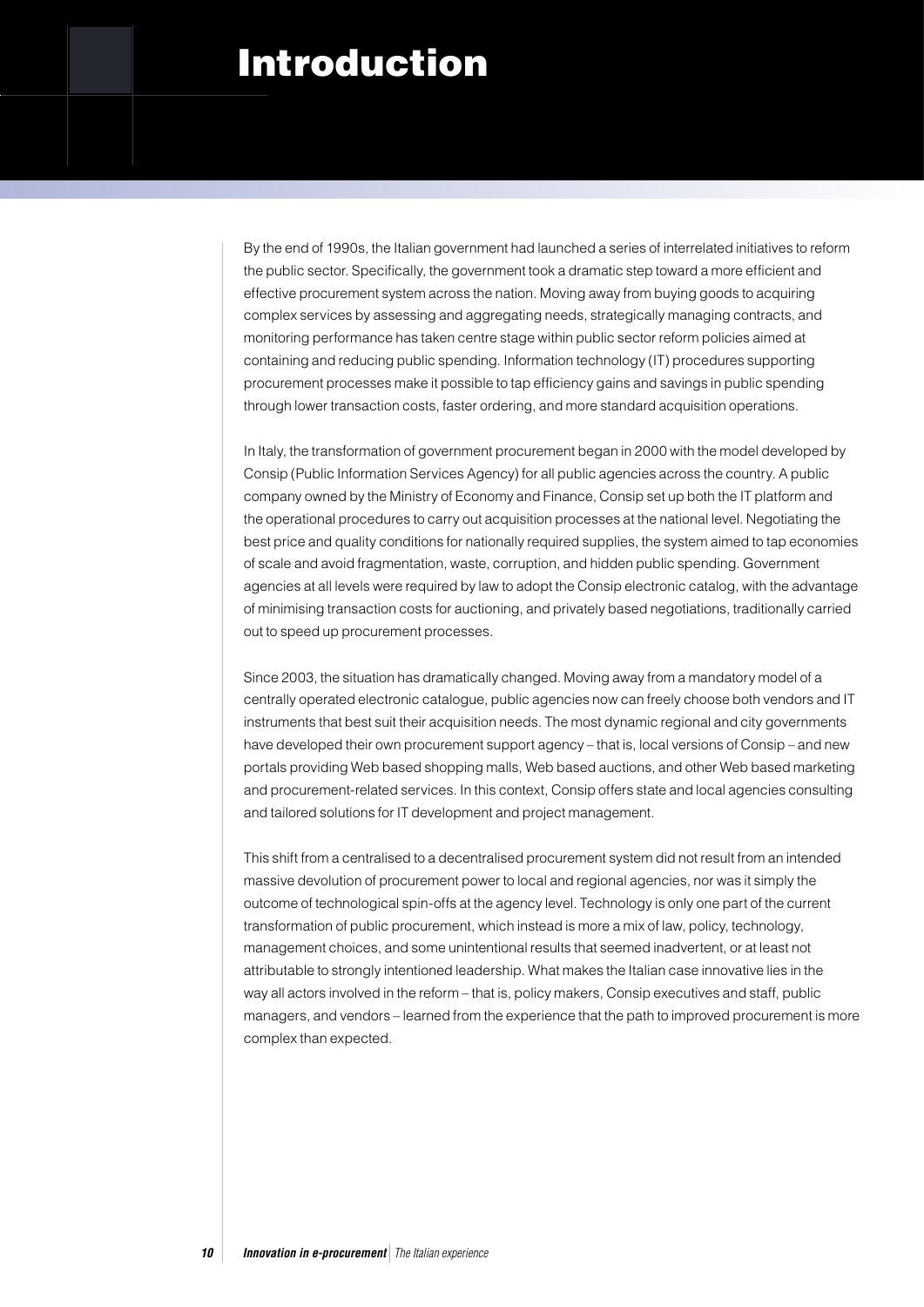Launched just as an operation for containing public expenditure, the procurement transformation eventually involved reengineering attempts to insert IT across the public sector. But, more importantly, it triggered new acquisition dynamics calling for managers to assess agency needs, strategically plan acquisition processes, contract with private suppliers, and routinely monitor contract relationships to ensure high performance and value for money. Public procurement transformation has the potential to revolutionise agencies' work at all levels of government, with Consip enabling innovation and providing capacity building across public agencies throughout Italy.

The aim of this report is both to reconstruct the path taken by public procurement reform in Italy and to examine the features of the current public procurement system (see Appendix I for more details on study design and methodology). The report is divided into three parts. The first part focuses on how the new model of public procurement was designed and implemented between 2001 and 2003, and analyses the changes the system underwent to gradually adapt to the reality of public agencies across Italy. The second part traces the dynamics at play to further customise public procurement to the specific needs of public agencies. In highlighting both what has been already achieved and what is still needed for future improvement, the analysis reconstructs the role Consip has played and should play in the future to forge collaborative relations with public agencies. The third part includes findings and proposes a set of recommendations for public managers, for Consip, and for all countries currently transforming their public procurement system.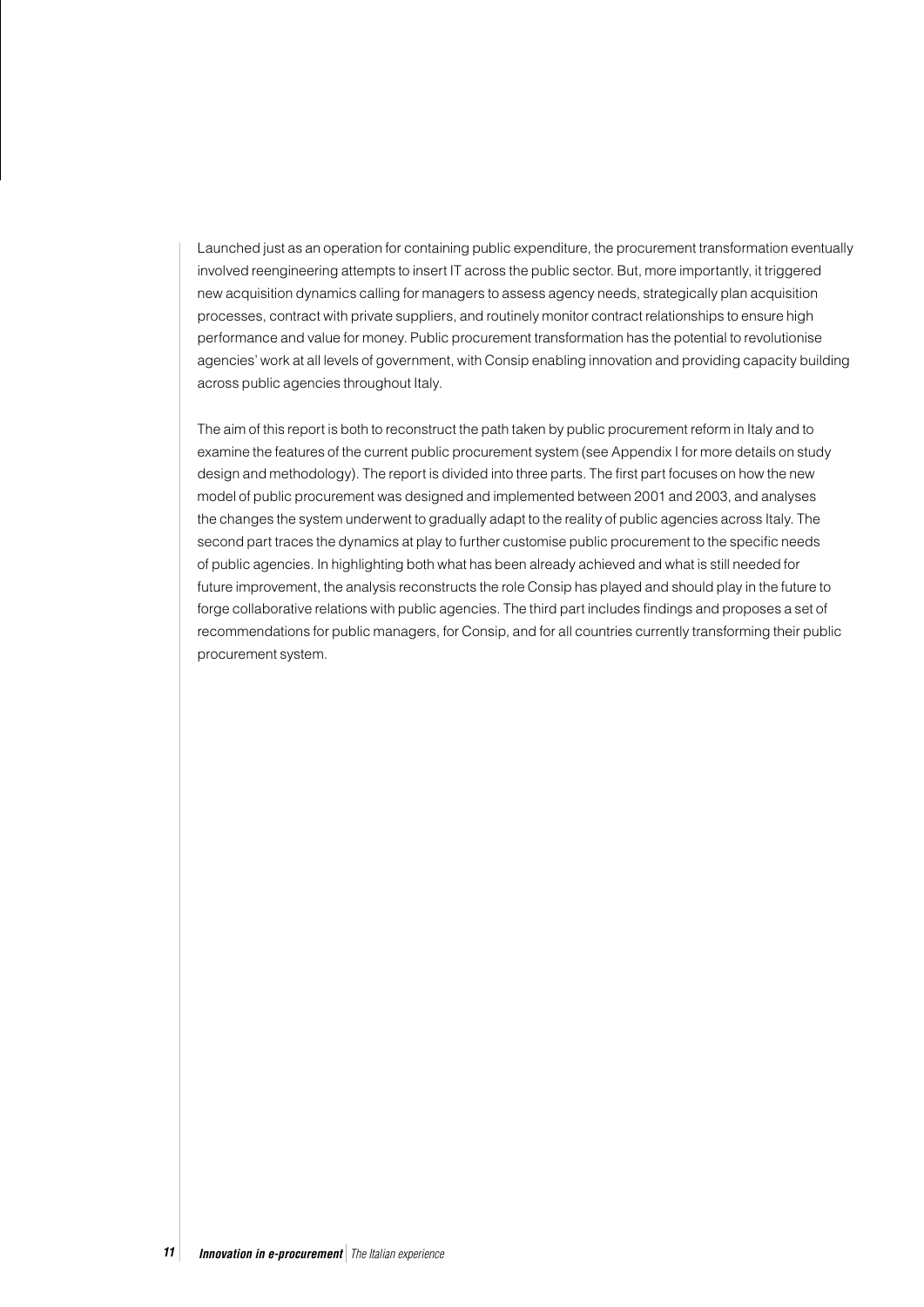## Consip: A case study of business transformation to e-procurement on demand **By Jonathan D. Breul**

There are an increasing number of business transformation stories throughout the governments of Europe. One of the most impressive of these is presented in this report. The Consip case study described in these pages transformed the way Italian public agencies purchase goods and services via the creation of new, innovative e-procurement systems. Over a several year period, Italy moved to an on demand approach to procurement. Why did this transformation occur?

The answer starts with changes in the nature of the environment, and in the nature of all institutions – commercial, government, education, and healthcare. In every industry, the main criteria for success have become performance and responsiveness. In terms of performance, governments are being pushed like never before to measure and improve program performance. In terms of responsiveness, organisations like the Ministry of Economy and Finance (MEF) know they have to be much better at sensing and responding to both the public and other public agencies in order to respond to the particular needs of those groups. By creating Consip, MEF transformed the way Italy does business.

Throughout the world, these forces, coupled with new technical possibilities, are driving new and different choices about program design and operations – and their underlying computing infrastructures. These challenges require a deeper, more meaningful, and more difficult transformation than previous reform initiatives. This challenge can be characterised as on demand e-government.

On demand e-government is the horizontal integration of processes and infrastructure that enables day-to-day interaction across the entire enterprise and outward to external entities.

The characteristics of on demand e-government are: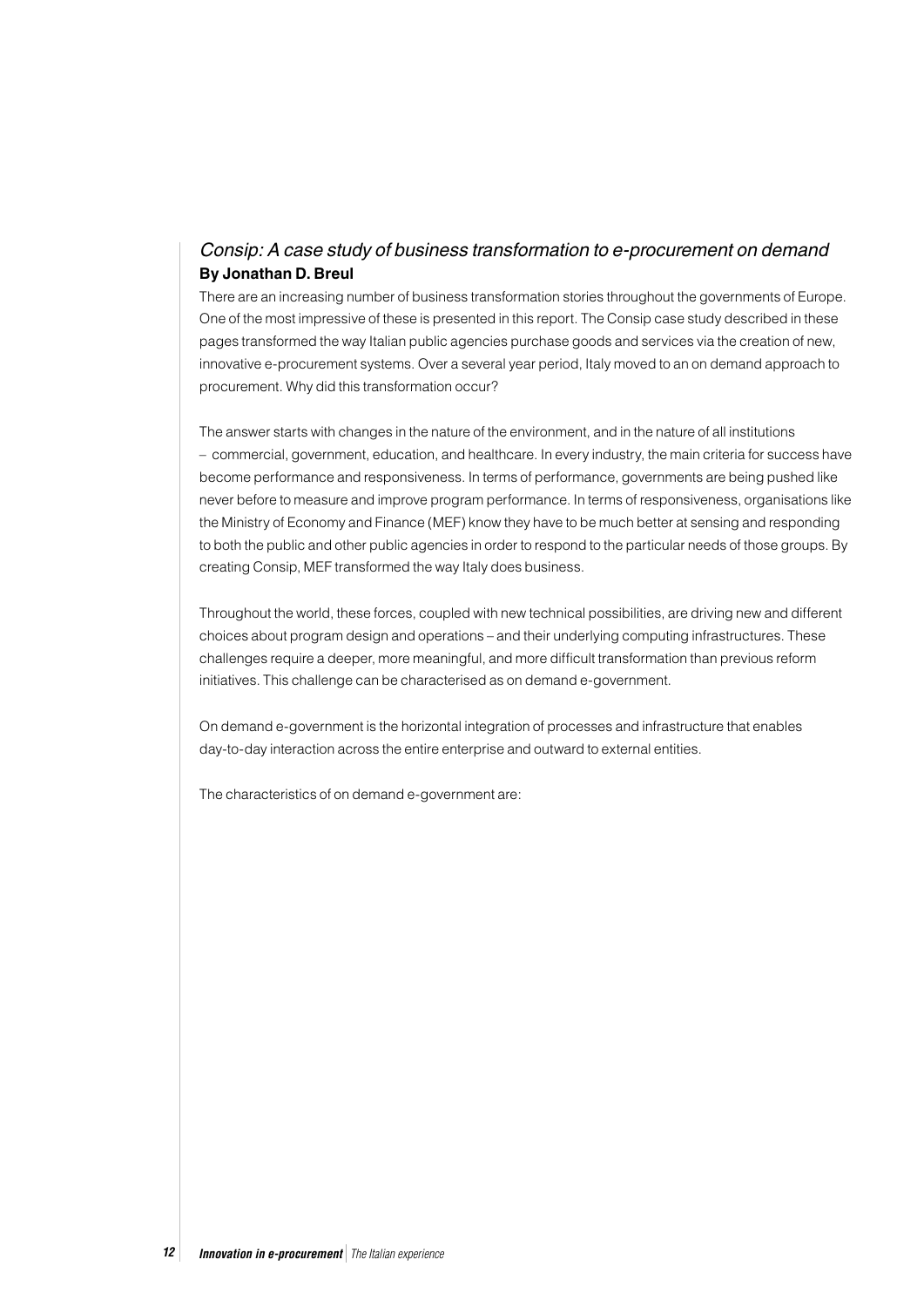- **Responsiveness.** Whatever the legislative, organisational, or operational change, governments are able to react quickly to meet present or potential needs.
- **Focus.** As processes are transformed and value chains, including suppliers, are optimised, governments are more able to see what functions should be done by themselves or by other institutions – public or private.
- **Variability.** Thanks to open, integrated infrastructures that foster collaboration and the creation of services to meet evolving needs, governments deliver the right service, at the right place and time, to the right degree.
- **Resilience.** Governments maintain their service levels no matter the impediment or threat. While technology has always supported governmental operations, in on demand it is the prime enabler of resilience.

No longer is it enough to streamline individual agency processes and just provide online citizen services. Only those governments, such as Italy, that integrate within the enterprise and across external boundaries – the heart of an on demand approach – will be able to respond with the speed, force, and coordination needed to tackle pressing public problems. It should be no surprise that as governments come to understand these challenges, they, like Italy, will upgrade and integrate IT systems and change the way they provide services to the public and to themselves. Government is clearly becoming more on demand. Consip is a trailblazer in this business transformation.

Jonathan D. Breul is an associate partner, IBM Business Consulting Services, and senior fellow, IBM Centre for the Business of Government. His e-mail: jonathan.d.breul@us.ibm.com.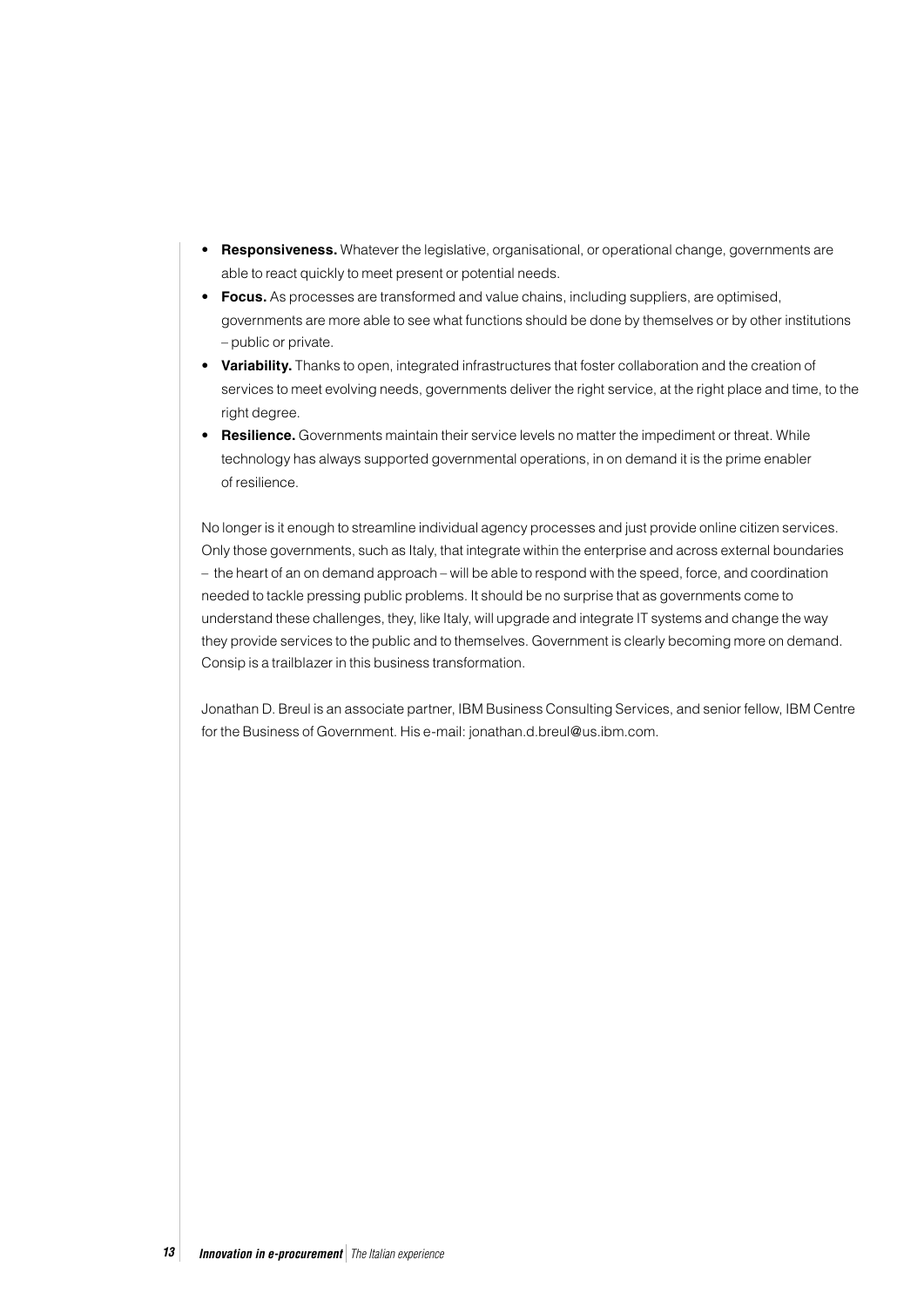# From Supply-Side to Demand-Side E-Procurement

## What Is Consip?

Any discussion of e-procurement initiatives has to begin with a brief description of Consip's mission, organisation, and statutory configuration. Consip was created in 1997 under the D'Alema government as a public company, 100 percent owned by the Italian central government, with the mission to design and manage IT within the Ministry of Economy and Finance (MEF). In 2000, under the Amato government, Consip's mission was thoroughly redefined and broadened to contribute to public sector modernisation not only through IT projects but also – and more importantly – through the spread of leadership, efficiency, and quality of public services in procurement.

In 2001, under the Berlusconi government, Consip's mission shifted to the rationalisation of public spending for goods and services. Enhancing innovation and efficiency in procurement processes across public agencies became the number one priority for Consip, with significant implications for the way the organisation worked. In pursuing such a high profile mission, Consip internalised knowledge of top ministries' acquisition processes and information systems. It then externalised, through outsourcing, the implementation of IT projects, and integrated IT skills with project management capacities and specialised consulting competencies to promote innovation in the public sector (Consip, 2002).

Being a public company does not mean that Consip sells its own services to public agencies. Rather the company operates outside public administrative rules and regulations. Its legal status allows for two key advantages: First, Consip avoids the red tape involved in all administrative relationships; second, it hires human resources without being subject to public recruitment rules. Thus, Consip enjoys a great deal of autonomy and flexibility in management. Furthermore, the commitment of human resources is for Consip to be totally geared toward highly qualified personnel needed for all stages of the procurement cycle. In 2002, 413 people worked for Consip, of whom 374 engaged in two different domains: 252 were employed in IT activities and services, and 122 were devoted to the rationalisation of public spending through e-procurement. The average age of Consip staff was around 37, with 68 percent having a graduate degree and 45 percent being women (Consip, 2002).

As shown in Figure 1, Consip organizes its work along three functional lines, with professionals assigned to separate divisions: (1) IT services, (2) project management for e-procurement, and (3) product assessment through extensive market surveys and technical evaluations. Thus, the formal organization appears consistent with packaging supply-driven assistance on IT services, project management solutions, and market intelligence for as many public agencies as possible. Yet, interactions across divisions are frequent.<sup>1</sup> Consip's top management reported firm commitment to, and support for, collaborations between IT personnel and line managers to tap the synergies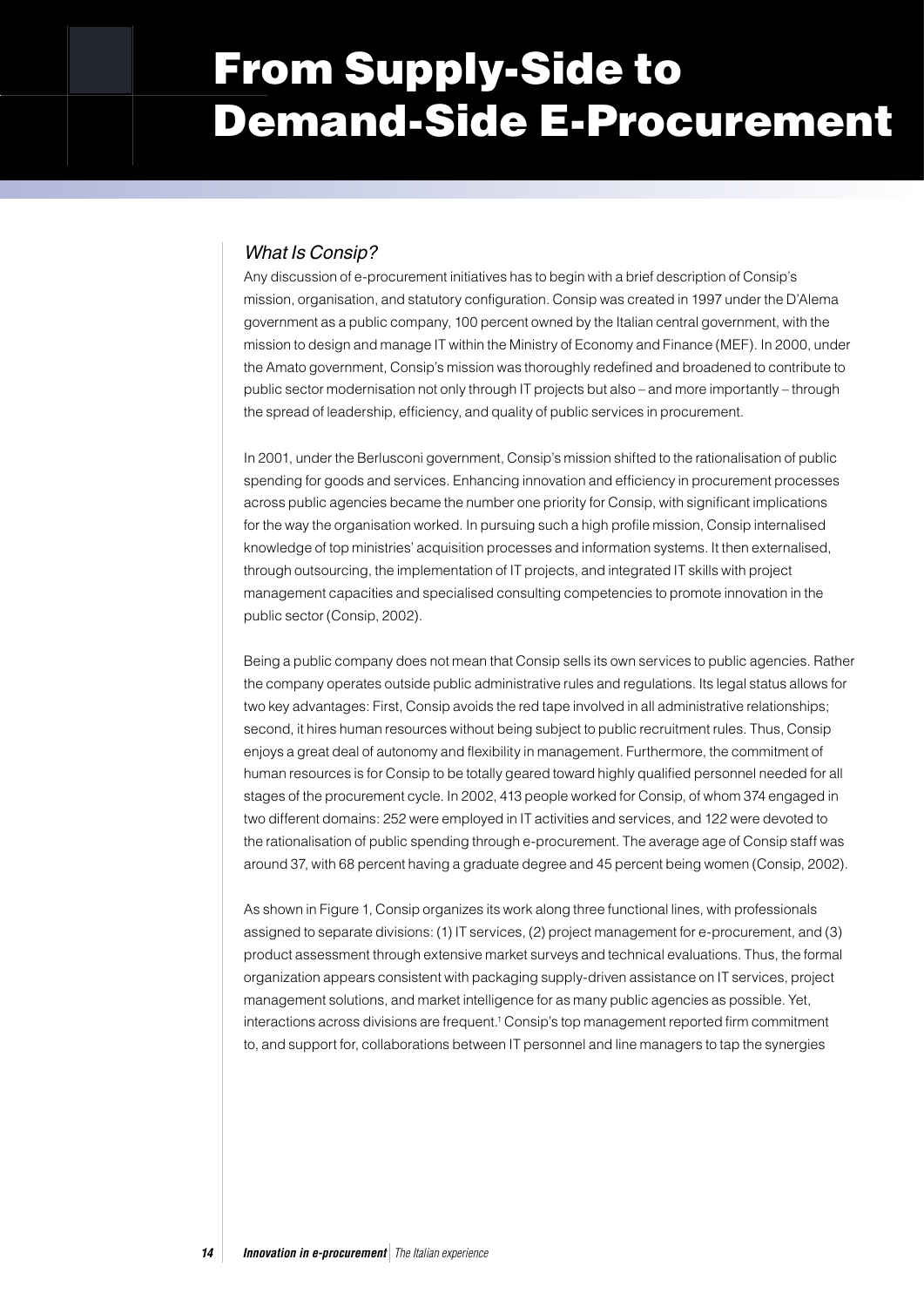of different expertise in response to public agencies' needs. Particularly in the work for online auctions, technical skills in IT services and the knowledge of public contract law requirements are adapted to the specific cases at hand. Interviews demonstrate that workers in this organisation show high dedication to their jobs. Employees came to the jobs dedicated, the work environment rewarded them, and the circumstances of their work elicited strong commitment from them. As a top manager reported, "Each online auction completed injects some sort of adrenaline that makes our guys work productively together to give birth to yet another Consip kid!"

The Board of Directors of Consip includes the president, vice president, executive director, and two other board members—all of them appointed by the MEF. While the president chairs the board with steering prerogatives, the executive director is in charge of management. The Parliament is not involved in appointing any board members, and this may result in a crippling institutional system of checks and balances, exposing Consip to political pressures and lobbying by vested interests. The executive director retains most responsibilities and decision-making power, accounting for the great latitude and flexibility the company enjoys in pursuing its highly complex mission. The question is whether a more pluralistic decisionmaking system would better buffer the organisation from volatile political pressures.



#### Figure 1: Organisation of Consip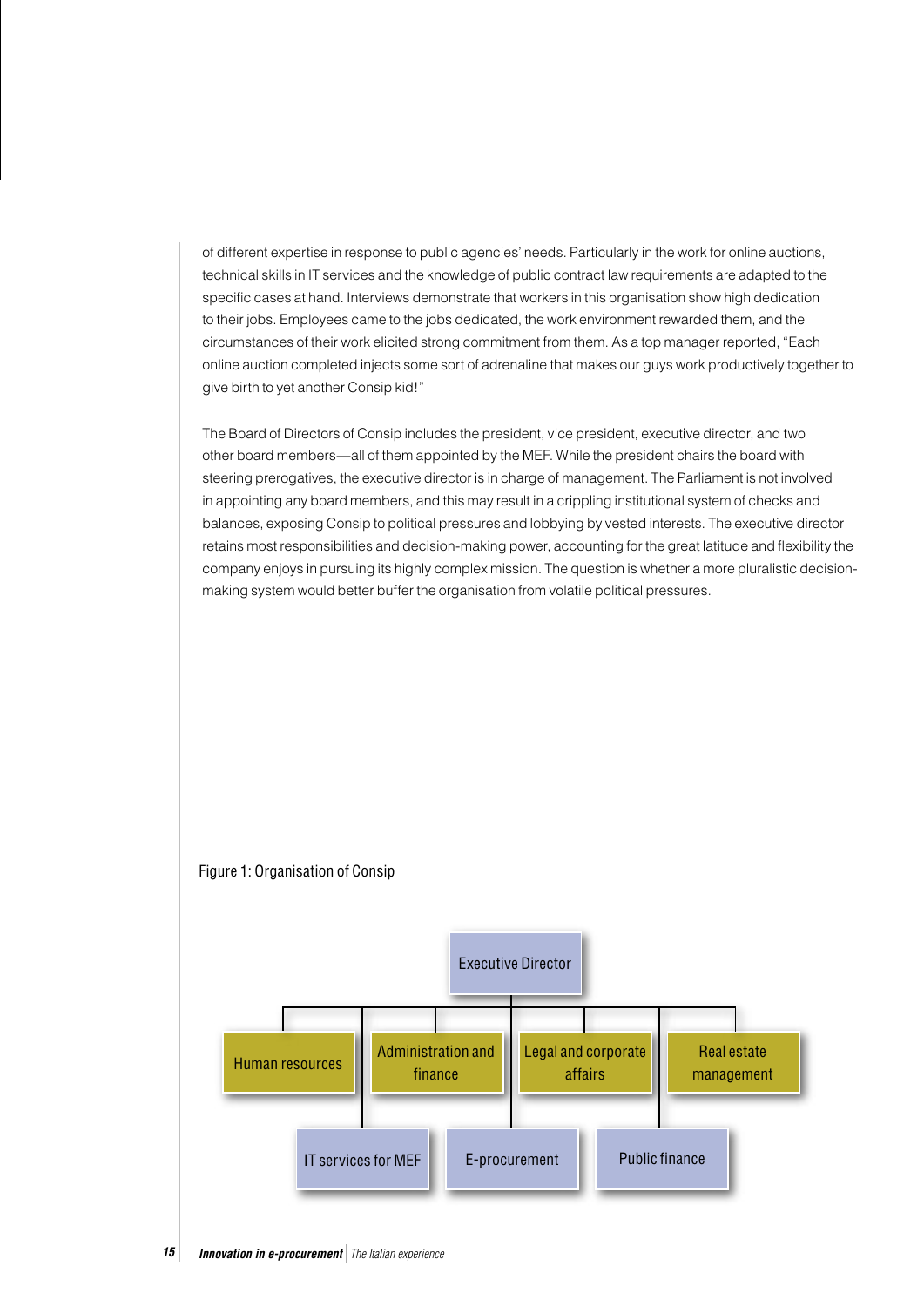#### **The Urge to Rationalise Public Spending as the Driver for Centralised Procurement**

Consip's involvement in the transformation of government procurement began with substantive efforts to contain public expenditure by achieving value for money and to effectively deliver public services. With the 2000 budget law (Law n.488, 1999), the Italian government launched the Public Spending Rationalisation Programme (PSRP) aimed at reducing public spending for the acquisition of goods and services. The government set out to achieve a decrease in public spending by  $\epsilon$ 3.7 million in 2003 and up to  $\epsilon$ 7.9 million in 2006, stemming from a reduction in both unit prices and consumption. One key component of such an ambitious programme was the move toward e-procurement at both the national and local levels.

PSRP aimed to accrue savings in public expenditure through National Framework Contracts (NFCs). These were bundles of contracts for national supplies, which could be divided into geographical lots or segmented by technical features of products or services. These contracts were expected to lower the unit cost of goods and services through economies of scale and to simplify the procurement administrative process through paperless procedures. NFCs were to be operated through IT services to minimise transaction costs, shorten the procurement cycle time, and standardise procurement processes throughout Italy. In 2001, the MEF entrusted Consip with the negotiation of NFCs and the development of the e-procurement platform. As a result, Consip had to:

- Assess the aggregate demand of public agencies for goods and services at the national level
- Invite vendors to bid for national supplies
- Select the best contract conditions for the quantity of goods and services nationally required
- Set up the electronic platform to carry out procurement operations online.

As illustrated in Figure 2, to finalise NFCs, Consip interfaced both with public agencies to aggregate their procurement requests at the national level and with vendors to search for competitive bids on national supplies. Once the NFC was in force, Consip was not in charge of the contract relationship. For their own orders, purchasing agencies were stipulating single contracts with the vendors selected within NFCs, but they could not modify the terms of reference set by Consip nationwide. Thus, the central procurement model was clearly supply driven; Consip was channelling to government agencies at all levels a set of standardised solutions for e-procurement operations, with no further involvement at the agency level.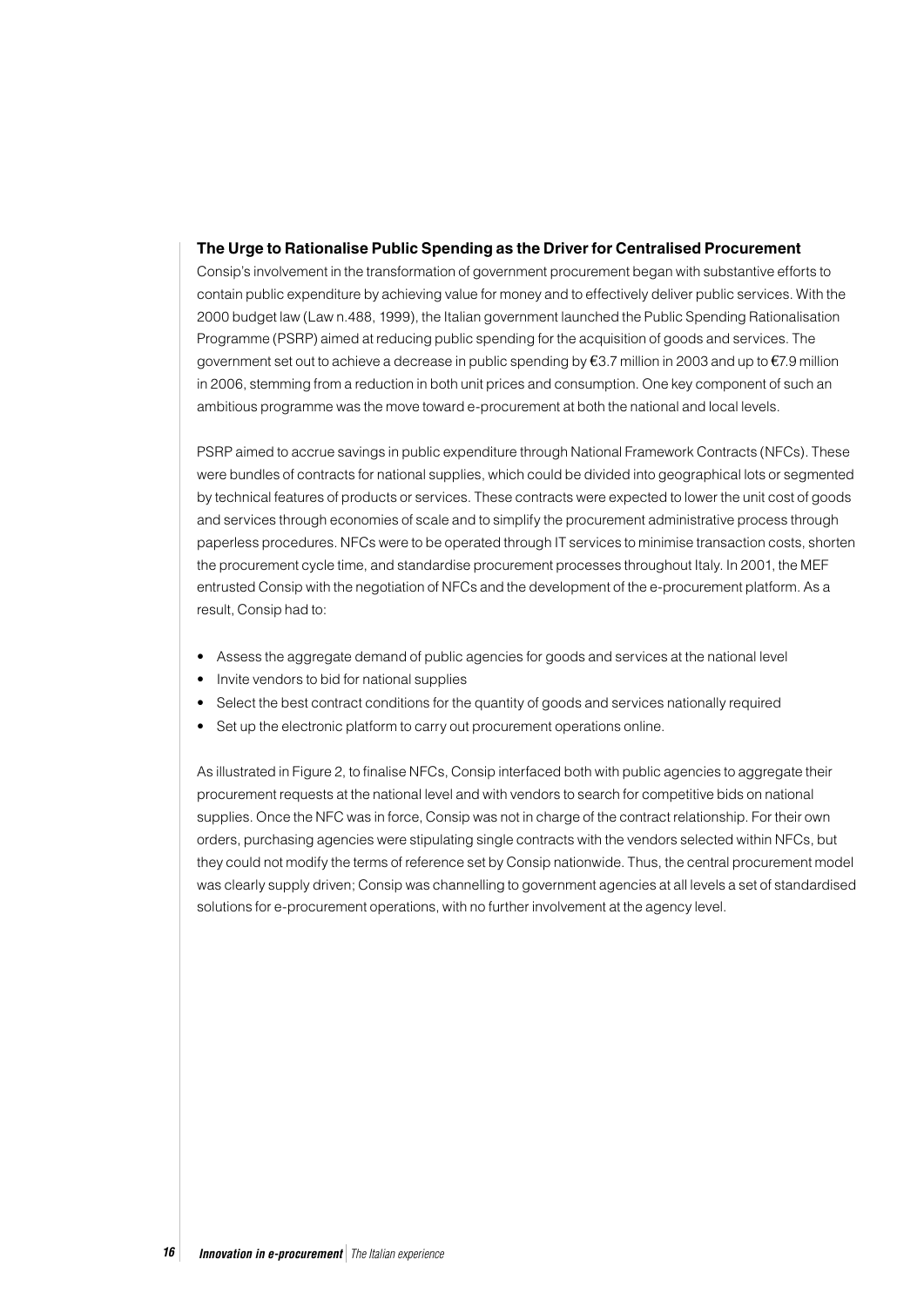

#### Figure 2: Brokering Function of Consip to finalise NFCs

The e-procurement platform developed by Consip relied on a portal (www.acquistinretepa.it) that worked as a 'hub' for all e-procurement operations processed by local, regional, and state public agencies. Initially, the portal offered only the electronic catalogue, through which public agencies could purchase the goods and services subject to PRSP requirements. Not all expenses were eligible for NFCs. In 2000, PRSP distinguished two kinds of expenditure that were to be rationalised through NFCs, namely:

- Common expenditure the expenditure on goods and services whose features are the same for most public agencies (such as stationery, telephone services, cars, and meal coupons)
- Specific expenditure the expenditure on goods and services that are either sector specific (such as needles for local healthcare agencies and chemical laboratories for universities) or related to different levels of public administration (such as catering and facility management).

The 2000 law provided that NFCs would primarily concern common expenditure and only parts of specific expenditure. But the urge to further contain public spending soon led to a broadening of the mandatory application of NFCs not only to an increased number of specific categories of items, but also – and more importantly – to a growing set of public agencies operating at the local level.

In 2001, public agencies required to apply to NFCs included all central government agencies, local healthcare providers, and universities. In 2002, provinces, municipalities, mountainous territory protection agencies, and consortia of local public agencies also had to apply to NFCs. Though the latter were left with greater acquisition autonomy, the requirement was to benchmark procurement prices with those adopted within NFCs for comparable goods and services.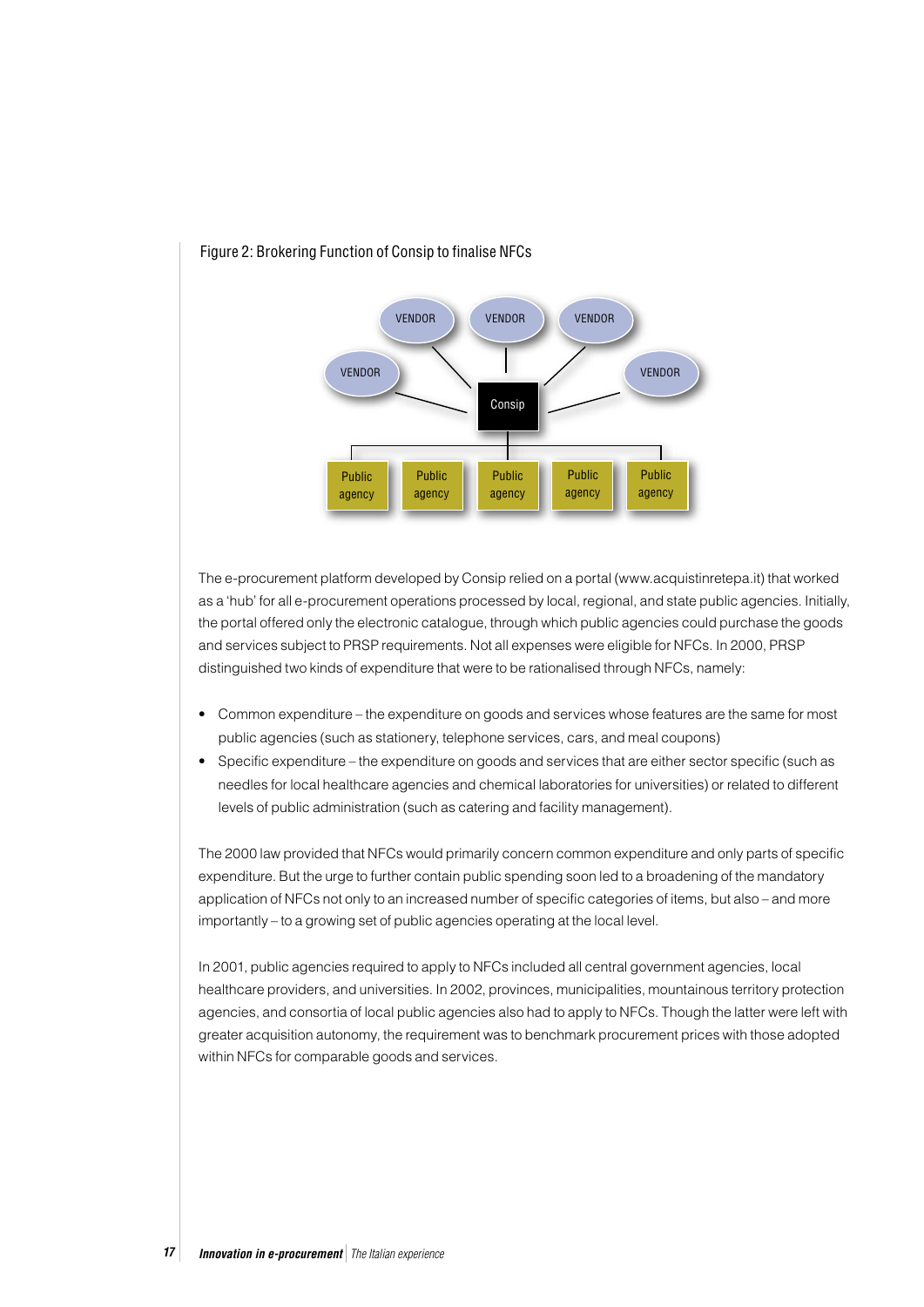The true revolution occurred with the 2003 budget law, which made it mandatory for almost all public agencies at all levels of government to apply to NFCs to rationalise their purchasing processes. All purchasing entities were required to procure through the electronic catalogue whenever the goods and services they needed were listed on the catalogue. Furthermore, to minimise waste and hidden spending, contracts valued at more than  $\epsilon$ 50,000 were to be negotiated through open invitations to bid so as to ensure publicity, transparency, integrity, and broader competition. Consip was called on to support purchasing agencies in defining terms of reference for bidding and qualifications for vendors' accreditation. Consistent with the supply-driven approach, Consip could even replace agencies whenever their administrative capacity was inadequate to carry out the whole procurement process according to the new standards.

#### **Estimated and Actual Public Spending Savings through NFCs**

Under this mandatory regime, Consip's activity boomed and its own reputation enjoyed a high profile among policy makers and top government officials.<sup>2</sup> Since the outset of the e-procurement programme in January 2000 until December 2003, 61 NFCs were stipulated, including 35 categories of goods and services usually acquired by public agencies, and seven agreements led to the subsequent setup of the electronic marketplace and online auctions as additional IT services.<sup>3</sup> Most important, NFCs encompassed telecommunication services, copy machines, printers, desktops, software, laptops, vehicles for rent, office stationery, lunch coupons, gas, and fuel.

According to data provided by the MEF, these supplies accounted for a total amount of  $£15.036$  million spent in 2003 – with average savings, as estimated by MEF, of 21 percent, that is  $\epsilon$ 3.196 million (MEF, 2004). This figure, though, was not the result of a systematic monitoring effort conducted at the agency level, but an estimate built on the sampling of public agencies' committed and disbursed expenditure at the outset of 2003. Within the yearly ceilings PRSP had set for procurement expenses, as illustrated in Figure 3, both the committed and disbursed expenditure were expected to decrease at the aggregate level.

The reduction in purchasing spending was to stem from direct savings through NFCs and indirect savings from the so-called 'benchmark effect.' In other words, by comparing quality and price autonomously negotiated with those fixed in NFCs, public agencies were expected to improve their search for competitive sourcing and thus accrue savings over time. In particular, Consip estimated that through benchmarking NFCs' quality and price parameters on a regular basis, public agencies would save up to 81 percent for mobile phone services, 68 percent for landline phone services, 35 percent for laptops, 25 percent for desktops, 30 percent for printers, and 32 percent for copy machines. Furthermore, additional savings from NFCs would be generated through (1) simplification and standardization of procurement processes, (2) reduction in procurement cycle time, (3) minimisation of material errors in hard-copy documents, and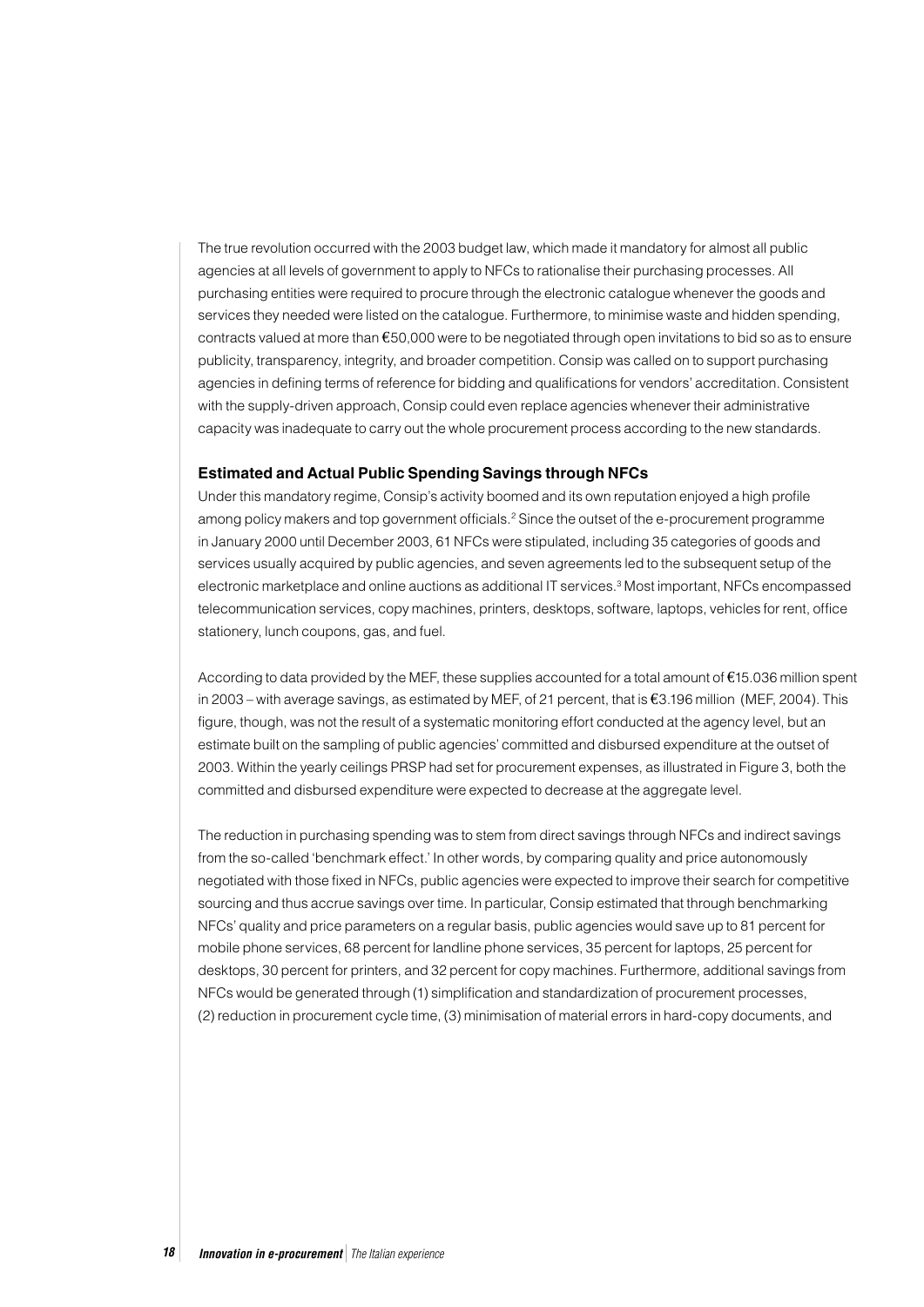(4) abatement of costs for legal dispute resolution. It should be emphasised that the expected savings in public spending concerned only the unitary costs of goods and services and not the overall public expenditure. Public agencies could increase their spending despite Consip's efforts to decrease unitary prices of goods and services purchased by public agencies.

In fact, the audit of the Ministry of Economy, Justice, and Defence conducted by the Court of Audit for FY 2000, FY 2001, and FY 2002 did not back up the expected decreasing trend, mostly because of the difficulty in monitoring public agencies' expenditure at the disaggregated level. As purchasing departments and agencies at both the state and local levels did not set up a routine information-gathering system on acquisition processes, there were no data available in time series to compare the level of expenditure before and after the introduction of NFCs. Another difficulty concerned the change in the composition of budget lines and items, which made it impossible to track savings for the same categories of goods and services across different years. For instance, the Justice Department for Youth reported a generalised increase in 2002 spending because its budget line was including costs for renting vehicles that previously were not considered.4 Currently, central departments are moving toward systematic monitoring and reporting on procurement, so reliable information is expected to be produced in a relatively short time.



Figure 3: Estimated committed and disbursed public spending savings in 2003 (in millions of euros)

In 2003, as Figure 4 indicates, the degree to which public agencies applied to NFCs showed average coverage by 90 percent, calculated as the ratio between the number of applications to NFCs and the number of potential ordering entities (40,911 applications received versus 45,609 potential ordering entities). The major sectors participating in NFCs were ministries at the state level, a good chunk of the healthcare system both at the central and local levels, universities, and local government agencies.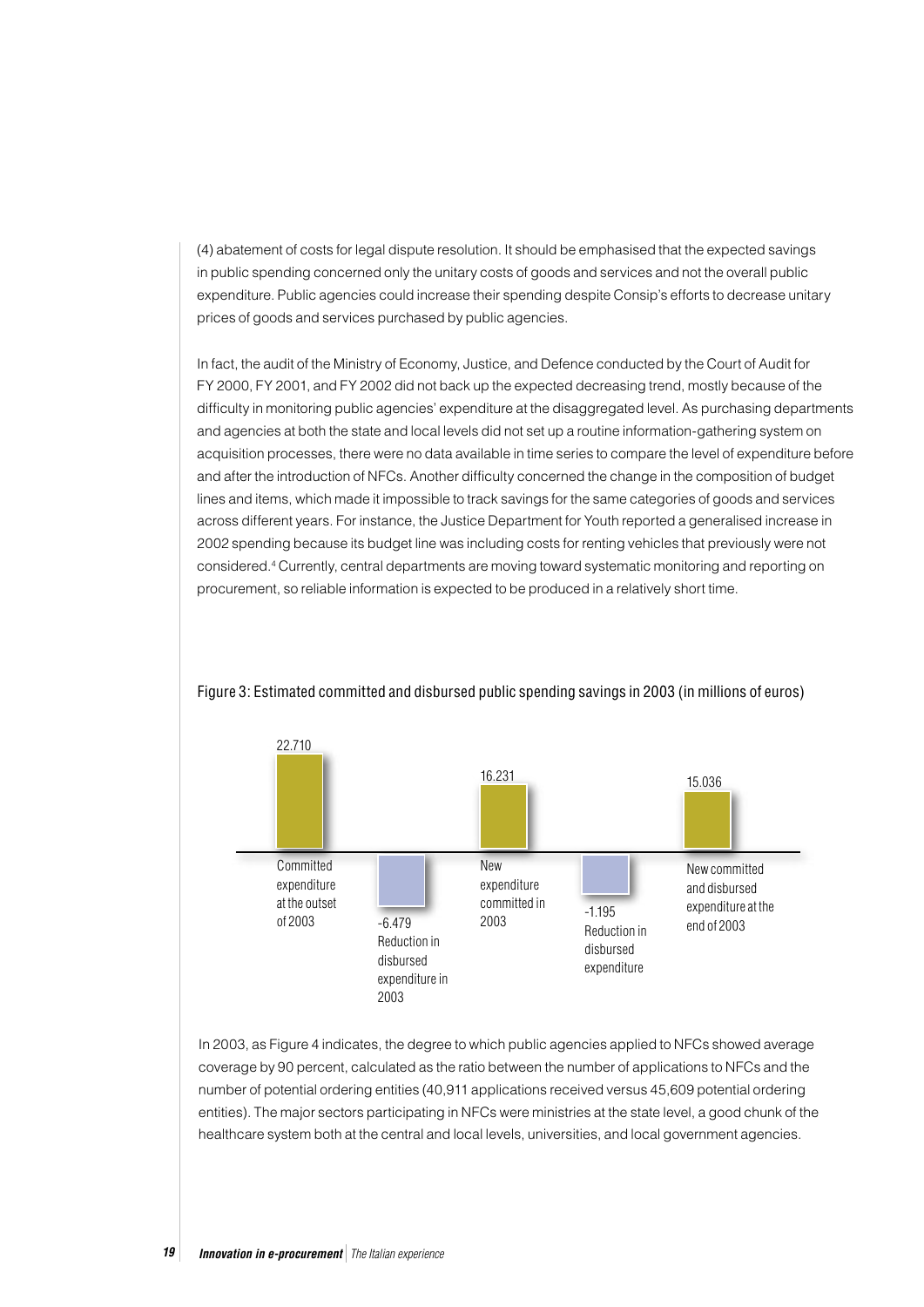In line with the mandatory compliance to NFCs, Figure 5 on page 13 shows the growing number of applications reaching a critical mass during the last three months of 2003. As designed by the reform, the whole public sector was progressively moving toward a centralised system of government procurement. Was this a success? Indeed, the figures reported in Figure 5 illustrate only one side of the story!

#### **Complaints by vendors**

The mandatory compliance with Consip's schemes caused much contention both within public administration and among private vendors. Disgruntled local dealers who had handled previous public agencies' purchases reinforced the scepticism of purchasing departments. Vendors decried the potential risk for excessive centralisation of acquisition processes, too stringent bidding procedures, and lack of competition, particularly for small and medium enterprises (SMEs) distributed throughout Italy. In their eyes, this was a case of 'unfair competition.' Allegations of market concentration as well as SMEs being crowded out mounted among small businesses, business organisations, and some sectors of public administration particularly resistant to giving up their traditional discretionary power.

Regardless of the truth of these complaints, vendors reported a great deal of uncertainty accompanying this mandatory phase. A representative from one of the major small-business organisations (namely, distributors of stationery items) reported that in the first invitation to bid for basic school stationery supplies, the different categories of needed items were not thoroughly specified, with the result of shrinking the overall volume of sales by 30 percent.<sup>5</sup> Furthermore, suppliers were not adequately informed of the requirements to participate in NFCs. Nor did small firms come to group together (in temporary enterprise aggregations) to meet the national demand for goods and services requested throughout Italy. Only large companies forwarded their bids in response to Consip's solicitations for national supplies, with the result of actually limiting competition. Among those firms winning contracts nationwide, those interviewed reported to be very much in favour of the new system in place.6

#### **Reactions from public agencies**

Overall, public agencies showed a rather passive acceptance of the NFC conditions, if not reluctance to abide by the mandatory procurement procedures. Public agencies were distinctly unenthusiastic about switching some of their purchases from traditional local suppliers to a few large manufacturers or distributors. Purchasing units lamented the lack of flexibility for basic standard goods and the inability to satisfy demands for highly complex services (such as space management for local public agencies and curriculum materials for schools).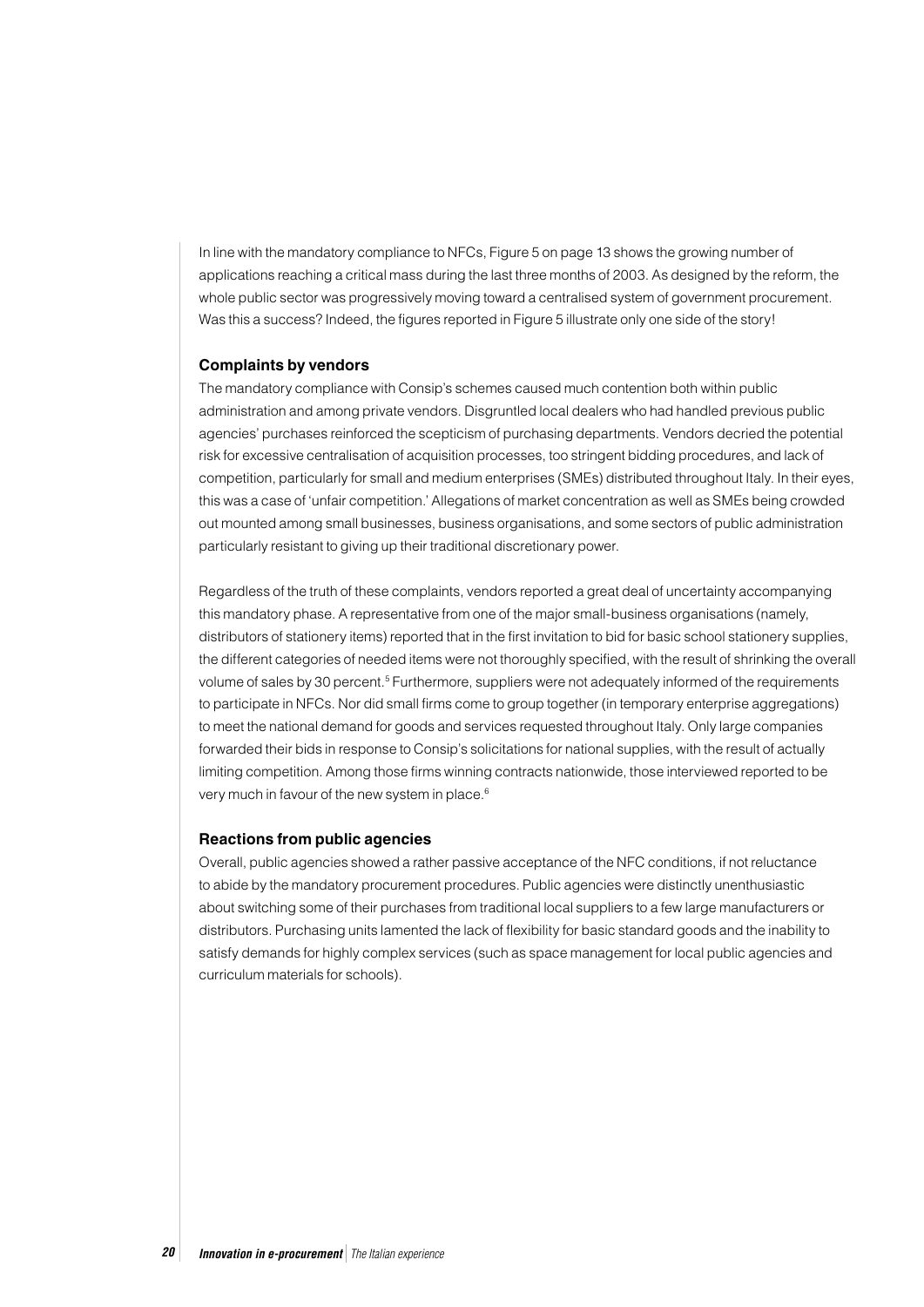

Figure 5: Trends in NFCs' order since 2000 ( in euros)

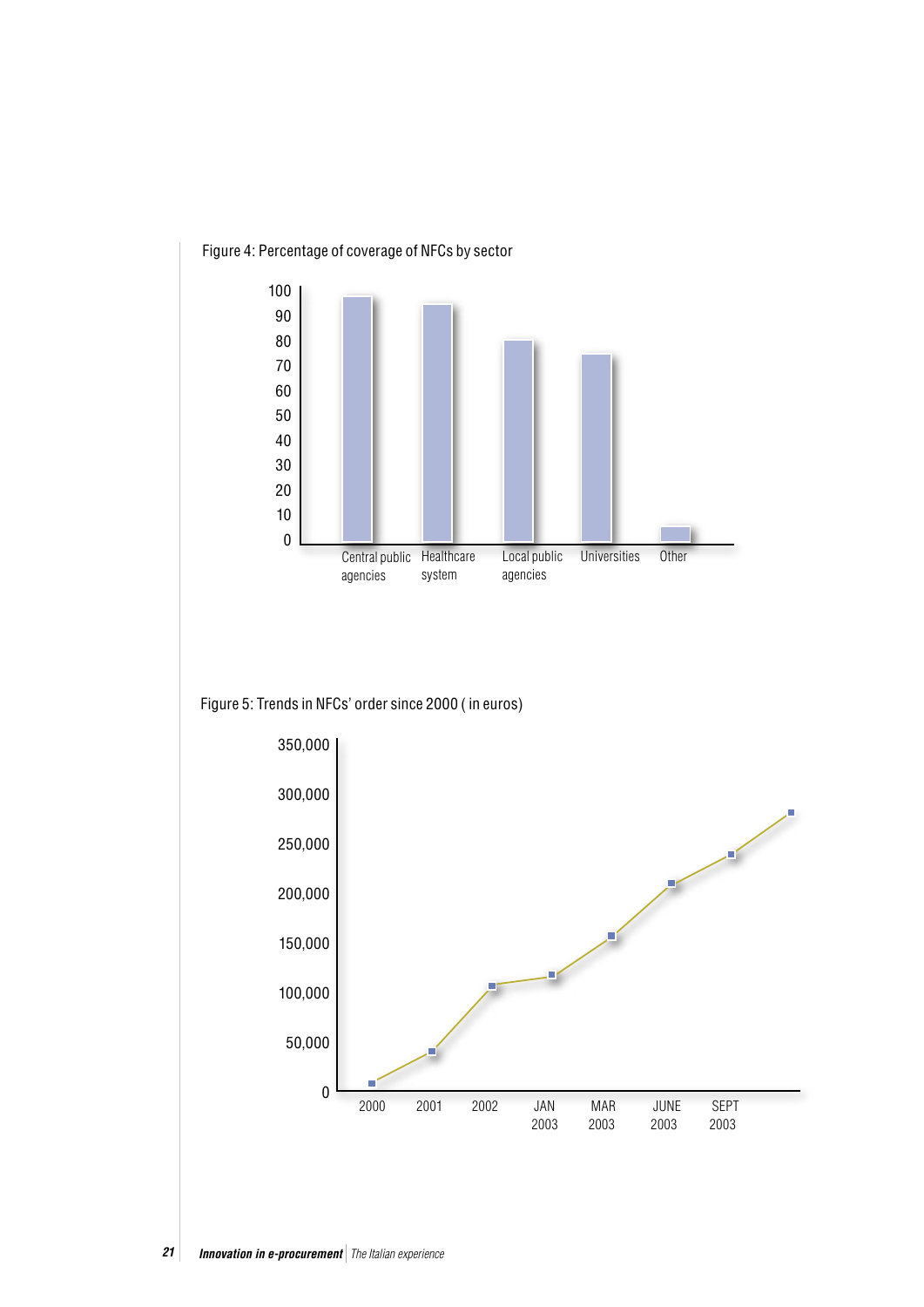Specifically, government agencies had three somewhat different reactions. Some public employees, unfamiliar with the new procurement provisions and fearing personal responsibility for misconduct in public contract procedures, simply avoided purchasing altogether. The complexity, uncertainty, and risk of large procurement projects led public managers not to even consider e-procurement as a possibility to improve their acquisition processes, as it calls for sustained and continuous capacity building at the agency level. In response, Consip disseminated best practices in e-procurement development and management and initiated e-learning initiatives aimed at informing and training managers on the PRSP requirements for rationalizing public spending throughout Italy.

Some others did not apply to NFCs because their particular requests were not available on the electronic catalogue or were not available in the volume and regularity requested. For instance, this was the case for schools, research centres, healthcare agencies, and the Department for Judiciary Personnel. Because specific curriculum materials and chemical, medical, and surgery products were not included in NFCs' supplies, and stationery items were not provided on a continual basis, purchasing units asked for derogatory authorizations to buy elsewhere. In these cases, the problem was not the lack of administrative capacity to take on the new procurement procedures. Rather, the problem lay in those specific aspects of central public procurement that were not flexible enough to address public agencies' needs. This required a reengineering effort to better tailor the new procurement system to the reality of public agencies across the nation. To address this issue, Consip began to develop online auctions and the electronic marketplace to offer purchasing agencies a broader range of products and a wider pool of vendors to choose from.

Most agencies, recognising the real cost effectiveness of NFCs for standard supplies, ended up spending even more. For instance, if the needed desktop was budgeted for  $\epsilon$ 1,000, and priced for  $\epsilon$ 500 in NFCs, the agency would then buy two computers, consuming the entire available budget with no actual savings in spending. In these instances, the problem was clearly a cultural one. Public agencies tend not to maximise their profit as private organisations do, and procurement is not considered a key function for the effective delivery of public services. In other words, purchasing agencies were not ready to adequately carry out the whole procurement cycle. As shown in Figure 6, this involves not only the bidding and contract negotiation but, more importantly, the assessment of the agency's needs, budgeting of the procurement operations, management of contracts, evaluation of product quality, and measurement of performance.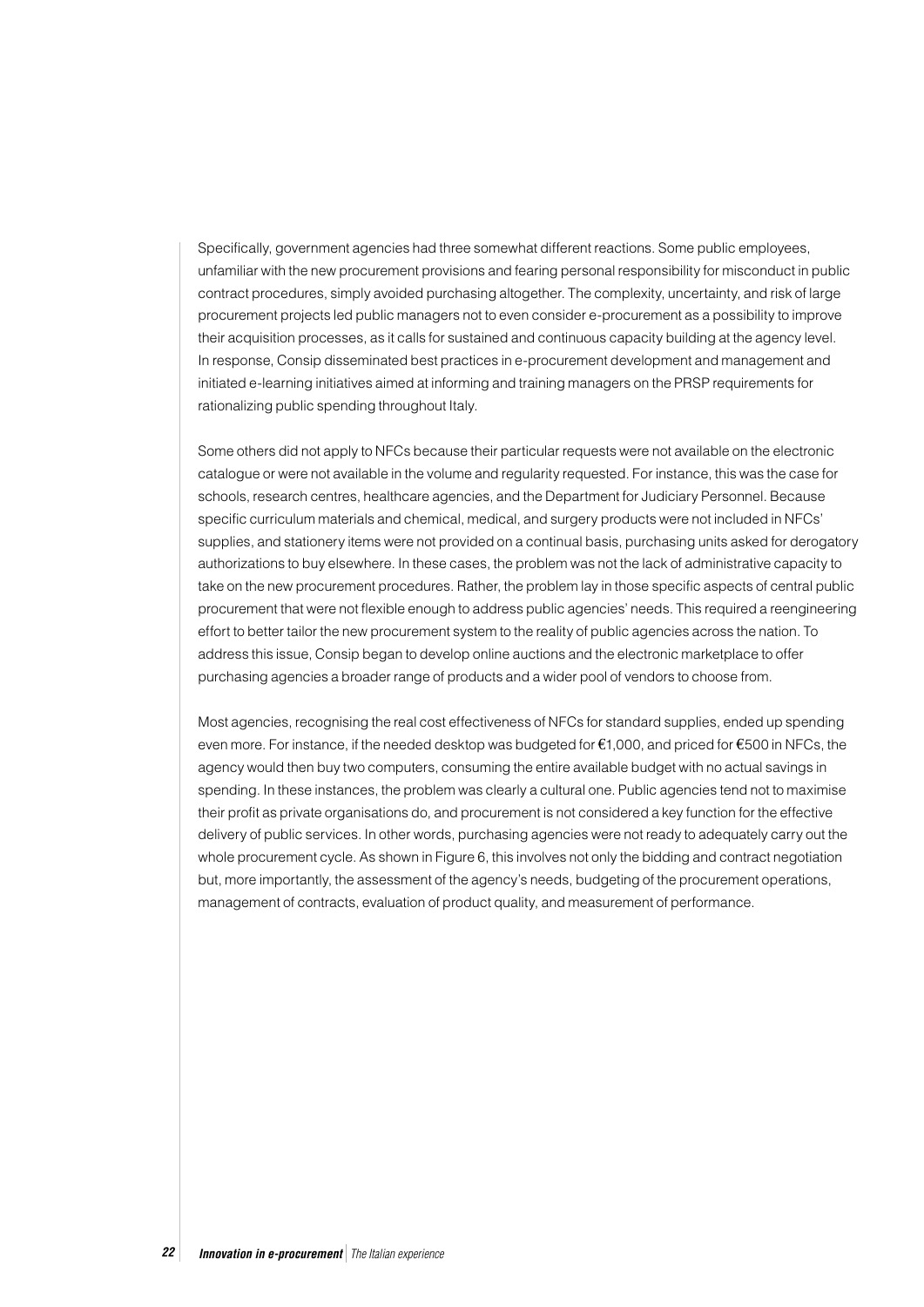Undoubtedly, bureaucratic inertia, inefficient practices, unqualified personnel, and rent seeking still hinder change and performance across the public sector. In such circumstances, what was needed was not only a capacity-building effort to help the new system get started, but a thorough change in the way public organisations set out their own procurement function, manage their procurement personnel, and define and measure their own performance. Consip assistance, instead, was limited to the centrally driven negotiation of large contracts and the management of the bidding process. Those phases that preceded and followed the procurement operation strictu sensu were not part of Consip's mission (see Figure 6).

#### **The problem of the contracting process**

The major problem public agencies encountered in the implementation of the new procurement system lay in the contracting procedure. Consip was not expected to support the purchasing agency in contract implementation and management. This meant that there was no mechanism to share and contain the risk for vendors' under performance, delivery delays, and fraud. If an item proved defective, there was no information and monitoring system that could signal Consip that the firm was contractually responsible.

Public agencies were left alone to manage the contract relationship with suppliers whom they had not selected and with whom there was no fiduciary relationship building upon previous dealings. If the agencies purchasing the products did not like their price or quality, they could not modify the contract conditions, nor could they just switch to another supplier. Since NFCs were mandatory, public agencies had no choice but to purchase those goods and services that Consip had included within NFCs. Such 'disenfranchised' agencies did not even contest and apply the penalty clauses included within contracts when cases of under performance, fraud, or delivery delays occurred in practice. What was missing was some sort of arrangement reinforcing the pressure on both the firms and the agencies to deliver a good product.

As previously illustrated in Figure 2 (page 9), the architecture of centralised public procurement involved three distinct groups of actors – Consip, public agencies, and vendors – who were expected to work together. In such a system, the support agency for e-procurement operations (that is, Consip itself) and the purchasing function were housed in different agencies. Purchasing units were required to buy from those vendors winning the large supplies negotiated at the national level. This meant that Consip had somehow to prove to other entities – namely, purchasing agencies across the nation – that buying from those selected vendors was no more costly or burdensome than buying according to the agencies' standard procedures.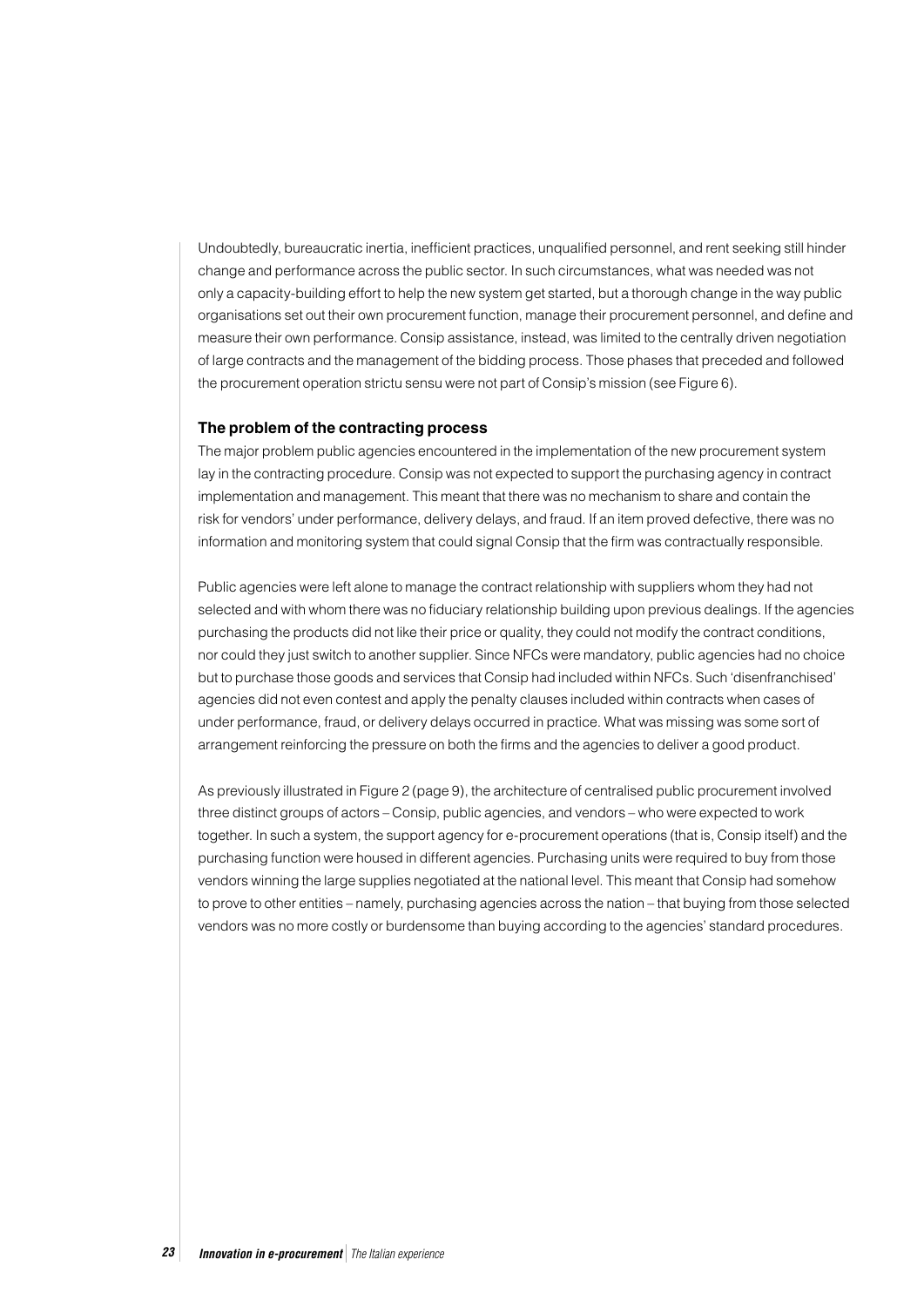

#### Figure 6: Phases of the procurement cycle

The lack of cooperation by public agencies signalled that this mandatory supply-driven approach to public procurement was not meeting requests from individual groups of agencies or adapting to their particular circumstances. Although the problems afflicting public agencies tended to be generally characterised as lack of qualified personnel, limited technical and managerial capacity, and difficulties in monitoring contracts, the needs of purchasing agencies differed markedly from one sector or subsector to another. Assistance from Consip was not tailored to the conditions under which most public agencies operated contracts, where the IT equipment was less sophisticated.

The question, though, remains as to what extent Consip had to step into the contract-based relationships linking public agencies and vendors. Such relationships were left with the parties involved, who had to learn how to properly buy and manage commercial and commercial-like equipment, software, and services. However, there is a tendency, commonly shared across public agencies, to focus only on the bidding and contract negotiation, where specific rules and procedures need to be followed. Intangible resource investments, such as coordination and communication, are overlooked. In this respect, Consip should reflect on its own original philosophy, searching for concrete ways to offer its experience and competence both on the business side of the operation and on the technical assessment and implementation of contracts side.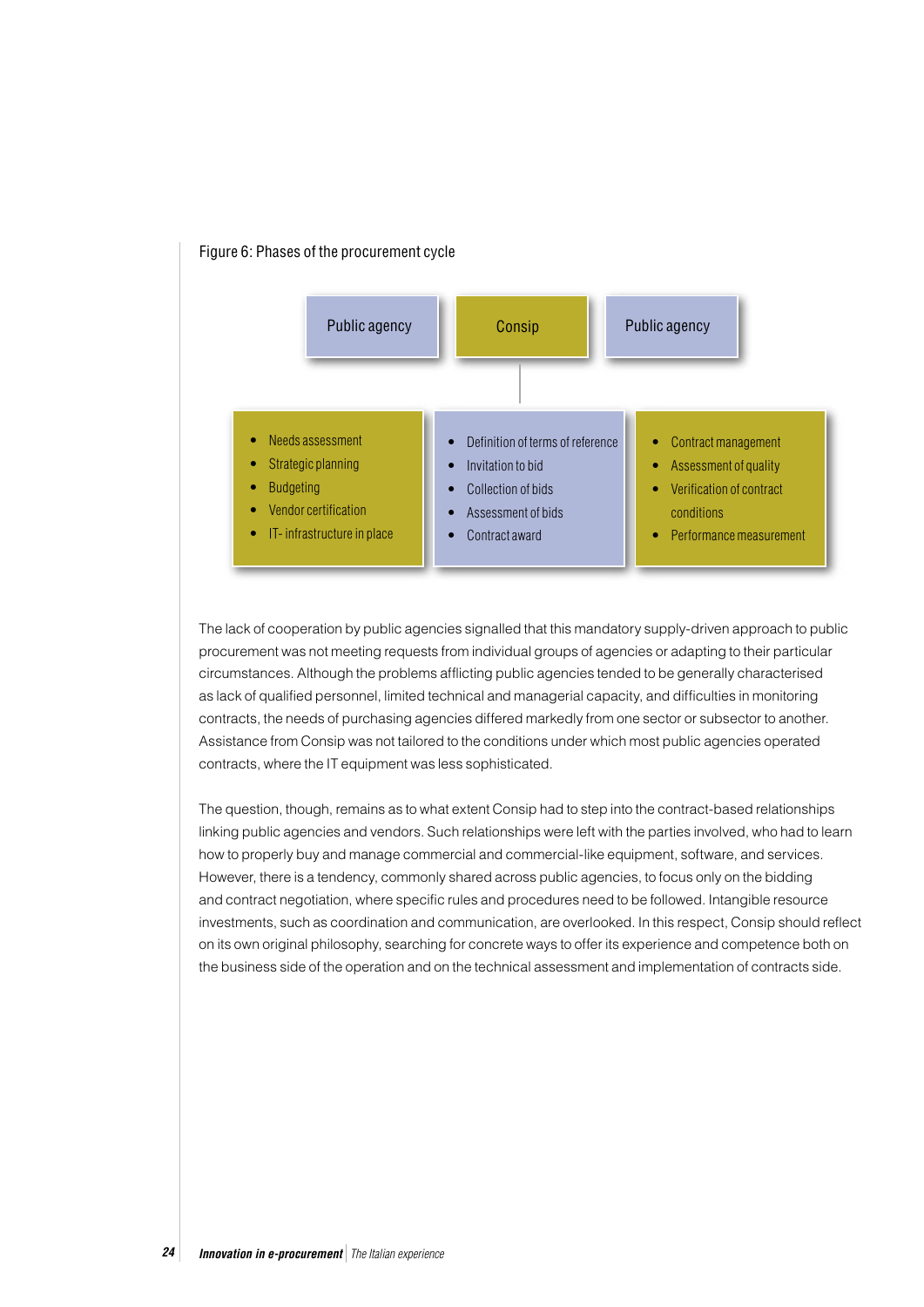#### **The shift to decentralisation**

Under the pressure of lobbying from small firms and the reluctant purchasing agencies, the government lifted the mandatory compliance set for all public agencies, with the exception of ministries at the state level. In August 2003, the bulk of the public sector was set free to autonomously negotiate acquisition contracts, provided that contract conditions and prices were more favourable than those applied in NFCs. Likewise, local governments were not required to routinely benchmark price conditions vis-a-vis those nationally agreed upon, but only needed to take into account NFCs' quality and price parameters. Also in 2003, mandatory invitations to bid for contracts worth  $\epsilon$ 50,000 were suspended, while NFCs, now optional, were requested only for nationally relevant supplies of goods and services. Public agencies could then either apply to NFCs or autonomously negotiate acquisition contracts within the price cap set by NFCs. The 2004 decree provided that NFCs set price and quality parameters that purchasing agencies need to refer to before authorising new expenditure.

The lifting of mandatory compliance to NFCs was received with mixed feelings. While local agencies welcomed their renewed freedom in procurement processes and ability to share it with small firms, Consip found itself in need of thoroughly rethinking its own strategy through a renewed legislative definition of its official mandate.<sup>7</sup> Under the pressure of the limelight, Consip began to change the whole approach to e-procurement, addressing the demands emerging from a single public agency or a set of agencies, and involving business organisations in the negotiation of NFCs. Consip began to look into the workings of particular sectors, departments, and organizations (such as the Ministry of Education, Universities, and Scientific Research [MEUSR]) in need of direct support both to set up contracts and to follow up on them routinely to check upon the quality and delivery time of supplies. Pressured by the shifting regulatory provisions and the swinging political support of its sole shareholder – the Ministry of Economy and Finance – the company coped with the difficult task of transforming Italian public procurement, interpreting its own role as one of providing support to public agencies through increasingly tailored consulting and assistance.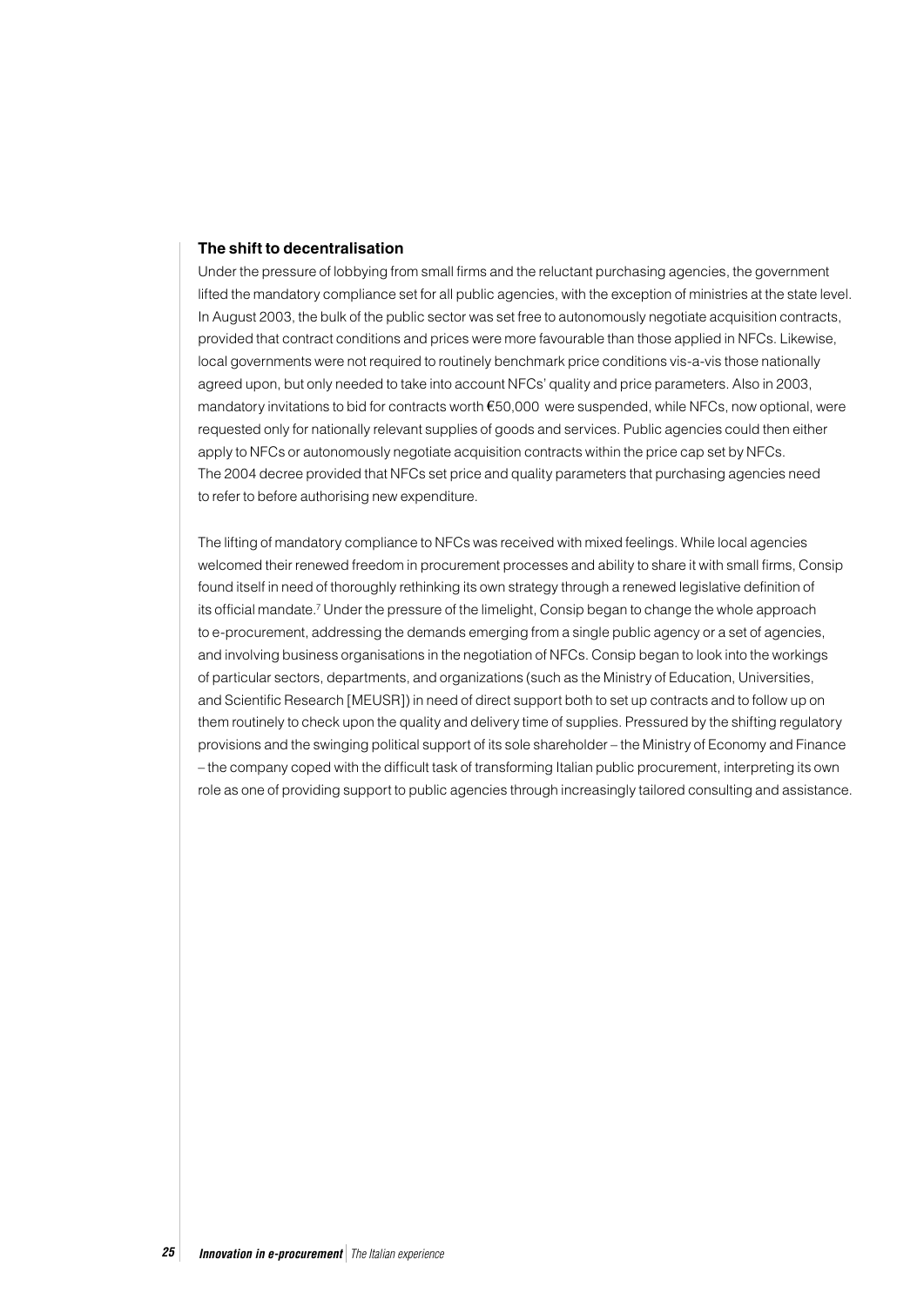A number of initiatives aimed at acquiring a more in-depth knowledge of the different phases of the procurement cycle across public sectors. For instance, in 2003, the MEF-sponsored project for demand management asked Consip to set standards for consumption of landline telecommunication services, gas for heating, and facility management within the Ministry of Economy and Finance. For the MEUSR, Consip initiated a collaborative effort to define spending indicators for intermediary curriculum materials for schools. With the Council of State, the analysis of Administrative Courts' consumption was launched throughout Italy. Among other initiatives, there were two studies: (1) on logistics services across the public sector, aimed at identifying operational flow charts, information dynamics, and modalities of payment; and (2) on the payment cycle, intended to streamline internal remuneration processes. Regarding the contract management and monitoring phases of public procurement, Consip, in collaboration with Italian National Statistics Institute, promoted an effort to routinely gather data on pricing and consumption dynamics of products typically acquired by public agencies. In 2003, data were collected on 12 standard categories of goods and services, such as paper, lunch coupons, printers, fax machines, and copy machines, across 500 public agencies throughout Italy.

Also at the policy and regulatory level, the steps undertaken to change government acquisition processes, as summarised in Table 1, witnessed the gradual customisation of e-procurement procedures, drifting away from the initial, perhaps excessively top-down, mandatory framework toward more flexible and voluntary solutions.

Such solutions would probably take longer to spread uniformly across the country, but they will adjust to specific needs and allow for greater vendor choice. In this context, Consip is called on to play a key role in further enhancing procurement innovation at the agency level by integrating its brokering function with substantive involvement in procurement management at agencies' side. Indeed, if one took a glance at what is happening at the agency and local levels, the picture would be very differentiated. Yet, one would be surprised to discover that numerous e-government and e-procurement initiatives have mushroomed throughout Italy, changing government efforts to provide information and services to citizens, businesses, government employees, other governmental units, and non-profit organisations, as follows next.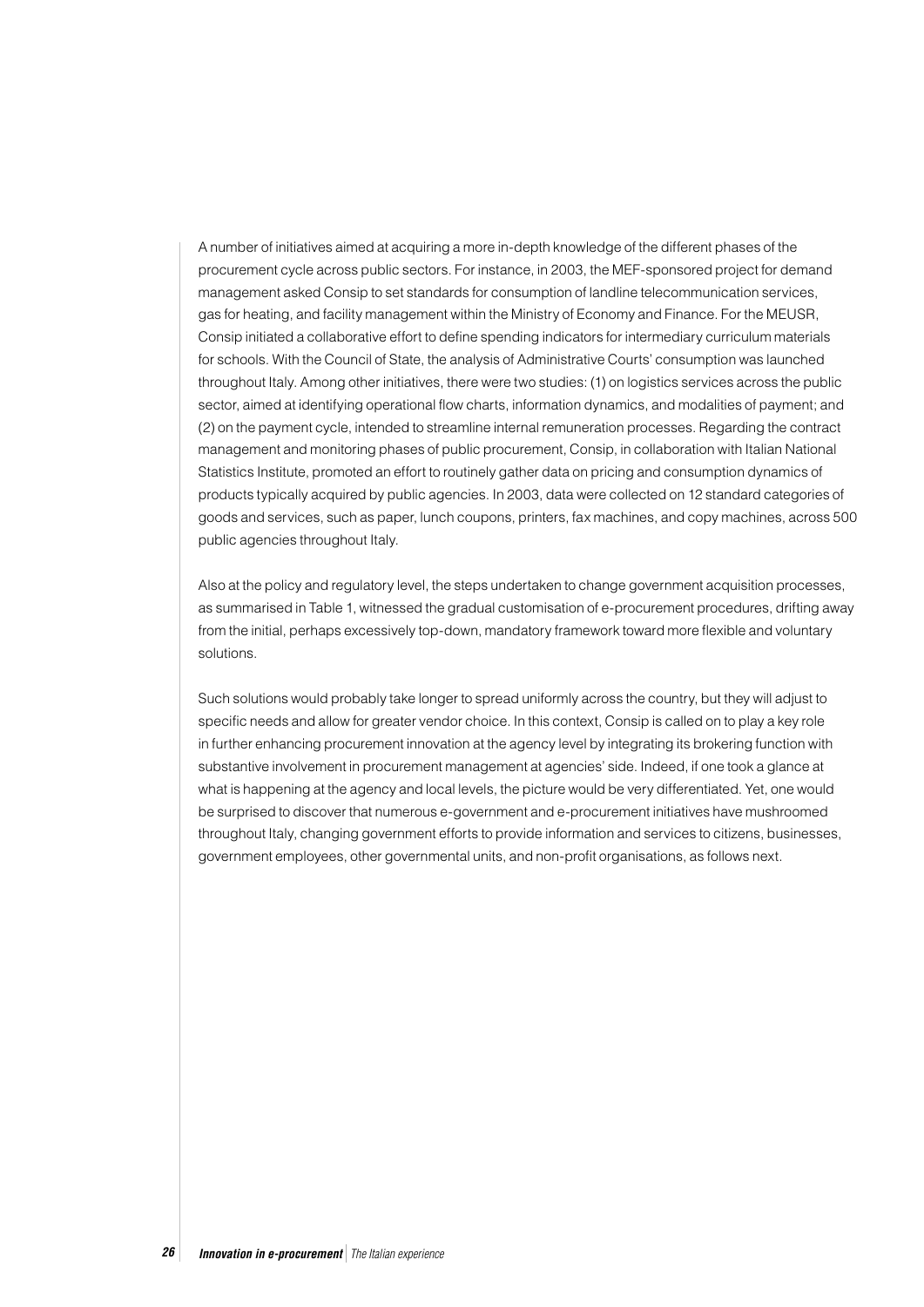## Evolution of regulations for procurement reform in Italy

| Legislative steps                                           | <b>Content of legislation</b>                                                                                                                                                                                                                                                                  |  |
|-------------------------------------------------------------|------------------------------------------------------------------------------------------------------------------------------------------------------------------------------------------------------------------------------------------------------------------------------------------------|--|
| 2000 Budget Law<br>Law no. 488, 1999                        | Programme for Rationalisation of Public Spending (PSRP).<br>Negotiation of National Framework Contracts (NFCs).<br>Development of e-procurement platform.                                                                                                                                      |  |
| 2001 Budget Law<br>Law no. 388, 2000                        | Ministry of Economy and Finance in charge of developing<br>and managing national framework contracts for government<br>procurement. Consip assigned to operate the PSRP.                                                                                                                       |  |
| 2002 Budget Law<br>Law no. 448, 2001                        | Establish the price cap for comparable goods and services<br>across all autonomous acquisition processes that are not conducted<br>within national framework contracts.                                                                                                                        |  |
| <b>Presidential Decree</b><br>no. 101, 2002                 | Introduction of new IT acquisition procedures through online<br>auctions and the electronic marketplace.                                                                                                                                                                                       |  |
| 2003 Budget Law<br>Law no. 289, 2002                        | Mandatory for all public agencies to apply to Consip's negotiated<br>NFCs through the electronic catalogue. Strengthened transparency<br>of acquisition procedures. Consip can also negotiate contracts<br>on behalf of specific public agencies or carry out tenders for<br>public contracts. |  |
| Law no. 212, 2003                                           | Lift the obligation for all public agencies to apply to Consip's<br>NFCs, with the sole exception of central ministries.                                                                                                                                                                       |  |
| Decree no. 269, 2003<br>converted into Law no.<br>326, 2003 | Abrogation of art. 24 of 2003 budget law providing open or<br>restricted tenders for contracts worth more than $\epsilon$ 50,000.                                                                                                                                                              |  |
| 2004 Budget Law<br>Law no. 350, 2003                        | All public agencies may or may not apply to NFCs                                                                                                                                                                                                                                               |  |
| <b>Presidential Decree</b><br>no. 168, 2004                 | Public agencies may recur to NFCs made available by Consip.<br>In any case, purchasing units need to refer to NFCs' price and<br>quality parameters as benchmarks for all acquisition processes.                                                                                               |  |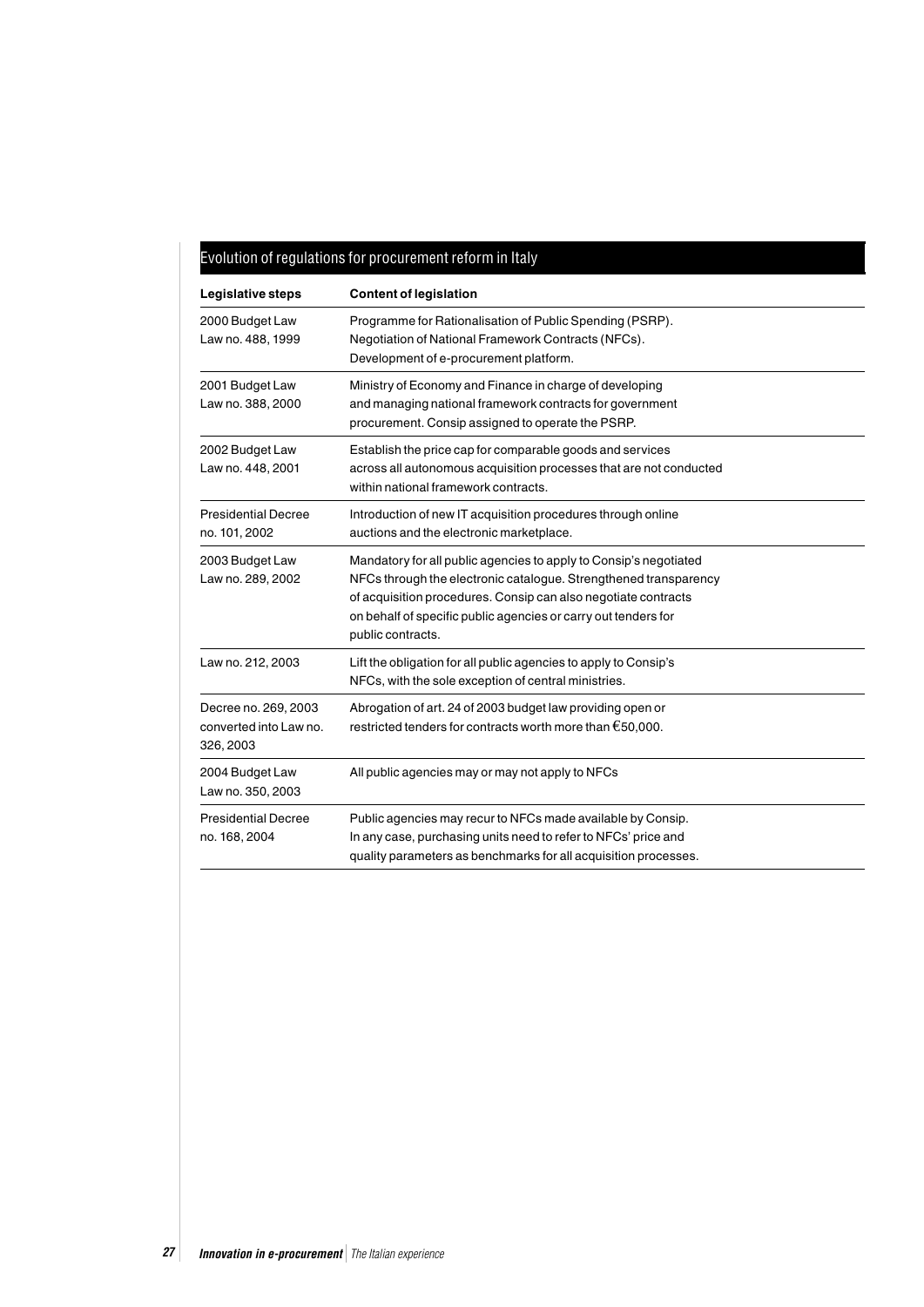#### **The spillover of Consip experience at the local and international levels**

Most regions have moved beyond the static information-bulleting type Web site to offer a wide range of interactive services (Osimo, 2003, 2004; Regione Emilia Romagna, 2004). A majority of local governments have established their Web presence and are on their way to providing interactive service delivery capabilities. As shown in Figure 7, participation in public invitations for bids in a number of Italian regions shows specifically that e-procurement operations are increasingly spreading through IT services among both public agencies and vendors.

Surprisingly, within a generalised context in which most public agencies still need support and specific assistance to manage and monitor contracts, one finds that most dynamic regional and city governments have developed their own procurement support agency – that is, local versions of Consip – and new portals – either attached to the agency or independent, as shown in Figure 8 – providing Web-based shopping malls, Web-based auctions, and other Web-based marketing and procurement-related services (see, Cesari, 2003 on Intercent Project by Emilia Romagna Region in the North of Italy; see also the case of the province of Salerno within Campania Region in the South of Italy, in Appendix II). There are at least 17 e-procurement initiatives at the municipal, provincial, regional, and state levels<sup>8</sup> that were publicly recognised and awarded by the Department of Public Function through the well-known programme '100 Projects at the Service of Citizens' (Marra, 2003).

How to explain such developments? Evidently, the experience of Consip, its in-depth knowledge of procurement processes, and the IT expertise Consip has infused by operating the central system did not fade away with the decentralisation process!



#### Figure 7: Percentage of regions that had online participation in public invitations for bids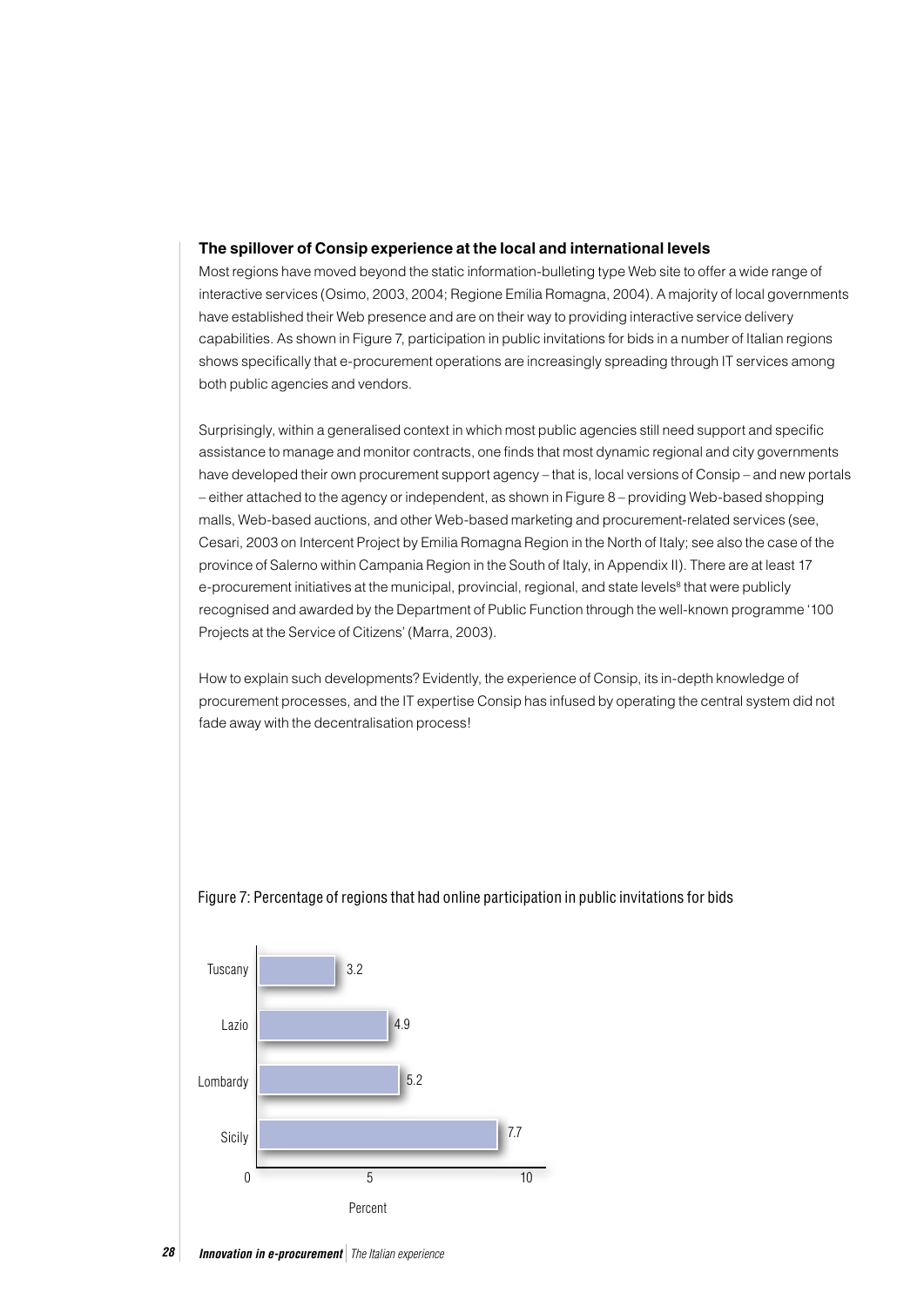Free to organise and manage their own acquisition processes, the best-performing agencies have capitalised on the IT know-how they were forced to acquire under the mandatory central procurement regime. And this was not lost as soon as they were set free to choose both the acquisition modes and the vendors that best suited their own needs. This unexpected development raises implications for Consip – that it should engage in an effort to nurture and coordinate the network of e-procurement initiatives throughout Italy on a continuous basis.

Internationally, the Consip model raised great interest within and outside the European Union (particularly Austria, France, Cyprus, Poland, Jordan, and Turkey). Building upon the Italian experience, France set out to create a support agency for procurement modelled on Consip for rationalising public spending for goods and services within the Ministry of Economy, Finance, and Industry.

At the European level, the Italian e-procurement architecture was indicated as the model to follow by the EU Phare programme for the reform of public procurement in both Turkey and Cyprus. Within the initiative ' EU Public Procurement Learning Lab,' including 29 institutions of public procurement belonging to European Union (EU) member states, EU member candidates, and Norway, the trend toward a more centralised procurement system has increasingly spread around. Technology confronts public institutions with new challenges, and the Consip model has been a pioneer in recognising and facing the challenges brought about by the urge to modernise procurement systems across Europe.

Lastly, the Italian e-procurement architecture was indicated as the model to follow by the EU Phare programme for the reform of public procurement in both Turkey and Cyprus (MEF, 2004; Consip, 2004).



### Figure 8: The Independent Portal Model currently spreading in Italy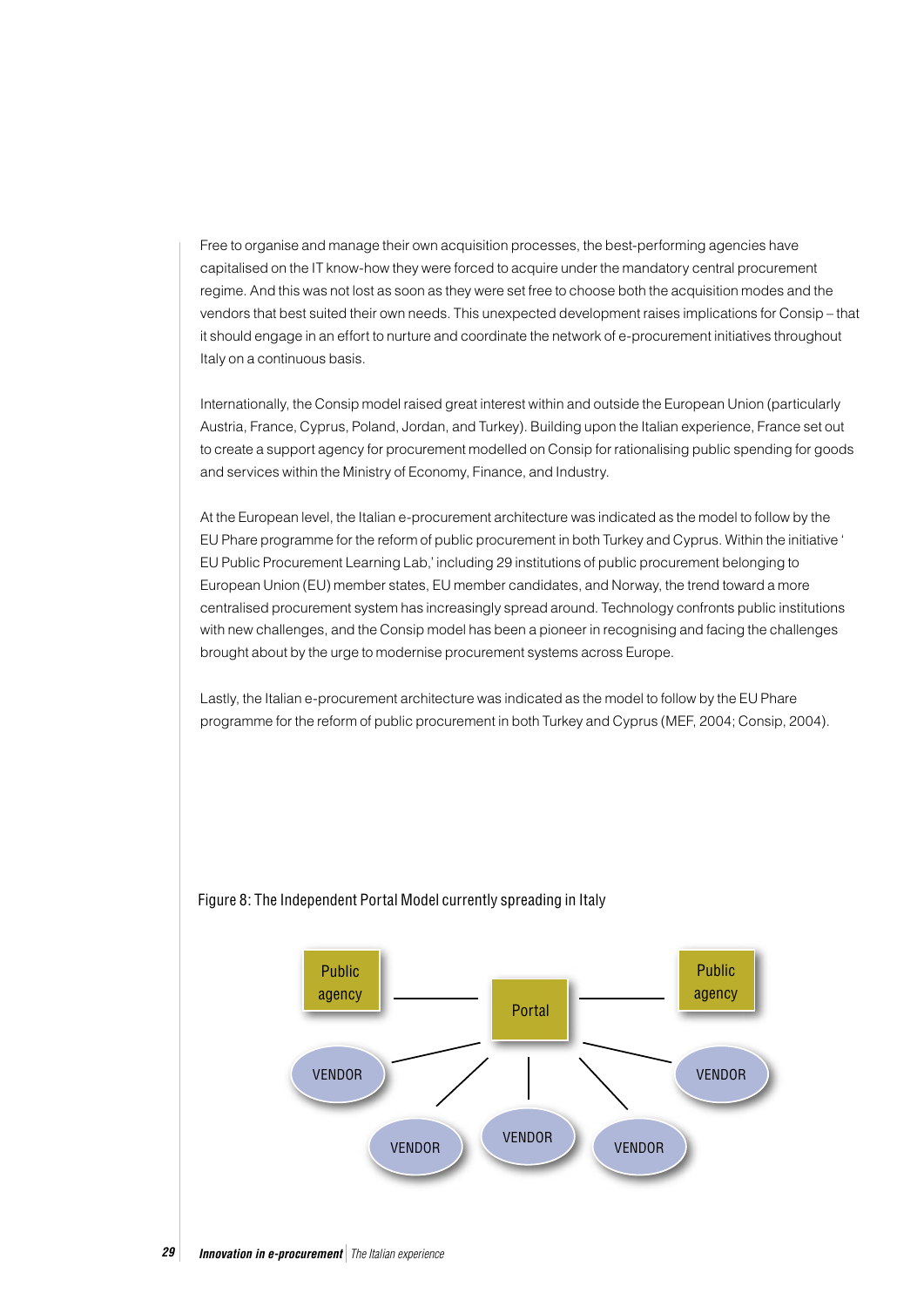# Toward enhanced customisation of public procurement

The demand-driven style of Italian public procurement is evolving from at least four dynamics at play: (1) the adoption of IT services across agencies at all levels of government; (2) the adaptation of online procedures to both domestic and European public contract laws; (3) the administrative capacitybuilding process to manage contracts, and (4) the opening up to competition and the levelling of the playing field for both small and large firms coming to offer their products online. This part traces these dynamics, highlighting what already has been achieved and what is still in need of future improvement.

### Adopting IT services: The issues of compatibility and complexity

Over the past four years, Consip has sought to customise IT instruments for procurement processes through the following tools:

- Web links
- The electronic catalogue
- Online auctions
- The electronic marketplace.

The degrees of compatibility and complexity of such e-procurement instruments have considerably shaped relationships between Consip and public agencies. Compatibility is one main determinant of adoption.<sup>9</sup> Complexity, on the other hand, creates barriers to understanding and using technology.

In the first two years of PSRP implementation, Consip advertised NFCs through Web-based links and the electronic catalogue. Web-based links were in use for those NFCs that were operated not through the electronic catalogue but through traditional procurement procedures. Web-based links aimed, therefore, to inform purchasing agencies of the supplies available at the national level. As NFCs increased in number and in their coverage of categories of goods and services, the electronic catalogue became the preferred method. It was used to make Consip's latest agreements for national supplies readily available across purchasing agencies.

The electronic catalogue involved little coordination and transition work, with no need to customise the tool to specific needs. It was quite compatible with public agencies' traditional procurement arrangements and easily adoptable. Public agencies could access the catalogue on the Internet, click on the item of interest, and specify its needed quantity at the price fixed in NFCs as negotiated by Consip. This explains why lawmakers required its mandatory adoption across public agencies at all levels.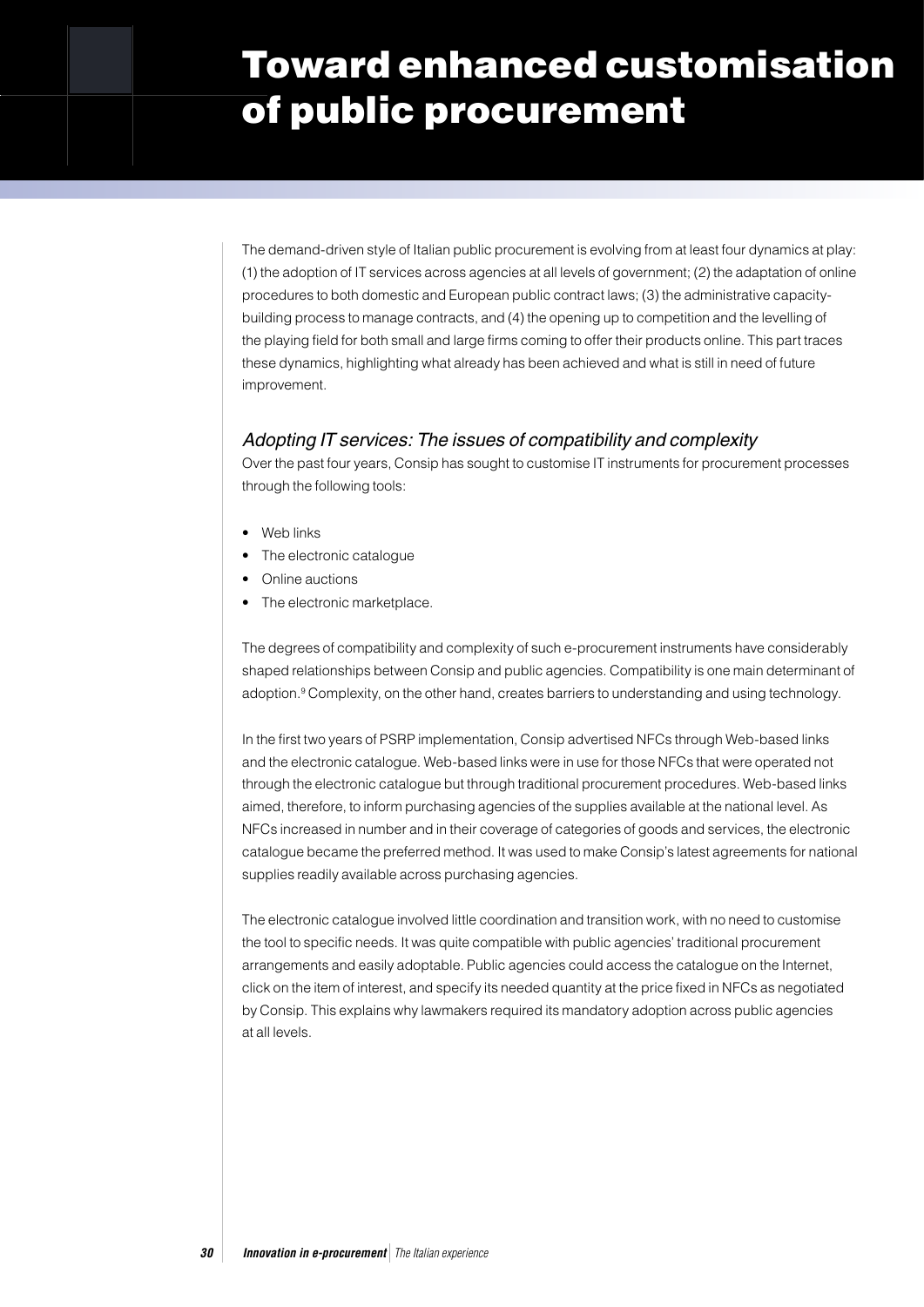The electronic catalogue, of course, was less and less compatible with increasingly sophisticated demands for integrated services and high-tech equipment, such as facility management, healthcare diagnostic tools, and supplies for scientific research. In such circumstances, the instrument no longer lent itself for flexible usage, tailored to contextual conditions. For instance, schools could effectively purchase basic office stationery through the electronic catalogue, but they could not find specific stationery items for teaching purposes. When specific needs were predominant, the public agency (for instance, schools, hospitals, and research centres) simply did not use the electronic catalogue for procurement.10

To customise its support, Consip developed both online auctions and the electronic marketplace. Online auctions were designed to address specific requests for specialised materials.11 They are, indeed, mandatory for conspicuous contracts exceeding the European Union threshold ( $E160,000$  for central agencies and 250,000 for all other public agencies), and can be executed on the spot. Consip supported two auctioning models – the reverse auction, awarding the contract at the lowest price with immediately displayed bids, and the multi-parametric auction or weighted-score event, awarding the contract at the best value, which incorporated aspects other than price into the equation. For example, if an agency was conducting an auction seeking a provider for a provision of copy machine services, the variables that could be included in a multi-parametric auction could include price, toner and supplies, customer support, service terms, warranty, replacement parts, and finance terms. Under a reverse auction, however, the only variable that vendors would be competing on, assuming they could all meet the needed product and service specifications, would be price. The electronic platform developed by Consip supported both the procedures for successive rounds of bids with descending prices and the auction base with a single bidding process.

For online auctions, the degree of complexity characterizing relationships between public agencies and vendors grows with the level of customisation and the size of contracts.12 The more complex the relationship, the greater the challenge public agencies face in the specification, assessment, and management of contract terms.13 The degree of compatibility is linked with the agency's capacity to govern the bidding and the dynamic pricing process. In these circumstances, Consip offers technical assistance for setting up online auctions, specifying, for instance, all those requirements that vendors need to fulfil for participating in the auction. Consip can also set up the auction and conduct the procedure on behalf of the agency itself.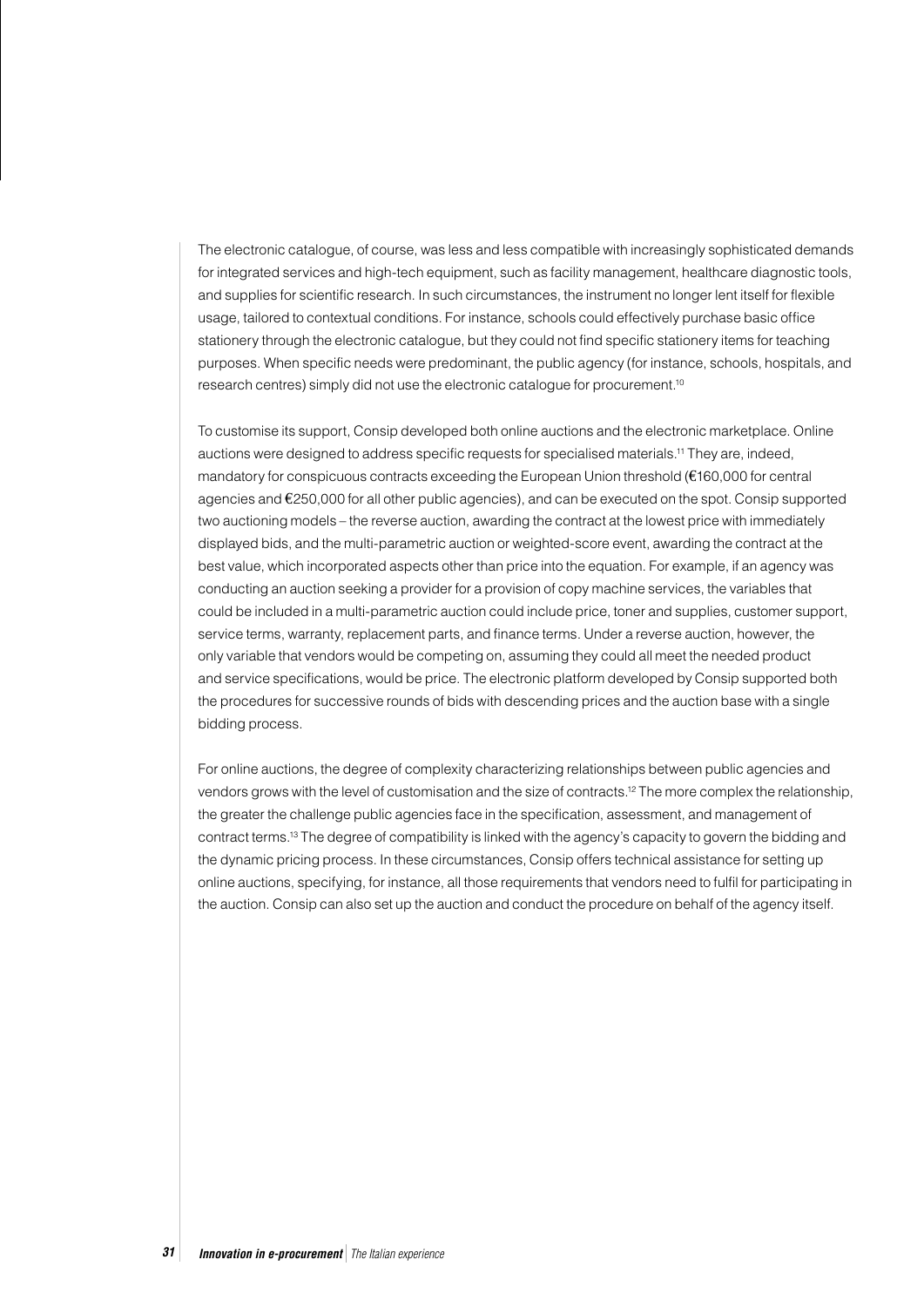The electronic marketplace allows public agencies to choose products from a range of certified suppliers. Technically, it is a virtual place where demand and supply meet for all purchases below the EU threshold that are suitable for those categories of goods bought in small quantities with certain regularity. The electronic marketplace is a selective procedure, which can be operated only by 'enabled' users. While vendors need to be certified by Consip, public agencies need to receive their log-in and password and sign orders digitally. Once they are signed on, purchasing agencies can then directly order products using e-catalogues or putting forward a request for quotations (RFQ).

The electronic marketplace introduces market mechanisms within the procurement process, offering a significant degree of freedom to public agencies. In fact, the RFQ gives purchasing agencies the possibility of renegotiating prices and contract conditions for those items included within the electronic catalogue. A mature electronic marketplace with a pool of vendors gives agencies options from which to choose and the necessary information for making a purchasing decision. Potentially, this procedure shows a great deal of compatibility with public agencies able to negotiate and manage relations with vendors electronically. Yet the major challenges associated with this instrument are not only technology driven. Rather, they concern the administrative capacity to routinely survey Web-based vendors in search of competitive bids. But, most importantly, the question is the comparative advantage of Web-based supplies versus those of local vendors, considering that transportation costs and delivery time may raise serious efficiency issues.



#### Figure 9: Degrees of compatibility and complexity of IT Services for e-procurement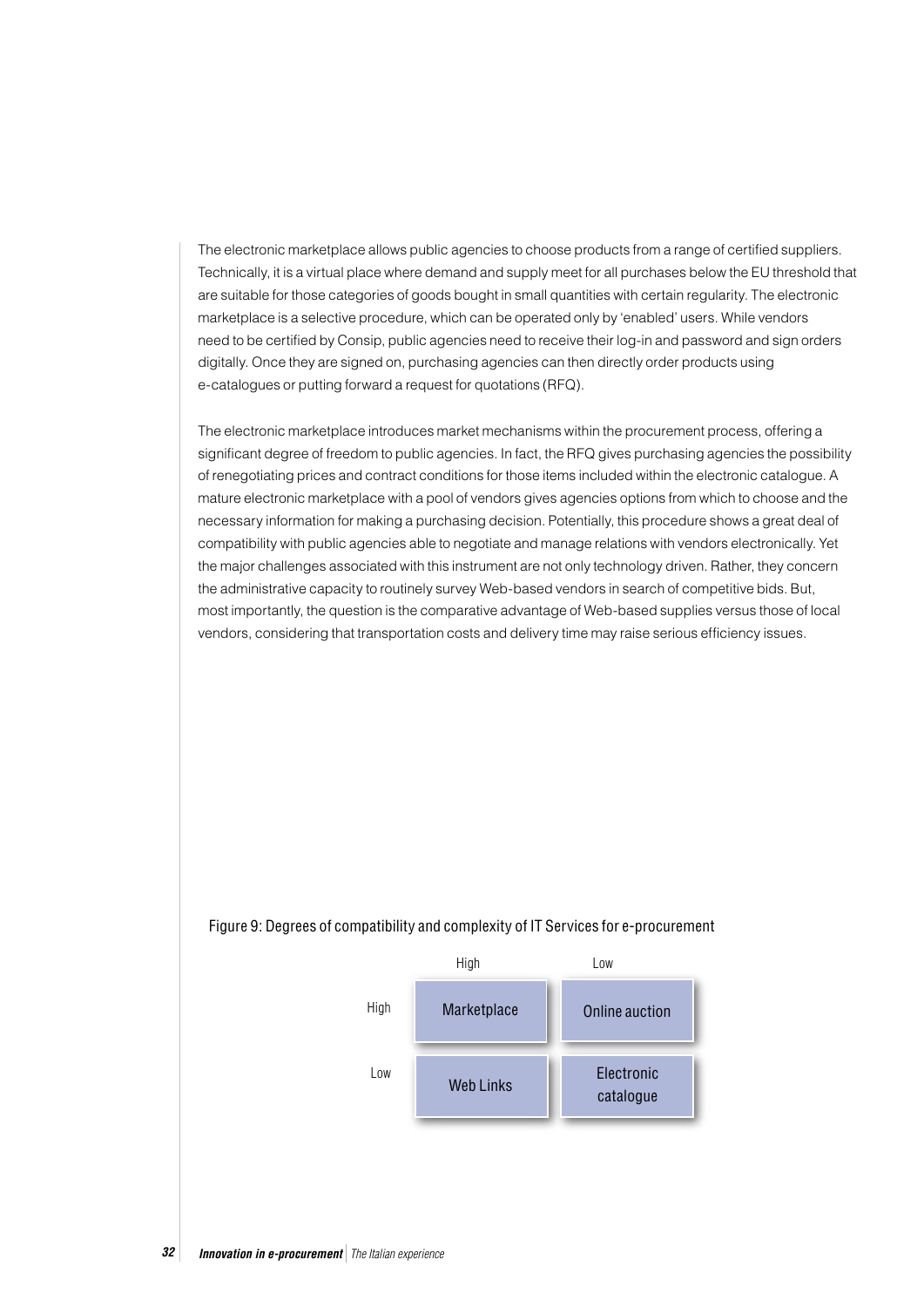In all four IT services for e-procurement (that is, Web links, the electronic catalogue, online auctions, and the electronic marketplace), the degree of complexity and compatibility are related to the nature of goods and services to be procured, the administrative capacity of the agency to carry out auctions and forward RFQs, and the type of coordination and support Consip can offer. As schematically shown in Figure 9 on page 24, the electronic catalogue is a rather user-friendly tool suitable for common standard expenditures, thus quite compatible with routine-based acquisitions of fungible commodities. Despite its low complexity, the electronic catalogue ensures high compatibility for standard needs only. For all specialised requests, the instrument shows low compatibility.

By contrast, online auctions are the most complex and least compatible services, requiring administrative capacity and technical expertise to specify the terms of the contracts, govern the bidding process, and monitor contracts on a regular basis through IT tools. The electronic marketplace has the potential for high compatibility provided that public agencies develop adequate technical skills and that a pool of suppliers come to offer their products online, ensuring high performance, reliable delivery, and integrity.

#### **Addressing the legal challenges domestically and at the European level**

Another factor that has affected the government procurement transformation in Italy concerns those rules and regulations setting the authorising environment both at the domestic and European level. The key issue in guiding and sustaining public managers in their effort to move toward the new procurement practices is the authorising process that determines whether their practices are being conducted in compliance with current regulations for public contracts. This can create barriers for development in that regulatory provisions may put additional, cumbersome requirements on the procurement cycle and have consequences on managerial accountability. The legal challenges also pose great hurdles to the vendor community, which has to contend with a 'maze of regulations for procurement,' with central, regional, and local governments all having separate rules, some even conflicting among their own agencies.

Indeed, the legal issues regarding the use of IT tools for government procurement are multifaceted and complex. Italy regulates the award of procurement contracts by formal rules, which have legal status (although this does not necessarily mean that the rules in question are enforceable by affected individuals). The main concern of national procurement regulation is with obtaining value for money in procurement. This involves a number of aspects. First, it relates to ensuring that the goods, works, or services being acquired are appropriate to the requirements. For example, while it is important, on the one hand, that an information technology system be capable of handling all the relevant information at the required speed, on the other hand, it is important that money not be wasted on unnecessary features.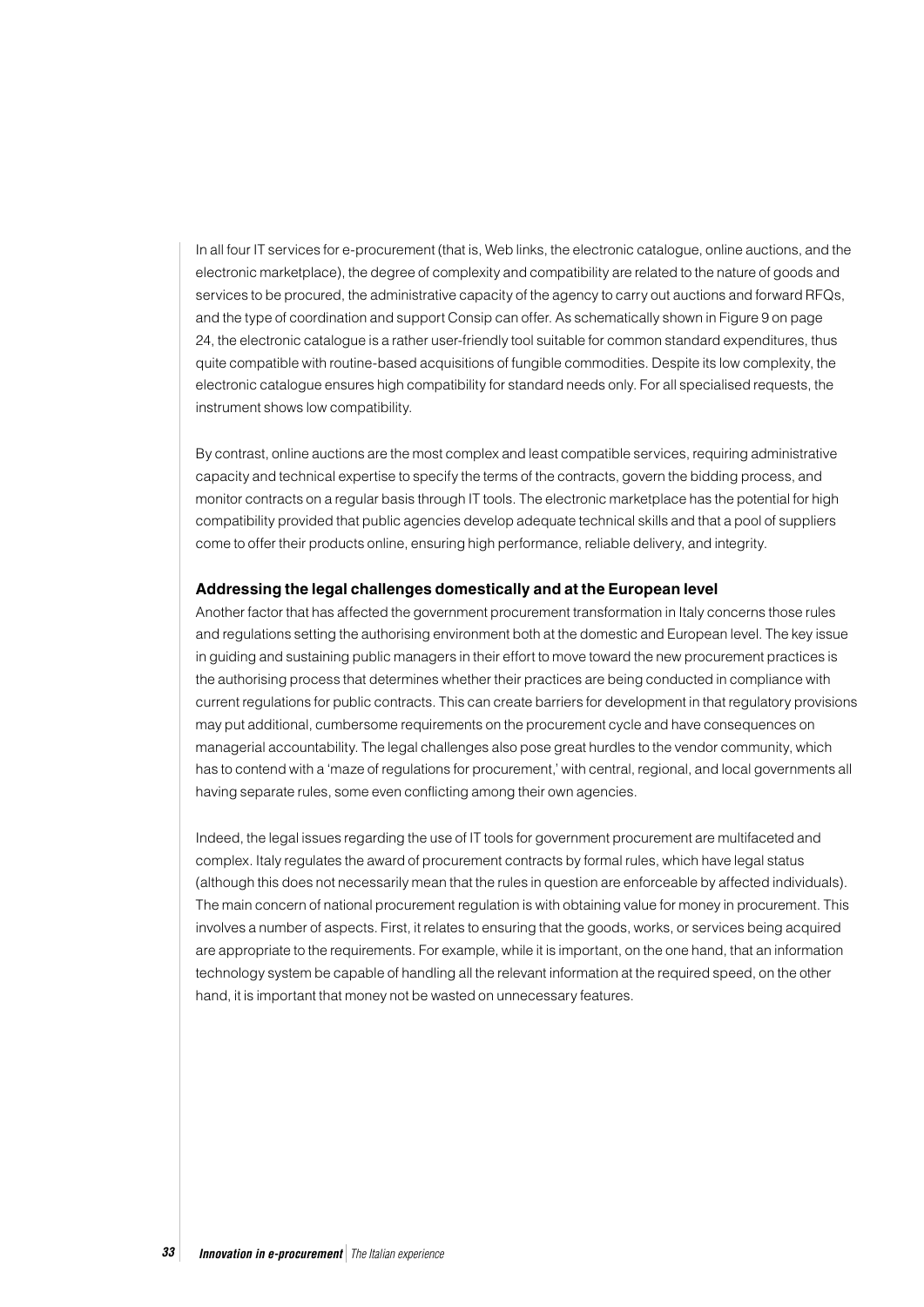Secondly, value for money insists that the specified requirements are obtained on the best possible terms. This does not, of course, necessarily mean the lowest price: total life cycle costs, running costs, maintenance, and so on, will also often be relevant, as well as non-financial considerations such as the quality of the product or service delivery. Finally, it involves ensuring that the chosen contractor has the financial and technical capability to fulfil the contract on the agreed terms. Not surprisingly, these objectives are prominent in the Italian regulatory provisions on public procurement.

However, other objectives such as competition, publicity, integrity, and transparency have received increasing attention, specifically with the introduction of IT services in government procurement. It seems that the procedural aspects raise much concern for the legality of e-procurement operations. In fact, all regulatory antitrust and anti-mafia safeguards – as well as those warranties for publicity, transparency, and integrity in public auctions – bring a number of security issues to the centre stage of procurement. For instance, under the mandatory phase of NFCs, concerns for competition, corruption, and criminal activity emerged in the midst of all other concerns for centralisation, administrative efficiency, costs, vendor choice, and flexibility, questioning the fairness and efficiency of NFCs operated through the electronic catalogue.14 Furthermore, the alleged support for industrial objectives – namely, favouring large companies as opposed to SMEs – was another issue leading to the suspension of NFCs in 2004.

Subsequently, with the introduction of online auctions and the electronic marketplace, the challenge became to operate these IT services in compliance with existing public contract laws. The question was whether these regulations hindered the practical adoption of these instruments. Because the use of online auctions was so new – and because they are only now slowly creeping into mainstream utilisation – only Consip mastered their application, enjoying, of course, a competitive advantage over all purchasing agencies across the nation. The first movers to online auctions were, therefore, the very few healthcare providers, universities, and local government agencies, which heavily drew on Consip assistance.

In the few experiences directly conducted by Consip or assisting its 'client,' online auction operations were implemented in compliance with the regulation on public sealed auctions (tenders),<sup>15</sup> which required the notification of the formal site, the duration of the procedure, and the visibility of bids (as to the content, not their source). The procedure, of course, was adjusted to the online features of the operation. For instance, during the bidding process, the identities of bidders were unknown while bid prices were shown. The system automatically assessed bids by the lowest-price or best-value criterion. Once the bidding was finished, all chronologically recorded bids were sent to the auction committee, which then proceeded to associate user codes to bidders and award the contract.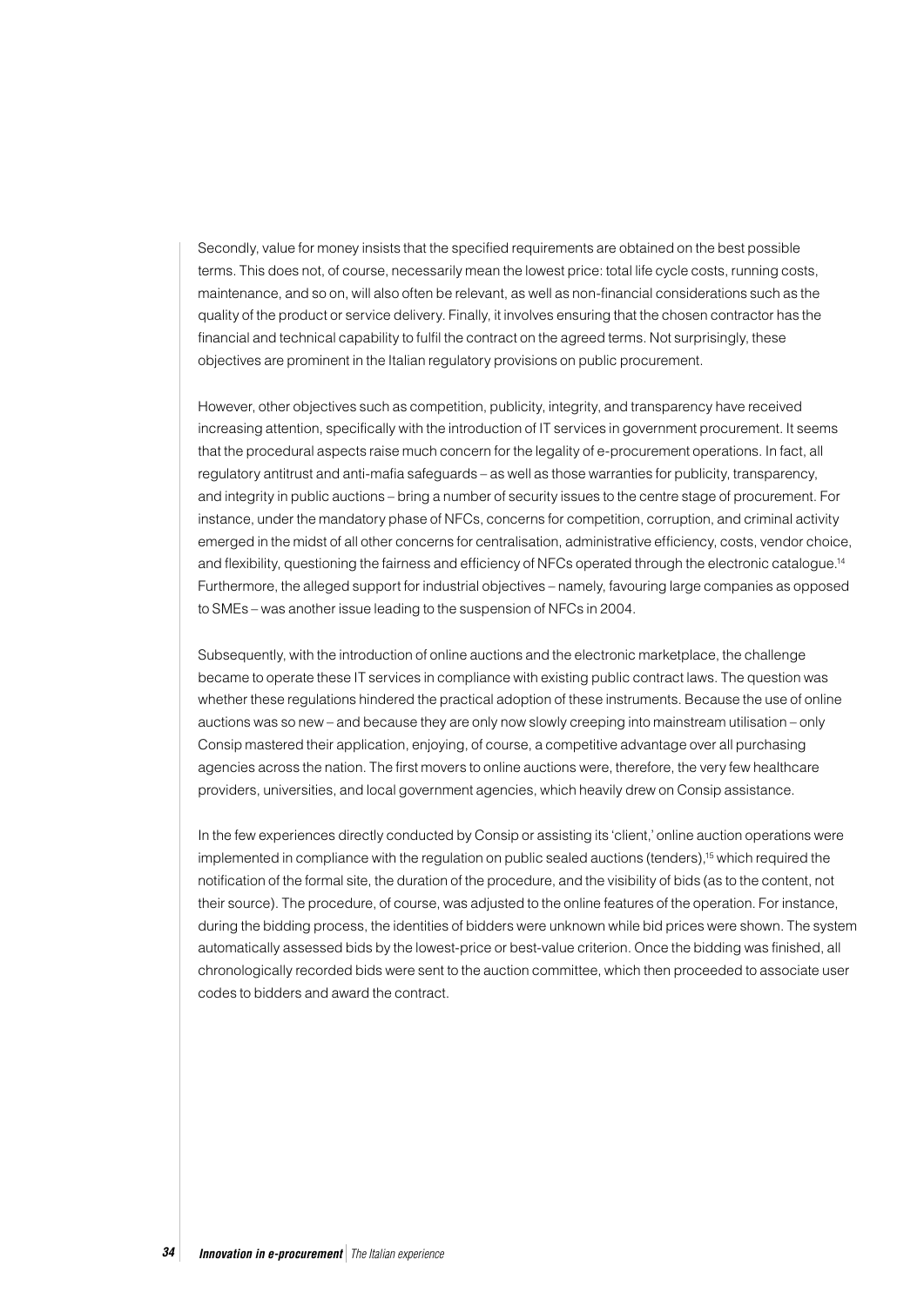Interestingly, changes in e-procurement have often outpaced some of the laws governing purchasing at the local, central, and European levels. In particular, to allow for wider competition, the Presidential Decree number 101 issued in 2002 provided that for both online auctions and the electronic marketplace, the contracting agency needed to select potential bidders beforehand, through a set of criteria for vendors' certification. Through a public qualification notice, the contracting agency had to provide information on the amount of contract (by category of goods and services) to be awarded, as well as those technical, financial, and economic qualifications requested of vendors. Once the qualification notice was issued, at least 60 days had to elapse before the auction could take place, offering a long enough time period for a wide pool of vendors to meet contract specifications.

The Italian authorising regulation of online auctions and the electronic marketplace was, indeed, a pioneer across Europe, and greatly influenced the way the European Union subsequently regulated the so-called dynamic purchasing systems and the online auctions themselves in its first draft directive on public contracts.16 Regarding online auctions, the EU directive put a great deal of emphasis on the technical specifications that needed to be precisely defined for all public contracts, including works, services, or goods. Each element concurring to form the price was to be quantified and expressed in figures or percentages and used to assess vendors' bids at any time during the auction. This mechanism was intended to drive prices down and apply the criterion of 'best value.' According to the EU directive, the competitive phase of the auction had to follow a thorough ex ante assessment of bids through a prequalification process. All vendors filing acceptable bids were invited to simultaneously participate in the auction, which unfolded through successive rounds with a built-in mechanism for extending duration.<sup>17</sup> Through the prequalification process, all issues are generally settled between the procuring organisation and potential suppliers before the time of the auction, with the only remaining issue to be settled being price.

To comply with this provision, Italian public agencies would be required to carry out the assessment of bids both economically and technically before the auction starts, and wait for the necessary time span between the invitation to bid and the execution of the online procedure. The challenge, therefore, is the economic and technical assessment of bids, which does not really coincide with the public qualification notice required by the Italian law. This may entail specialised skills in contract negotiations and market evaluations, which are not yet available at the agency level, as explained later on.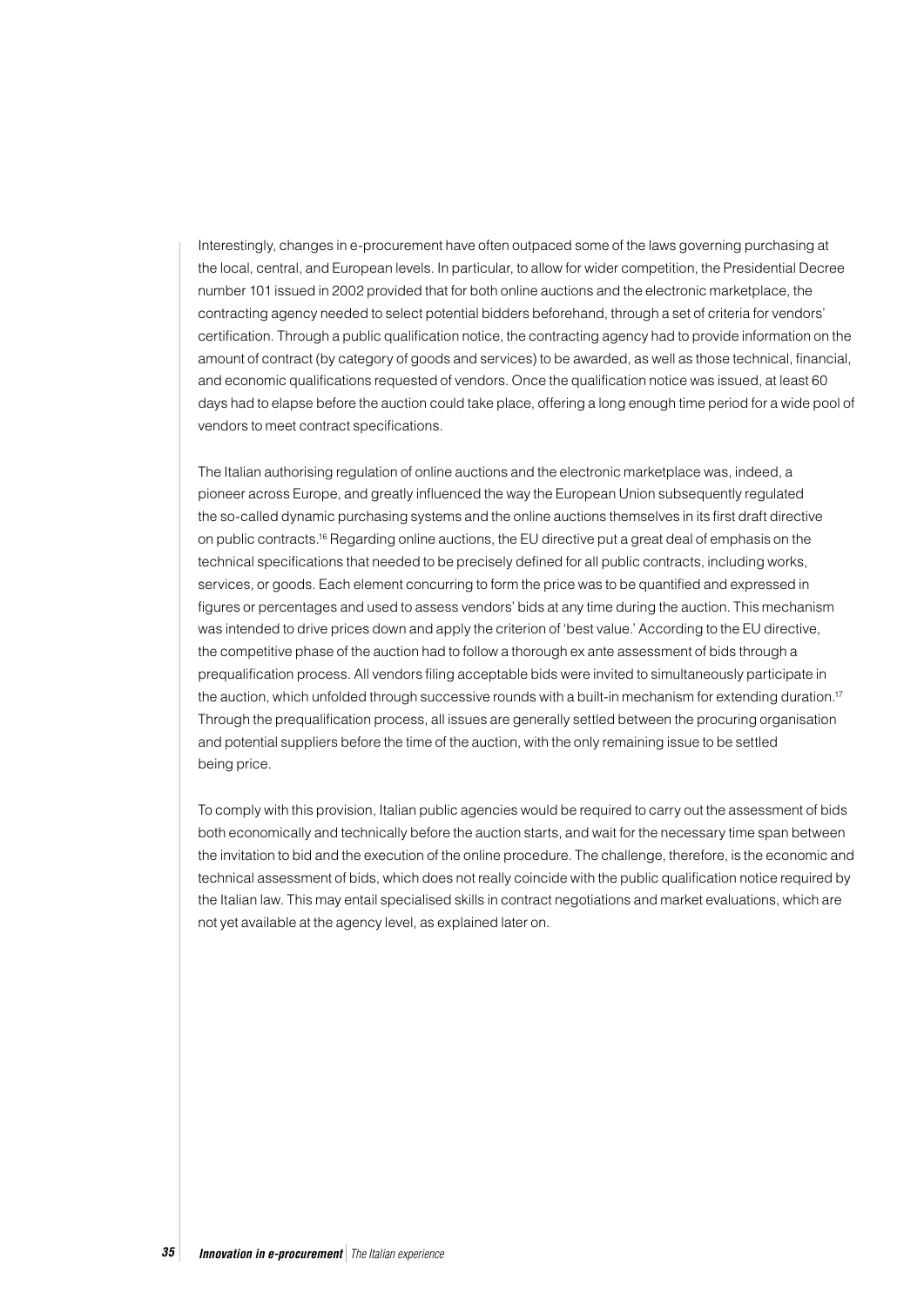Regarding the dynamic purchasing system, the EU directive delineated a sort of electronic marketplace, which has no exact equivalent within the Italian system. Through this e-procurement scheme, public agencies can regularly purchase goods and services over a certain period of time. Contracting authorities notify an 'indicative invitation for bids,' and auctioneers or vendors put forward a bid complying with the specifications required. Each time the contract is awarded, contracting authorities renew the indicative invitation for collecting bids, which will be specified accordingly later on. Yet, since there is no comparable institution in the Italian system, such an e-procurement scheme should be assimilated or adapted as an extensive evolution of the marketplace model (Fiorentino, 2004).

#### **Managing contracts at the agency level and the need for tailored capacity building**

As already anticipated, the most relevant factor bearing on the transformation of public procurement is the way public agencies manage the new acquisition procedures. Substantial evidence indicates that management is central to the success of e-procurement projects. Such emphasis on management is justified on practical grounds because managers are in a better position to modify their management practices than conditions outside their organisation. Management capacity involves both general and specific areas. General management capabilities include project management, strategic planning, and performance measurement. These ensure proper planning and execution of acquisition processes. Specific capabilities involve how managers carry out different procurement cycles as linked to the specific agencies' procurement dynamics. For instance, researchers working in labs need chemical reagents on a continual basis. Chemical reagents, though, cannot be bought and stored in large quantity since their shelf life is very short. This implies that the procurement employee working for chemical labs needs to develop a procurement system capable of meeting such needs.

Indeed, the major problem facing procurement transformation across public agencies in Italy today concerns the poor qualifications of personnel in charge of the acquisition processes. Medium-skilled employees who are, on average, older and in low-status jobs, limit greatly the potential for change in procurement operations. The current lack of personnel to be employed as buyers is related to the halt in recruiting that the government established in 2002 as a measure of budgetary retrenchment. This, in turn, lowered morale and motivation with a weakened sense of mission.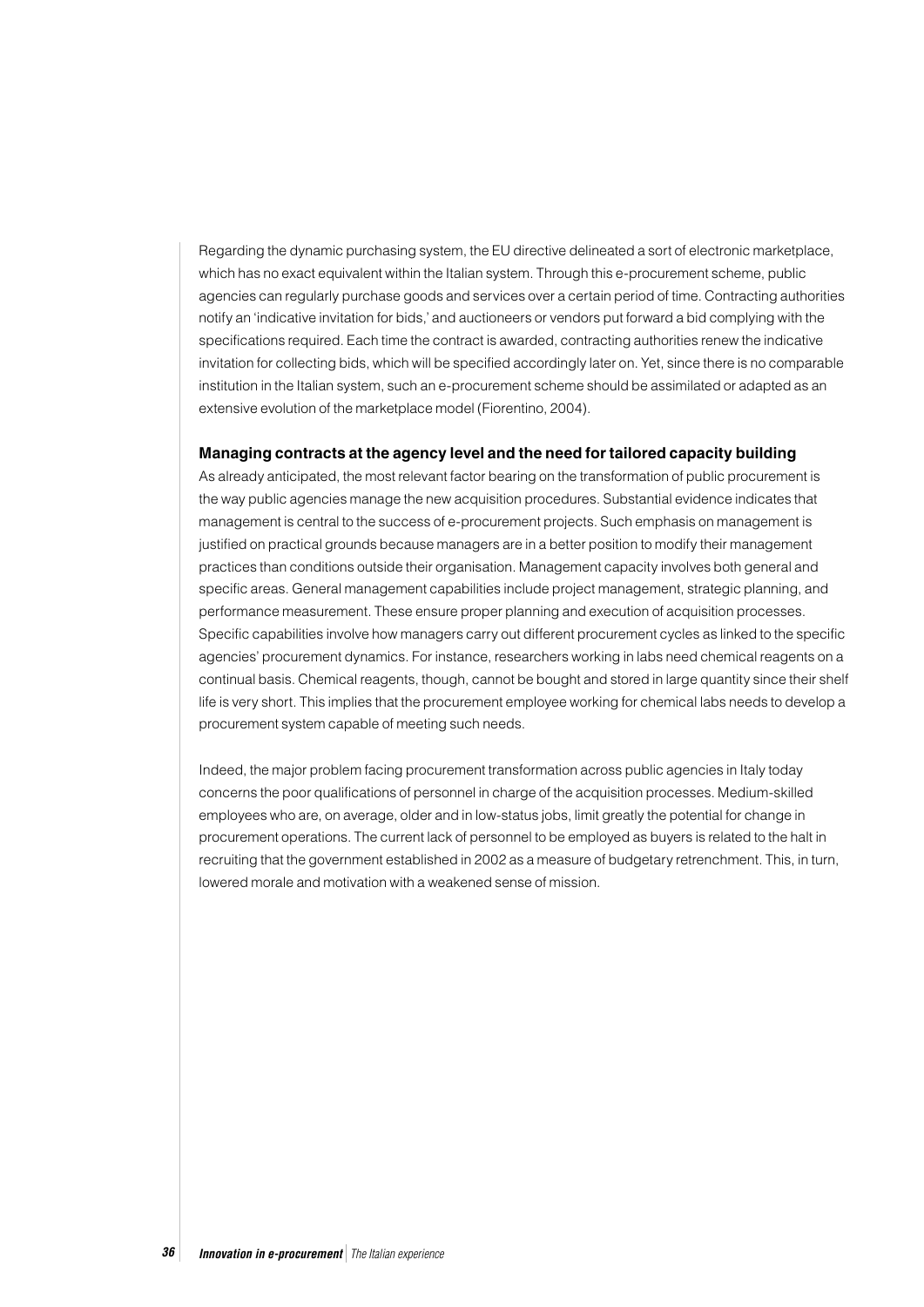Taking a specific look at procurement practices, the first feature emerging out of interviews with employees is the relatively unfavourable reputation 'buyers' currently enjoy among the other profiles existing within the administration. One implication of this generalised perception is that purchasing is not understood to be a critical task of public agencies as it is in the private sector. Hence, requirements for purchasing are not geared toward commercial-like practices, and public employees and agencies do not take a 'customer's perspective' in selecting and buying goods and services for the administration.

As regards specific practices of procurement, the NFC experience proved that public agencies either purchase all goods and services or nothing, resulting in unproductive and inefficient results. Purchasing, instead, should be selective, with the aim of reaching a strategic fit for determining the type and level of goods and services acquisition. This would require public managers first to understand their strategic needs and then to identify the appropriate vendor to meet those needs. Another issue is the under-budgeting for procurement expenses, which involves high cost over runs. Cost over runs hide informal, invisible expenditures due to lack of competitive sourcing.

As previously emphasised, the major administrative weakness is the lack of any mechanism for monitoring contractors and the absence of a culture of performance management. Knowledge of contract relationship management, instead, helps public managers anticipate some potential problems, such as poor service quality and unresponsiveness to service requests. One way for public managers to be certain of a vendor's capability is to conduct market surveys. Yet, public agencies commonly underestimate the resources and time involved in searching for service providers. In this respect, Consip offers the advantage of systematically surveying the market, gathering relevant information over time. The technical competencies and skills of Consip staff make market intelligence a source of precious information on quality, price, and evolution of market supplies.

Most local public agencies maintain close relationships with traditional suppliers operating within local markets. For instance, to purchase day-to-day stationery material, purchasing units call on the shop nextdoor with whom they have developed a fiduciary relationship over time. They are very unlikely to conduct a thorough market survey in search of the most competitive bid. Substantial supplies for large offices are likely to be sourced through a more accurate market survey. Interestingly, in purchasing goods and services, the public managers interviewed reported greater awareness of costs and service needs in their own agency, routinely benchmarking local vendors' contract conditions with those negotiated by Consip for national supplies. Yet, it is clear that across public agencies there is no incentive for creating higher performance at lower cost in procurement operations.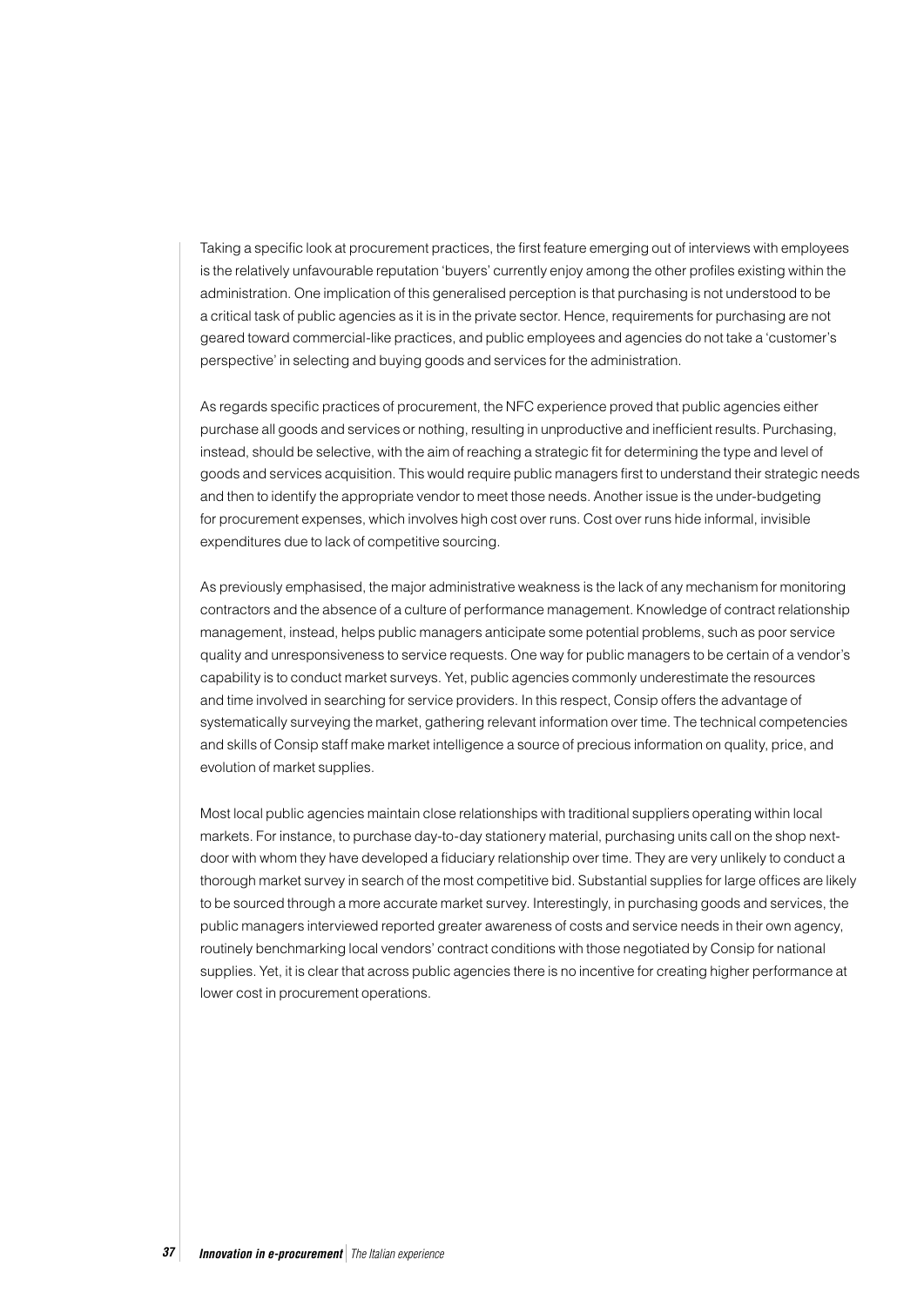To ensure a good working relationship, both the agency and its vendors should observe the basic principles of relationships – making reciprocal adjustments, maintaining operational relationships, and frequently communicating. Public agencies need to communicate their service needs and concerns so that service requests and changes can be integrated into subsequent modifications and upgrades in service delivery. In other words, a performance management system should be in place, taking care of such issues as pricing, payment, warranty, dispute resolution, and security issues. The primary instrument of performance management is the use of service-level contracts that describe the types and scope of service provided, service availability, and performance measures. A service-level contract builds flexibility because service priority and needs are likely to change, penalty clauses are contested when service quality is not met, and pricing is clear on the amount of service delivered.

Due to the rapid spreading of new e-procurement models across agencies at the local level, public managers will have to come to terms with the reality of managing contracts. For weaker agencies, though, a sustained effort in tailored capacity building is needed. As previously anticipated, to address such critical needs, the Audit Court has recently asked Consip to develop a monitoring system in collaboration with the National Statistics Institute to routinely gather relevant information on the status and performance of NFCs. The Audit Court has basically recognised that relationship management is a key component of successful e-procurement and that Consip should play a role in establishing a good relationship between the agency and vendors.

In this regard, Consip has set out to step into the relationship between purchasing agencies and vendors through the creation of an accreditation system. Certified auditors should systematically check upon contract relationships, follow up on contract terms, and periodically visit suppliers to verify the quality of their products. Institutes for accreditation of procurement operations would then give some assurance that acquisition processes at the agency level are geared toward obtaining value for money in compliance with public contract rules. Yet, if accreditation could improve procurement operations, it could still end up just as an additional requirement, eliciting bureaucratic compliance but not actual excellence in procurement. A demand-driven approach would instead require a much greater involvement of Consip in tailoring capacity building at the agency level.

#### **Opening up to competition and levelling the playing field for large and small suppliers**

The central model of NFCs was criticised for restricting competition to large firms able to provide national supplies by meeting the product specifications set forth by Consip nationwide. Allegedly, the system was crowding out small firms, since they could not qualify to bid for large public contracts. Thus, concerns for equity and a level playing field were raised, pointing to the question of whether to enhance customisation of acquisition procedures, public procurement should favour small firms versus large well-established suppliers across the nation.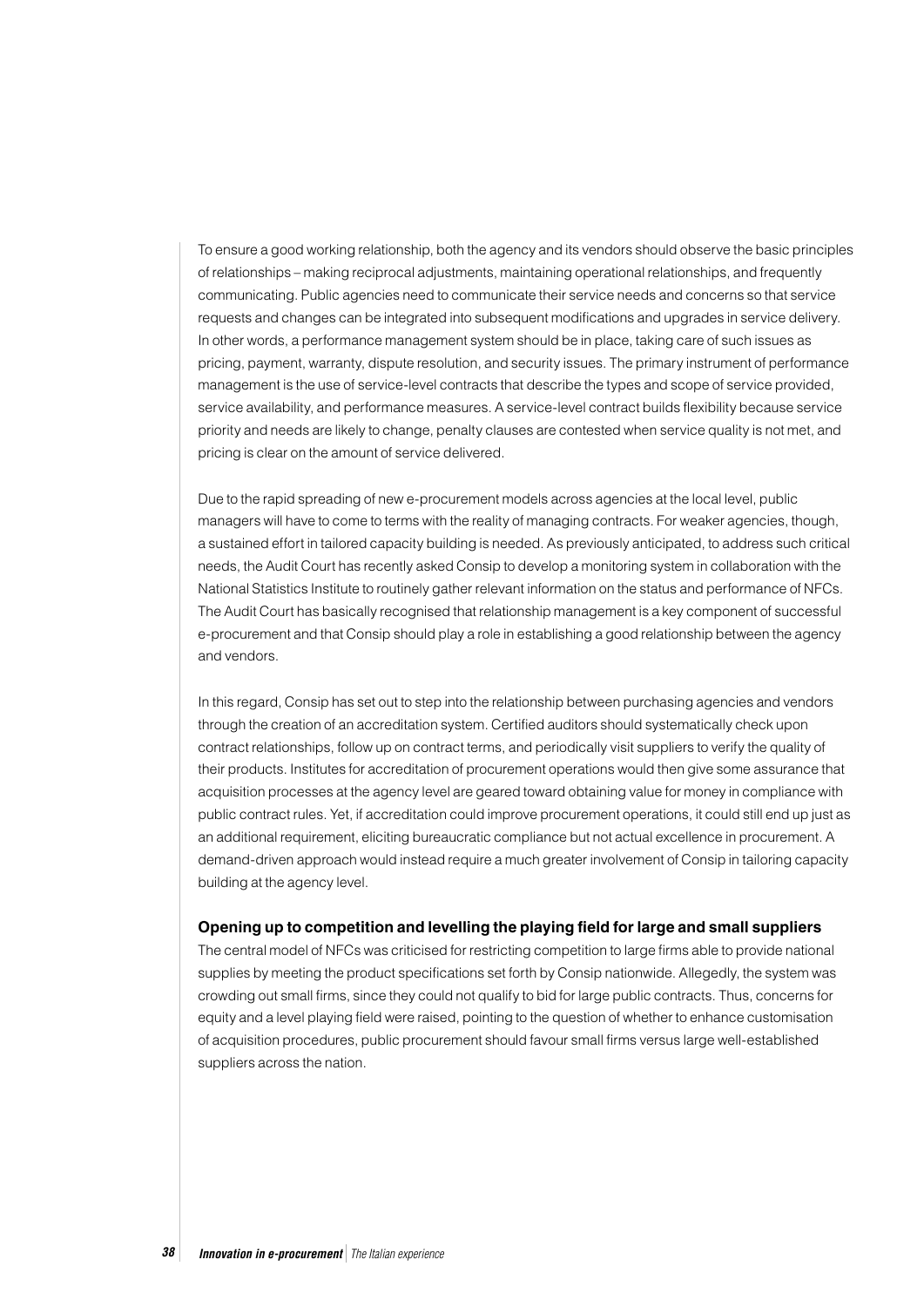As is well known, the costs of complying with government procurement regulations often keep small firms from bidding. The cost of regular bidding for e-procurement projects may be prohibitive due to significant investment in service transition and establishment of a capital facility. The accreditation and certification processes required for participating both in the marketplace and online auctions may act as additional barriers imposed on small firms to bid for government contracts. At the same time, small firms simply do not have the connections in government that make for successful bidding. Furthermore, the government usually pays contracts upon delivery and inspection, and without advances. This also keeps many small firms from bidding for public contracts, because they do not have sufficient reserves or outside finance for working capital. Finally, the government in Italy frequently pays its suppliers after considerable delay, which eliminates yet another tier of potential small-firm bidders.

This means that the competition faced by the firms that are capable of bidding successfully for public contracts is more restricted than it is assumed to be. The price and quality of goods and services procured by government, therefore, fall considerably short of the competitive ideal. Yet when small firms are 'entitled' to special consideration – because, for instance, they are traditional suppliers of goods and services – both the customer and the supplier tend to suspend judgment about cost and quality. In some cases, the suppliers know they are entitled to a protected niche regardless of performance, and the public sector customers know they must buy from these firms for 'social' reasons (Tendler, 1997).

Large suppliers may not start with the quality problem and the high transaction costs that small firms present to government. Yet, large firms often sell their lower-quality output to government because they perceive government to be a less demanding customer than the private firms to which they also sell. Government's delays in paying its suppliers, moreover, cause the suppliers to search for additional contracts from private customers to compensate. The additional contracts make it difficult for these suppliers to execute their public contract efficiently. All these factors add up to a set of disincentives to efficiency and a process of "adverse selection" among the firms that typically bid for and win government contracts (Tendler, 1997).

Thus the problem of quality and cost in public procurement is not linked necessarily to the size of firms coming to sell their products to government. Instead, various factors conspire to cause the government suppliers to sell their lower-quality or higher-cost goods and services to government. The end result is the same disincentive to quality that occurs, for different reasons, for small firms that gain a fixed share of the government market. Smaller firms, in turn, may not produce exactly what government needs and may require more guidance, but they may also value government more as a customer because they lack the market alternatives that large firms have.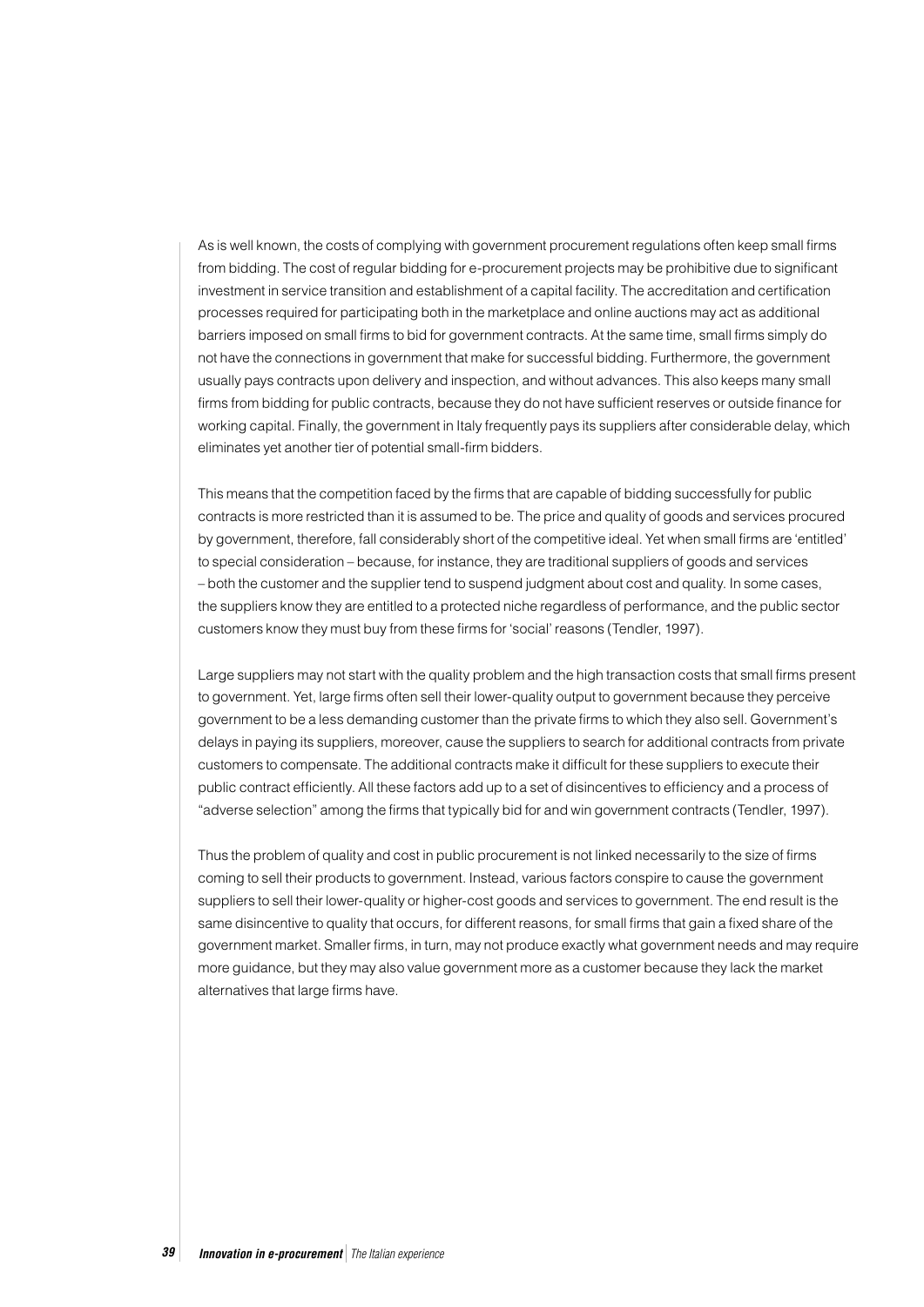In Italy, in the current non-mandatory system, both NFCs and the electronic marketplace are appealing opportunities to open up the market of the public sector, traditionally segmented at the local or agency level. Yet, to avoid excessive concentration of the market for large-volume contracts, NFCs should be set for smaller-scale supplies and allow for effective groupings of small firms across the country. As for the electronic marketplace, in principle there exists the possibility of widening competition among small and large vendors. Yet, transportation costs, delivery time, and the fiduciary relationships existing between public agencies and local vendors may again raise efficiency questions. Last but not least, the viability of an electronic marketplace is partly dependent on the availability and reliability of vendors.

The availability of vendors is the precondition for engaging in competitive bidding. The reliability and quality of vendors affects the amount of risks involved in e-procurement. Currently in Italy, for the central government, availability and reliability are usually not a major issue: E-procurement is provided primarily through well-established vendors, specialised in providing government services. At the local level, however, particularly for some small and remote municipalities, access to quality vendors continues to be a challenge. In such circumstances, a vendor awarded through an IT procurement contract is likely to develop skills and knowledge that are geared to a specific type of supply. This creates a competitive advantage of existing suppliers over potential bidders. As a result, the competitive market is less likely to exist for an eprocurement project at the local level.

These observations contain two implications for procurement development. First, the playing field on which firms bid for government contracts is less level than is implicitly assumed. This is not to say that the government should reserve special treatment for small firms as opposed to large ones, or for nationally recognised firms versus those operating only at the local level. Indeed, the problem is not equity but efficiency. Second, contracting out for goods and services previously produced 'in-house' by government is not the solution to the problem of low quality and performance. In these circumstances, Consip assistance to the agency should indeed help create the capacity to scan the market and search for more competitive bidders. This, in turn, could open up opportunities for competition and drive prices down at the local level, too.

Finally, in the current non-mandatory system, firms need to face the strategic decision of whether to invest in specific supplies requested by public agencies, though there is no guarantee that public agencies will then purchase from their electronic catalogue.18 In this regard, Consip has begun to consult business organisations in order to openly negotiate how and to what extent suppliers will be able to match the public sector's demand for goods and services. Currently, the negotiation of NFCs builds on a broad-based effort for participation involving both public agencies and business associations in the decision-making process.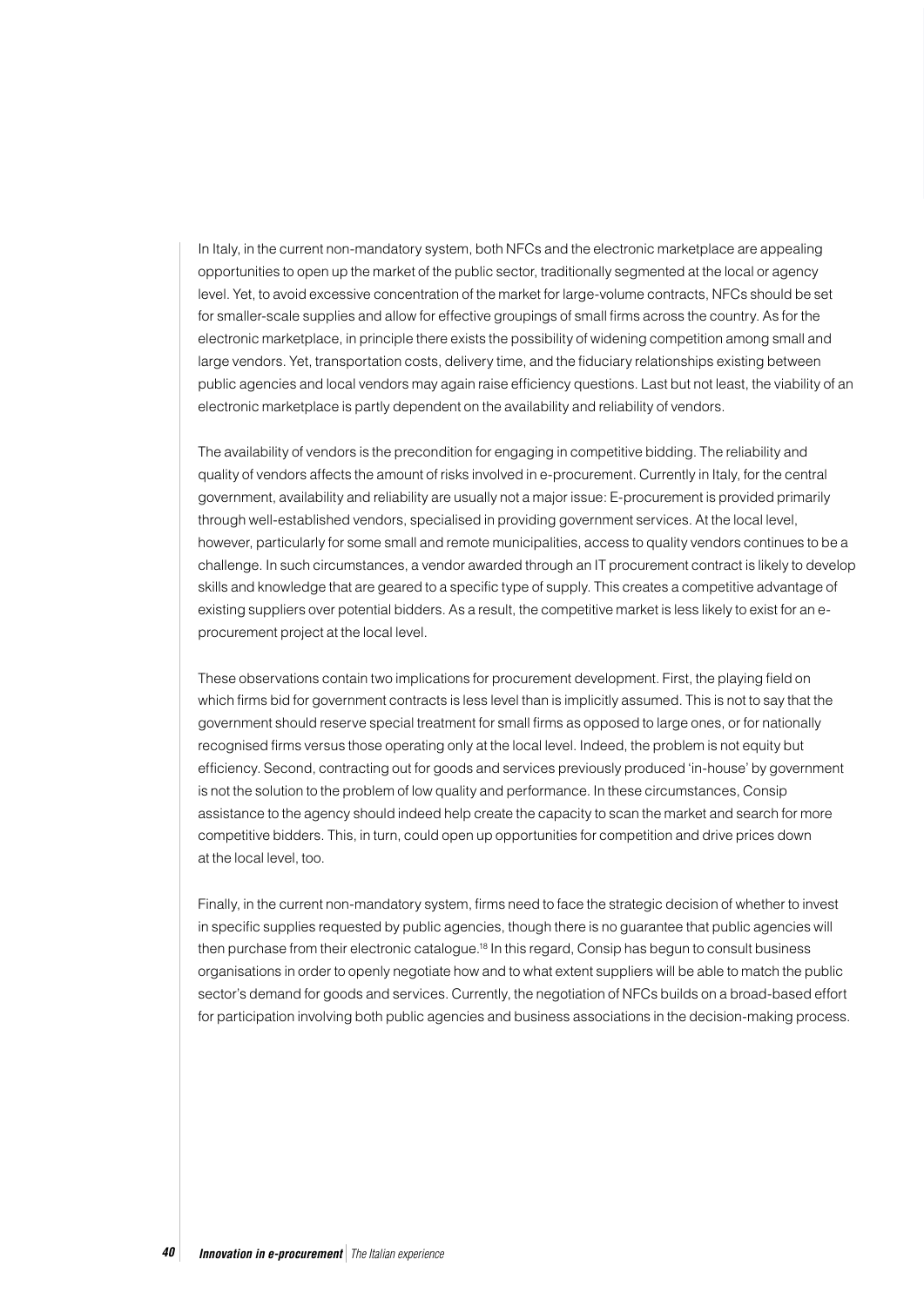# Findings and Recommendations

#### **Findings**

Finding 1: Demand-driven approaches are more effective in addressing public agencies' needs than supply-driven approaches.

Consip's architecture of centralised public procurement involved two distinct groups of actors – that is, public agencies and vendors, who were expected to work together under the central coordination of Consip. In such a supply-driven system, purchasing units were required to buy from those vendors winning the large supplies negotiated by Consip at the national level.

One of the main arguments for a supply-driven approach is that centralised negotiations for substantial volumes from single large suppliers brings economies of scale in purchasing and public spending savings for goods and services. That is why government prefers 'packaging' many small contracts into single large contracts. Centralised purchasing and bundling of contracts, however, also can involve distinct diseconomies in that they often impose greater transport and storage costs. This is particularly true in public services like education and health, which buy goods and materials for numerous dispersed locations.

Consip's experience presented an unusual opportunity to compare supply-driven and demanddriven approaches within the same system, though in different points in time. Enjoying the limelight in the first two years of e-procurement operations through NFCs, Consip's supply-driven approach began to be criticised because of the rigidity of the system, allowing very little room for specialised requests and materials as well as supplies from small and medium firms. In Italy, in particular, the 'lack of cooperation' by Italian public agencies signalled that this mandatory supply-driven approach to public procurement was not meeting requests from individual groups of agencies or adapting to the particular circumstances under which they operated contracts.

The major problem public agencies encountered in the implementation of the new procurement system lay in the contracting procedure. Consip was not expected to support the purchasing agency in contract implementation and management. This meant that there was no mechanism to share and contain the risk for vendors' under performance, delivery delays, and fraud. If an item proved defective, there was no information and monitoring system that could signal Consip that the firm was contractually responsible. A demand-driven approach requires Consip's involvement in continuously tailoring capacity building to address contract-management-related problems at the agency level.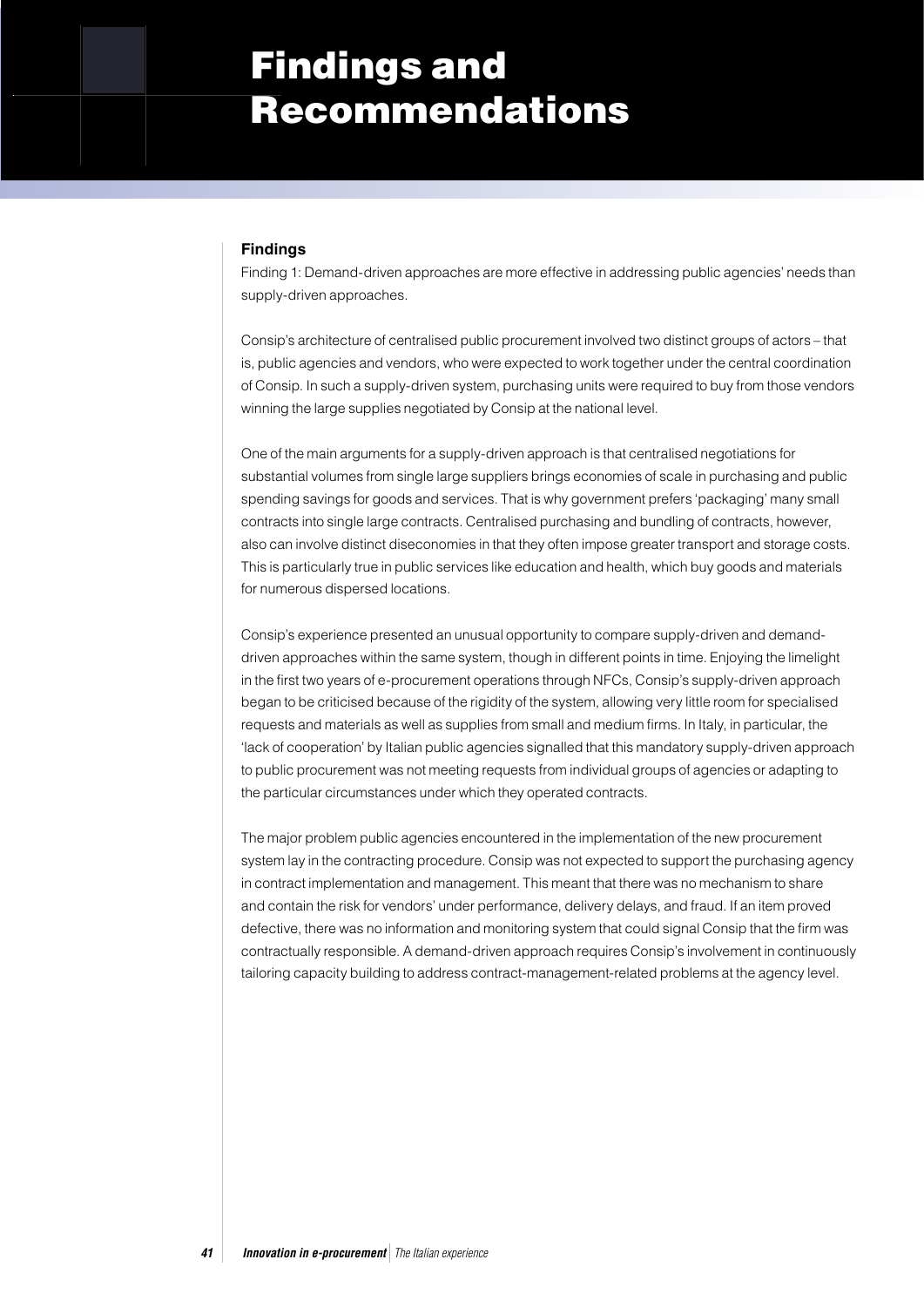## **Finding 2: Policy, regulatory, and technology factors should be incorporated in the design of public procurement systems.**

Policy, regulatory, and technological factors are important dimensions of the current transformation of the Italian public procurement system. The public spending rationalisation policies dictated the priority and timetable for the specific procurement initiatives undertaken at the national level, while the authorising process of e-procurement determined the flow of resources for acquisition operations and assessed whether those resources committed to the enterprise were being used well. The nature of IT services introduced within public administration, their complexity and compatibility, set instead the pace for IT adoption and usage across public agencies. At present, there are four IT instruments designed to address specific purchasing needs at different levels of administration. In this respect, regulatory provisions seek to make the use of IT services in public contracts compatible both at the national and European level. Yet the need to adjust regulatory provisions to fast-changing IT services is a challenge, which may in turn create barriers and/or opportunities for further development of e-procurement. In particular, from both a political and an institutional standpoint, the Italian case shows the importance of designing institutions that build upon pluralistic decision making so as to represent different stakeholders and positions related to procurement choices.

## **Finding 3: Policy makers should be aware of politically sensitive changes in the procurement system.**

The procurement experience revealed a dilemma, which Consip has come to tackle only recently. The concentration of attention at any moment in time on certain groups of producers can create political problems in the form of allegations of inequity and favouritism by the unattended groups or regions. Because of the predominant concern for rationalising public spending through large national supplies, the programme's resources were ultimately spread too much across large companies at the expense of small and medium firms. Consip has recently shown ways of meeting these practical challenges by inviting business organisations to participate in NFCs' negotiations, breaking down national contracts for large supplies into several contracts for smaller lots by geographical areas, and promoting small firm groupings for bidding. Whether or not the Italian experience was effective in meeting these practical challenges, it reveals the importance of identifying and facing them. In particular, from both a political and an institutional standpoint, the Italian case shows the importance of designing institutions that build upon pluralistic decision making so as to represent different stakeholders and positions related to procurement choices.

### **Finding 4: The implementation of an effective procurement system requires strategic management capacities.**

The analysis of Consip confirms that management is important in transforming the government procurement system into the e-procurement system. Management through performance measurement and the commitment of sufficient resources are keys to success. Practically, public procurement dynamics and challenges vary significantly across public agencies. Although the problems afflicting public agencies tend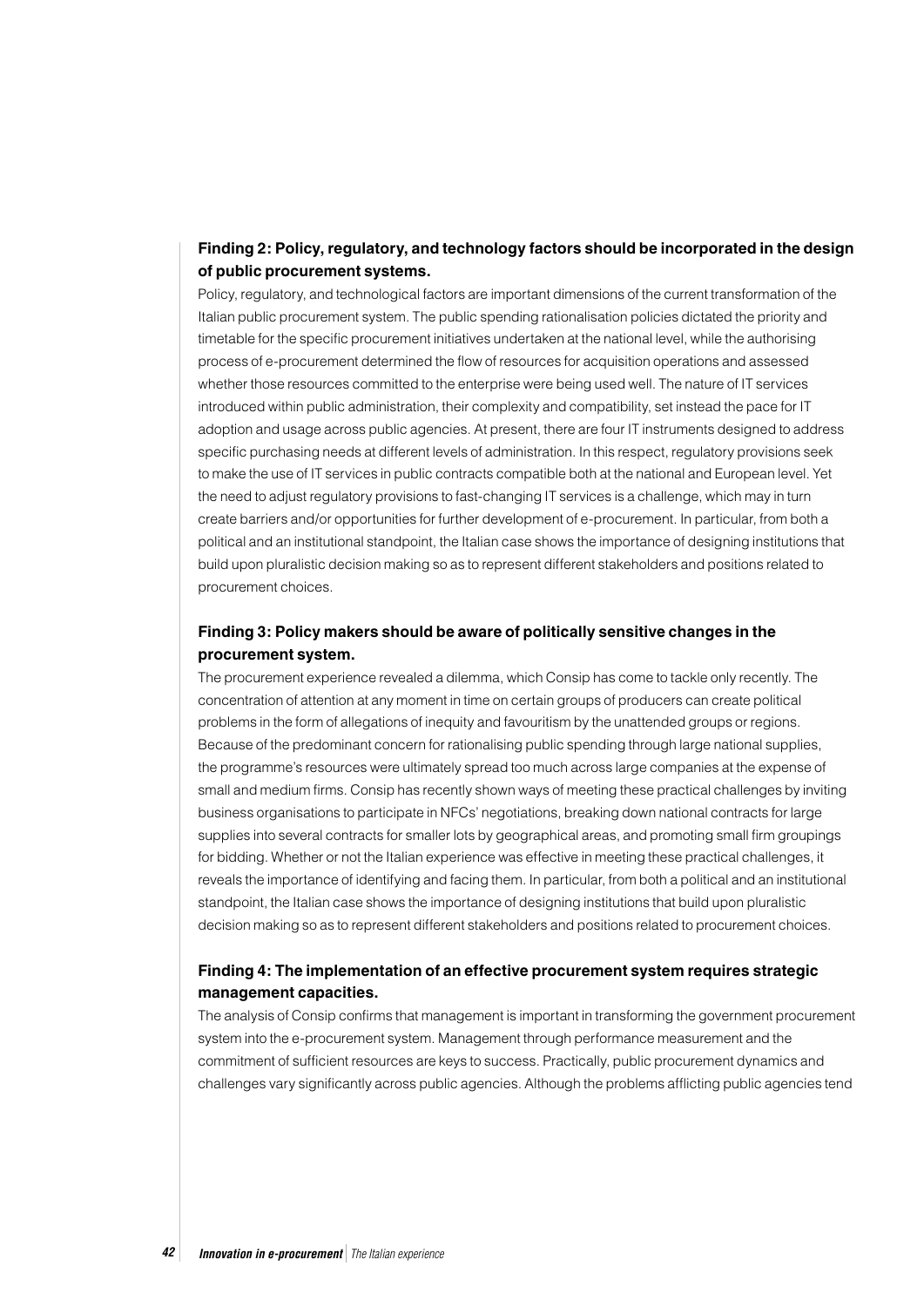to be generally characterised as lack of qualified personnel, limited technical and managerial capacity, and difficulties in monitoring contracts, the needs of purchasing agencies differ markedly from one sector or subsector to another. Consip assistance was not tailored to the conditions under which most public agencies operated contracts, where the IT equipment was less sophisticated. In particular, the management of contract relationships with vendors overlooked the importance of intangible resource investments, such as coordination and communication, which are critical to ensure that service requests and changes are integrated into subsequent modifications and upgrades in service delivery.

## **Finding 5: Public managers should assess the quality and performance of both large and small suppliers.**

Regardless of the alleged favouritism for large or small firms that the public procurement system could engender, the major problem plaguing the Italian public procurement system was the poor quality of products or services provided as a result of a too fragmented system of competition. The market is highly segmented at both the agency and local level. The playing field on which both large and small firms bid for government contracts is less level than is implicitly assumed. Currently in Italy, availability and reliability are usually not a major issue for the central government: E-procurement is provided primarily through wellestablished vendors, specialised in providing government services. At the local level, however, particularly for some small and remote municipalities, access to quality vendors continues to be a challenge. In such circumstances, a vendor awarded an IT procurement contract is likely to develop skills and knowledge that are geared to a specific type of supply. This creates a competitive advantage for existing suppliers over potential bidders. As a result, the competitive market is less likely to exist for an e-procurement project at the local level.

## **Finding 6: The improvement of public procurement is the result of a centrally guided decentralised capacity-building effort.**

Improvements in local agencies' procurement turn out to be less the result of decentralisation than a three-way dynamic among local government, Consip, and vendors. To the extent that the Italian case involved decentralisation, it revealed something quite different from the unidirectional transfer of power and funding from central to local that is at the heart of the stylised portrayal of decentralisation. Most strikingly, the central government through Consip took power away from local public agencies, even though its actions ultimately contributed to strengthening the capacity of local agencies. Consip designed and developed the new procurement architecture, negotiated the volume of goods and services needed by local government, carried out online auctions (replacing purchasing agencies directly), and provided assistance to spread IT across the country. The result was that through open antagonism between different levels of government, public agencies came to master IT means, which in turn implied a new way to conduct procurement.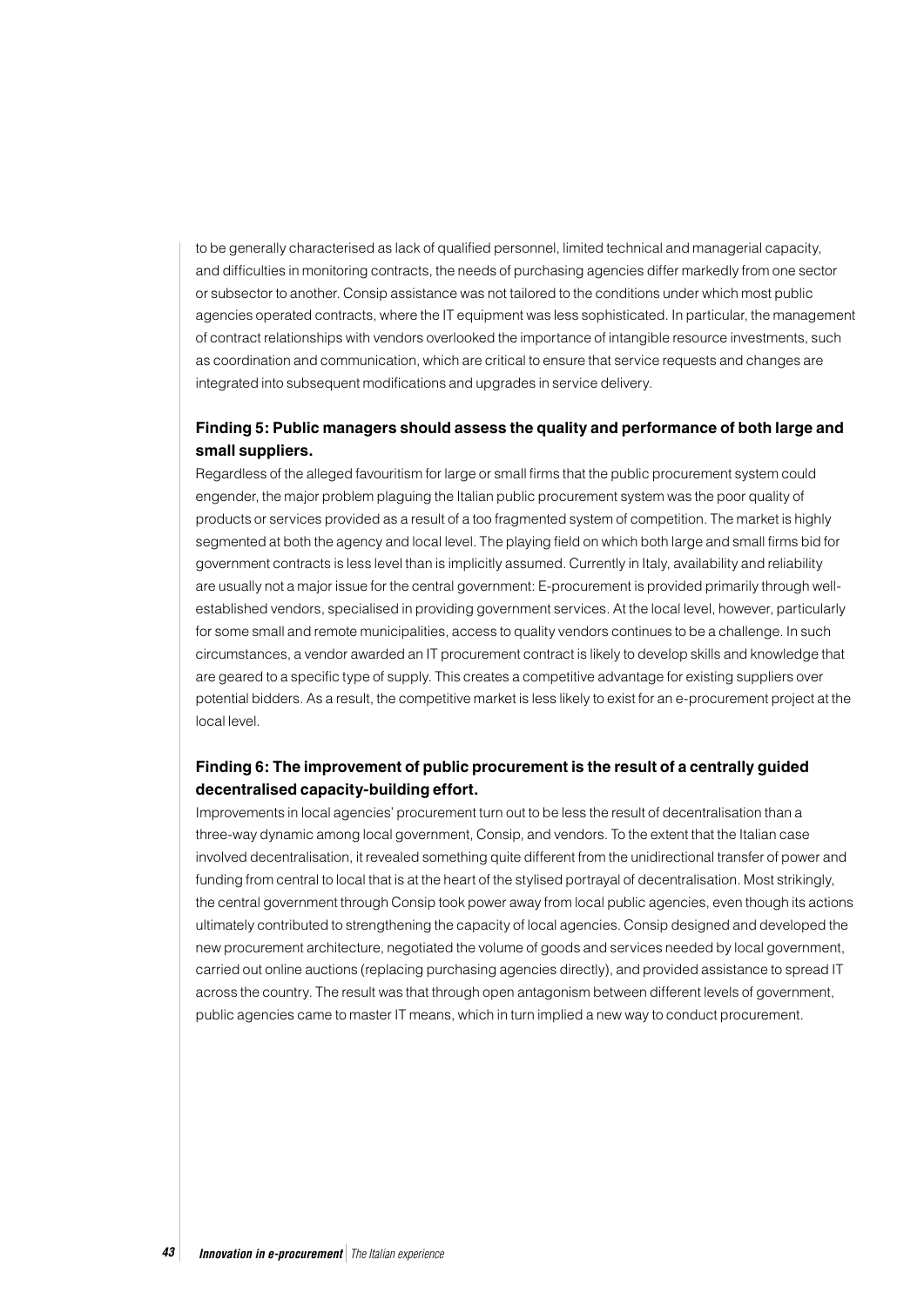#### Recommendations

#### **1. Recommendations for public managers:**

#### **Contract management is key for successful procurement.**

- a. First, public managers need to take a long-term, strategic approach to e-procurement. Changes in service need mandates and the fast-changing nature of information technologies all demand flexibility. A partnership approach to e-procurement, integrating local needs with central coordination and support, has been shown to be adaptive to new service demands. To build a partnership, public agencies need to have a clear understanding of their service needs and the strengths and weaknesses of vendors. This understanding will help identify mutual long-term benefits that will help sustain the partnership.
- b. Second, public managers need to shift their perspective from traditional procurement to relationship management. E-procurement schemes should be seen as a relationship between public agencies and their vendors and managed as such. The case analysis supports the importance of this new perspective. From the initial needs assessment, public agencies have to map out an operational relationship and the management practices that can foster a productive relationship with vendors. Another important ingredient for sustaining a relationship is a substantial investment of time and resources in communication and collaboration for service improvement.
- c. Third, performance measurement and service-level contracts are essential for the management of e-procurement procedures. Performance measures need to be specified as early as the contract is awarded. The detailed provisions on performance standards for reliability and the availability of vendors help agencies find a competent vendor and maintain a high level of control. In this respect, it is indispensable for developing a system of systematic monitoring and performance measurement to check upon quality, reliability, and integrity of vendors. The use of a service-level agreement allows public managers to track the performance of a contract, and the subsequent performance data form the information basis for identifying areas of improvement. A service-level agreement needs to have performance measures, but it also needs reporting requirements, warranty clauses, penalties for non-performance, and dispute resolution mechanisms.
- d. Fourth, as a practical matter, public managers need to be keenly aware of the cost implications of the new approach to e-procurement. A trade-off exists between potential cost savings from simply sourcing the needed goods and services and the new cost incurred from managing the sourcing arrangement.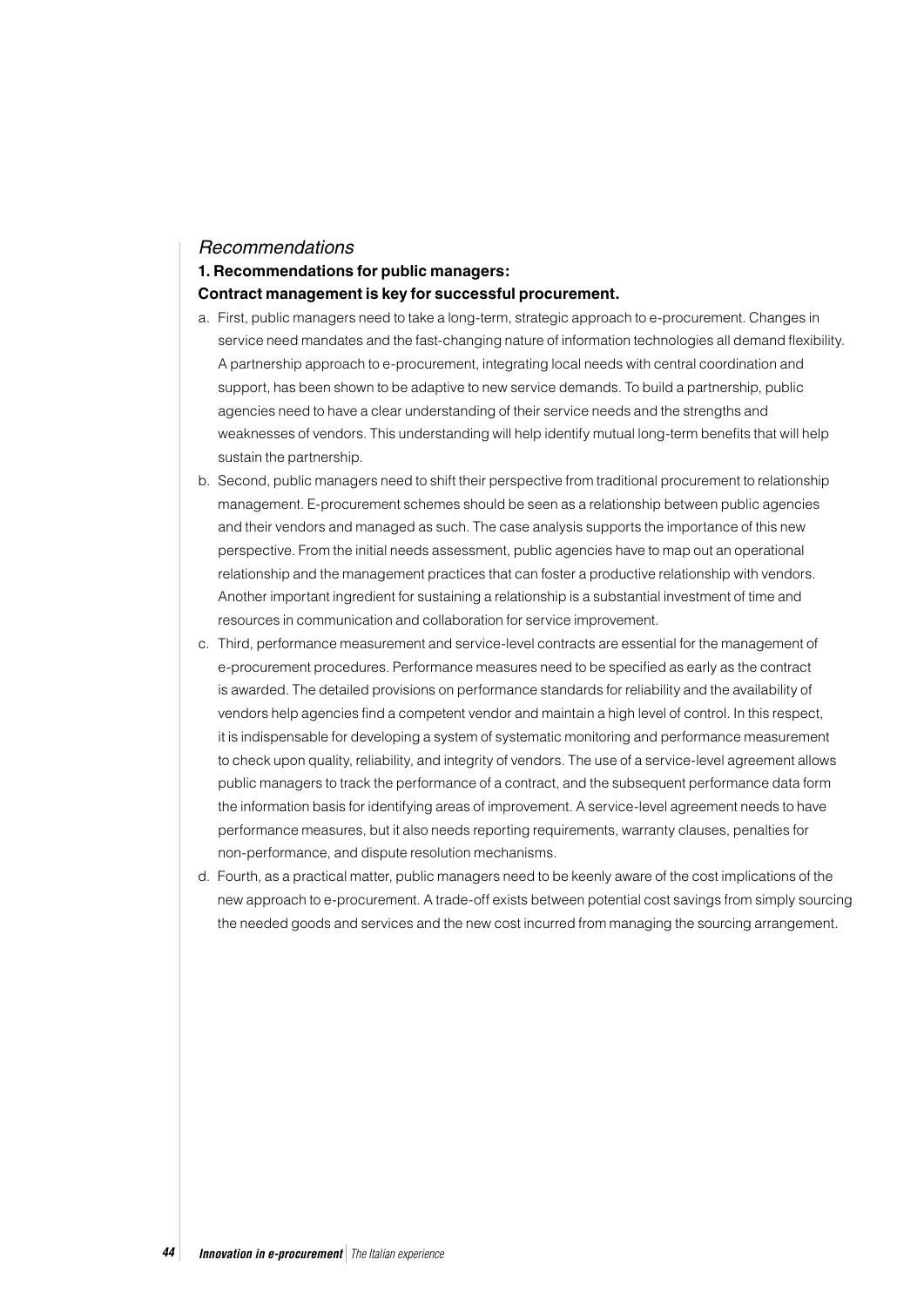Using mechanisms such as convenience fees to finance a procurement system may require fewer outlays than if the programme is administered in-house. Indeed, most experiences developed at the regional level show that the electronic catalogue and marketplace is almost entirely funded by vendors who have an interest in and capacity for managing and marketing their online supplies. However, the personnel time and resources that are required to successfully manage a sourcing relationship operated under the partnership principles may be significant. These costs may be incurred as the result of the modification of existing business processes, frequent service communication and adjustment, and personnel time devoted to overseeing the project. Public managers need to consider these cost items when deciding on procurement processes.

e. Fifth is the importance of using knowledge networks for all stages of e-procurement management. For instance, an interview with a central buyer indicated that often public agencies tap into a knowledge network to decide on a vendor. The accumulated wealth of experience and tacit knowledge may be recognised and formalised to promote market intelligence to find the best vendors. In this respect, Consip is becoming a repository of information regarding bidding practices, online auctions, and vendor reliability that can be shared with other agencies at the regional and municipal level and used by all other units in government. This move will help build management capacity across public agencies.

#### **2. Recommendations for Consip:**

Capacity building needs to be tailored to the needs of a single public agency or a set of agencies to enhance customised procurement.

Consip should tackle one of the major problems facing public agencies – that of finding reliable vendors so as to be able to focus on improving productivity. Instead of providing standardised assistance on a variety of e-procurement aspects to the largest number of public agencies, Consip should devote its assistance to one set of public agencies in a specific sector. It can then focus on problems that come up in the course of defining contract specifications and deadlines, and managing relationships with vendors. All of this requires that Consip concentrate its efforts on one or a few agencies with the same procurement dynamics, needs, and challenges. As a demand-driven approach is problem driven, iterative, and results oriented, it works best when it subjects both vendors and customers to a tough test of performance: If the product of a vendor does not meet competitive standards of cost, quality, and timely delivery, the customer (the government purchasing agency) will simply not accept the goods or will not renew the order. This impels Consip to strive, together with the purchasing agency, to strictly monitor performance for better quality and stronger reliability.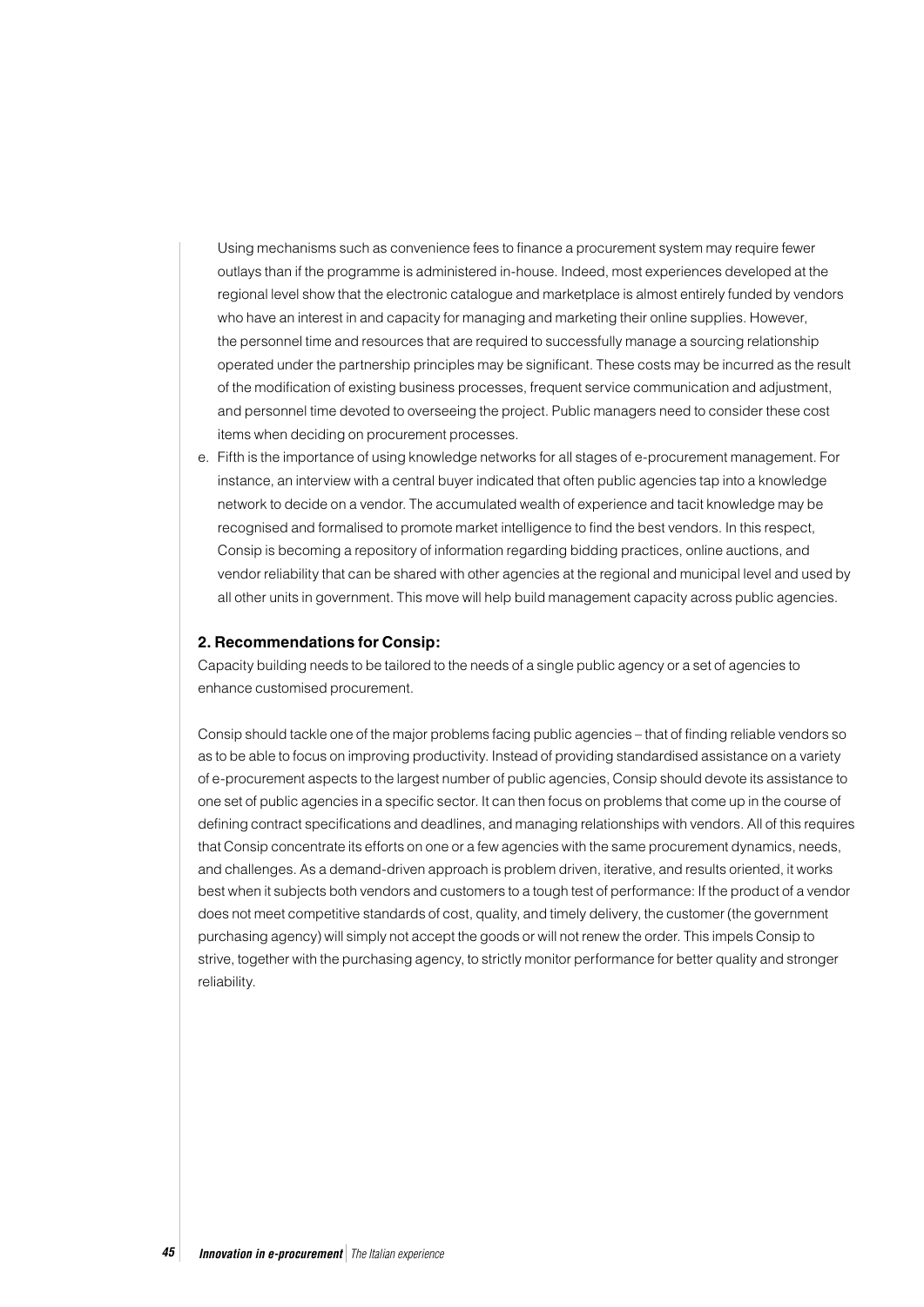#### **3. Recommendations for countries transforming their public procurement systems:**

A centrally guided decentralised approach should reconcile national strategic procurement objectives with the specific needs of agencies.

- a. All those countries currently transforming their procurement system are required to overcome the human resource, organisational, institutional, regulatory, and policy constraints that act as barriers for effective procurement practices. The Italian experience suggests the need for a radical, top-down intervention for widely restructuring acquisition processes through strong political commitment, long-term vision, and strategic management capacities. Working as a public company, Consip was designed to avoid red tape, operating outside the administrative rules and regulations in ways that elicit higher worker dedication, include a combination of IT and project management skills, and are more client-sensitive and customised.
- b. Reform-sustaining programmes are difficult to design and successfully implement unless they are backed up by local initiatives. It has been widely recognised that simply applying a new set of rules to the people at the top will not affect the performance of an organisation at the bottom. On these grounds, the Italian case reveals that preoccupation with compliance to rules, centralisation, and public spending rationalisation went at the expense of procurement results at the agency level: Public managers viewed centrally mandatory acquisition operations as keeping their personal conduct formally in line with the new rules, and the culture of the public procurement tended to reinforce that view.
- c. To spur a cultural change, it becomes essential to replace the restrictive government rules that keep managers from using people effectively and to motivate those at the lower levels who are immersed in the day-to-day details of procurement practices. Procurement employees are confronted with highly specific issues; they often find it extremely difficult to be heard at the top and empowered to turn their own information into useful knowledge for strategic procurement. The Italian experience shows the importance of enhancing frontline workers' initiative and performance through continuous capacity building and technical assistance for project management provided by the centre upon request. A centrally guided decentralised approach seems to be the answer, balancing at the same time the need for better performance with strengthened administrative capacity at the local level.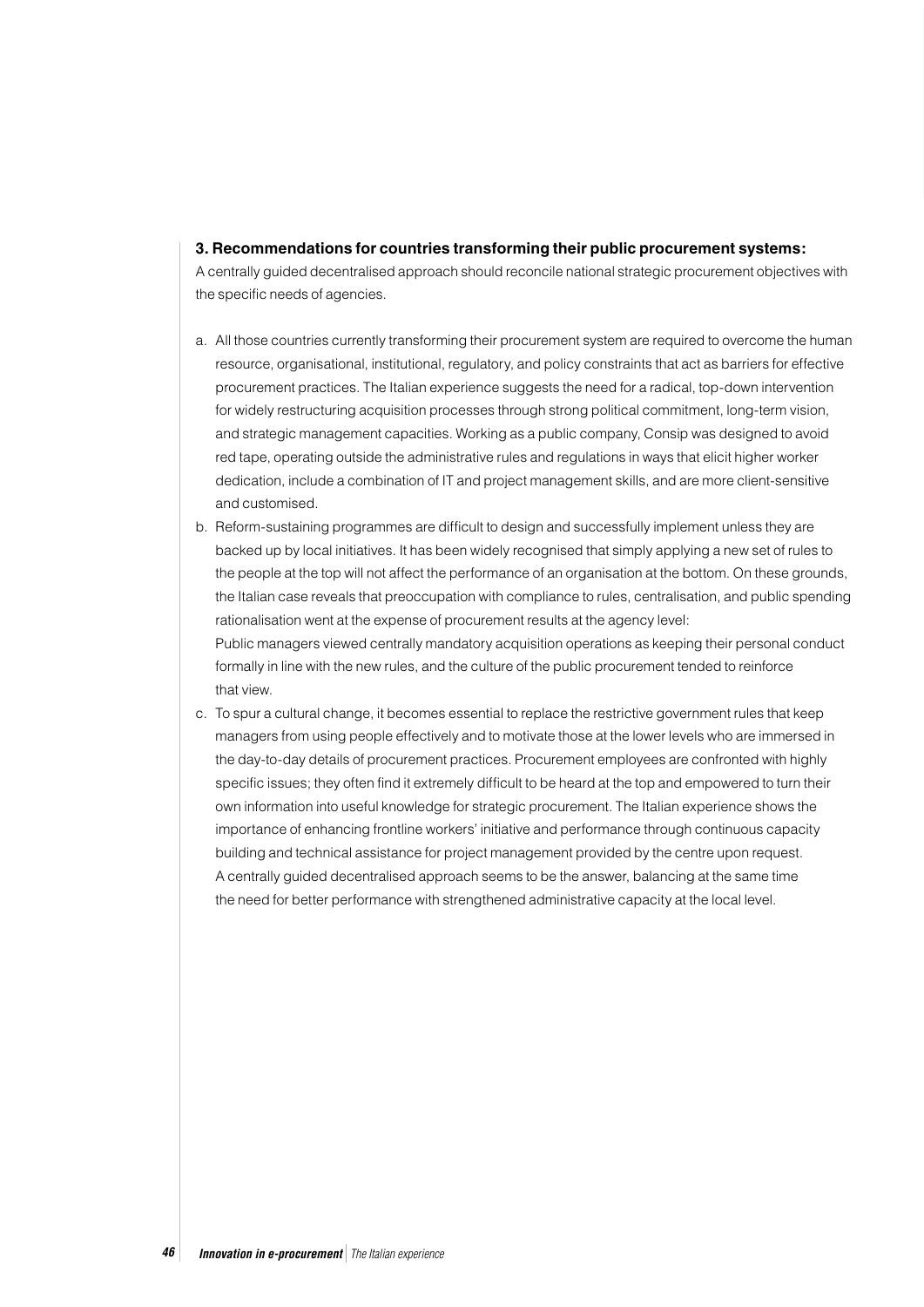# Appendices

# Appendix I: Analytical framework, research design, and methods

This project aims to examine the procedures developed by Consip for e-procurement at the central level and their impact on public spending for goods and services, as well as the relationships between public agencies and vendors. The project builds on a case study approach in order to identify the key features of the Consip e-procurement model and explain both the reasons for its success and its limitations. As defined by Yin (1994), "a case study is an empirical inquiry that investigates a contemporary phenomenon with its real-life context, especially when the boundaries between phenomenon and context are not clearly evident." In other words, the study proposes to use a case study design because the contextual conditions are believed to be very relevant to the phenomenon.

### **Analytical framework of the study**

Three bodies of literature are relevant to gain insights on the impact of e-procurement initiatives on public agencies' spending patterns. First, the literature on IT in public administration has dealt with the adoption, use, and management of IT and systems as well as its productivity implications. This literature not only addresses IT-enabled reinvention and government reforms, but also description, assessment, and management of Web-based e-government projects. However, this body of literature deals very little with the institutional, organisational, political, and managerial factors affecting an e-procurement system.

The second body of relevant literature is about regulatory initiatives of public procurement and contract law, which reconstructs the various legislative steps undertaken thus far at both the domestic and international level to reform government procurement systems. But, again, there is little discussion of the implications of such new regulatory prescriptions on the organisation and management of e-procurement schemes.

Business literature on e-procurement constitutes the third main body of relevant literature. Compared with the preceding two bodies of literature, this deals more directly with the determinants of e-procurement and its relation to e-commerce forms. Nonetheless, it is problematic to transfer knowledge directly from the private to the public sector due to differences in the development and implementation of e-government tools across sectors. One difficulty is that multiple goals rather than cost minimisation are the primary motivation for e-procurement in the public sector.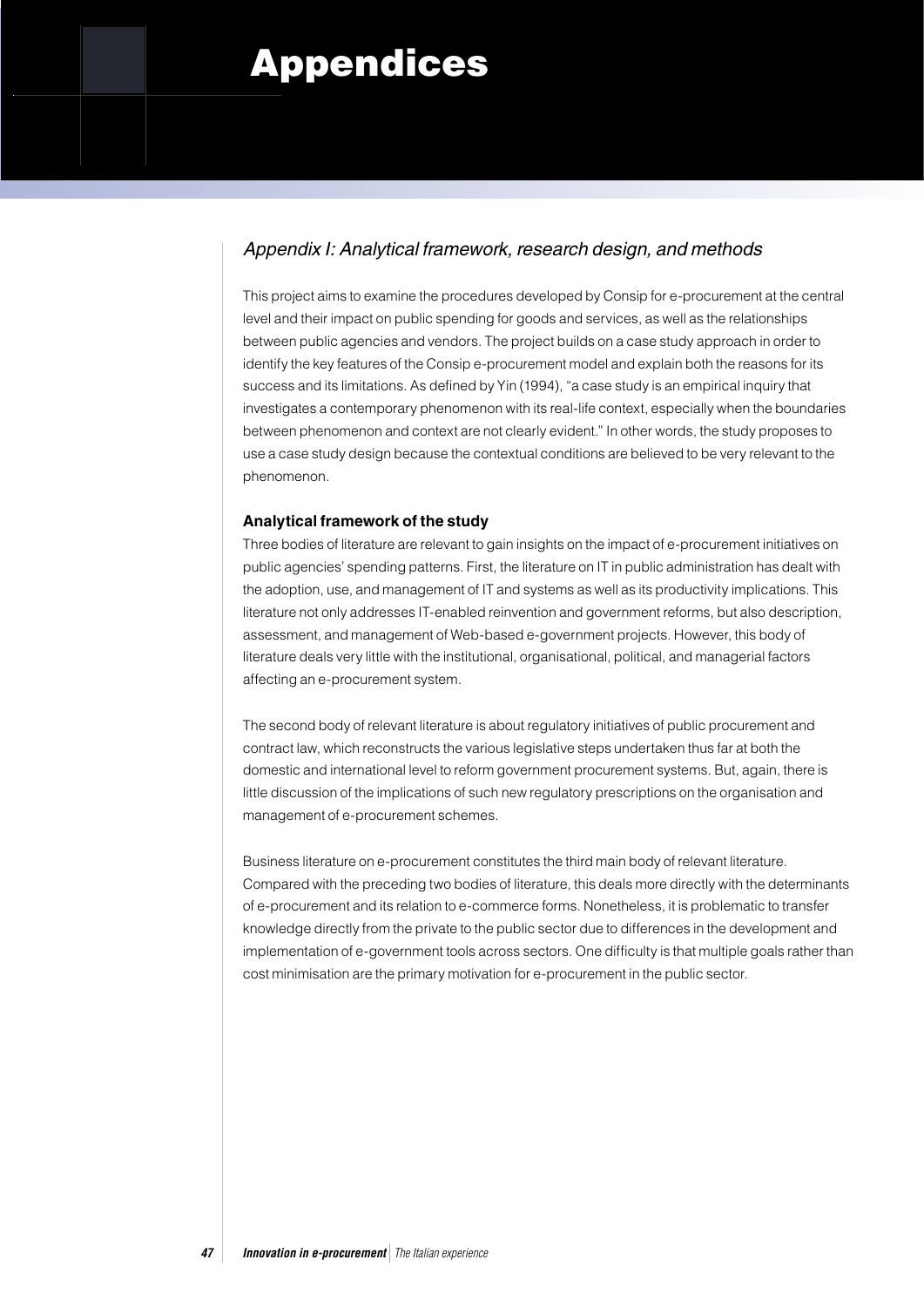The analytical framework (see Figure A.1 on page 40) adopted by this study seeks to integrate analysis of external factors with management capacities and strategies for e-procurement development and effective use. In particular, this research puts management capacities and practices in their organisational and environmental contexts. External factors are the external influences on the overall public sector in its e-procurement decision making and management. Internal factors are the specific management practices and strategies for e-procurement. The outcome variable is performance, which in the specific Italian experience was preponderantly geared toward measuring public spending reduction at the aggregate level. In fact, the study reports estimates of public expenditure savings, but it does not thoroughly discuss performance as a multidimensional construct, including service quality, quantity, and timeliness. Because of the lack of performance indexes and standards for assessing outcomes, examples cited in the report concern more prescriptive outcomes than measurable results.

#### Figure A.1: Analytical framework of the study

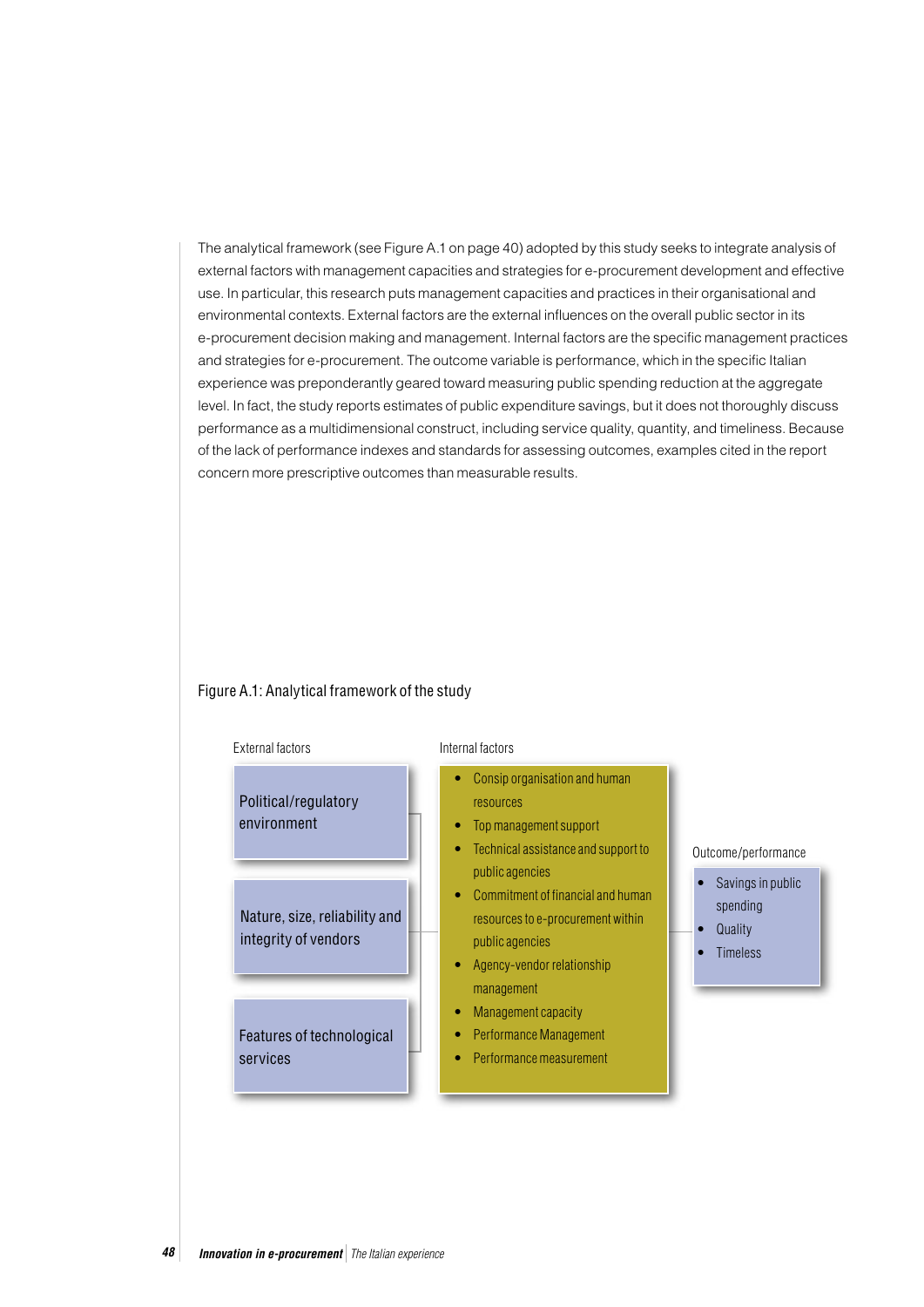#### **Methods of data collection**

Research data were collected through the following:

- Semi-structured interviews of samples of informants
- Document analysis of official documents and evaluation reports
- Social science literature review.

#### **The research questions**

The study addresses the following research questions:

- 1. What are the main strengths and weaknesses of a centralised system of public procurement?
- 2. To what extent has public agencies' spending been contained or reduced through e-procurement schemes?
- 3. What challenges do public agencies face in using e-procurement?
- 4. What implications do public procurement provisions raise in terms of vendor choice and competition?
- 5. What are the implications for e-procurement in terms of institutional design and management?

#### **Internal and external validity**

This study uses a qualitative design as described by Creswell (1994), and Wholey, Hatry, and Newcomer (1994). A qualitative study is defined 'as an inquiry process of understanding a social or human problem based on building a complex, holistic picture, formed with words, reporting detailed views of informants, and conducted in a natural setting' (Creswell, 1994; Miles, Huberman, 1994). The approach is interpretative. No statistical sampling was conducted, as the aim of the study is to reconstruct the public procurement system's features and functioning within the specific context of the Italian public sector to generate a number of hypotheses based on respondents' perceptions of how it may be 'improved' and enhanced in other contexts. Furthermore, for the case study analysis, the strategy was to use a pattern-matching logic. This approach (Yin, 1994) compares an empirically based pattern with a predicted one (or with several alternative predictions). If the patterns coincide, the results can help a case study strengthen its internal validity.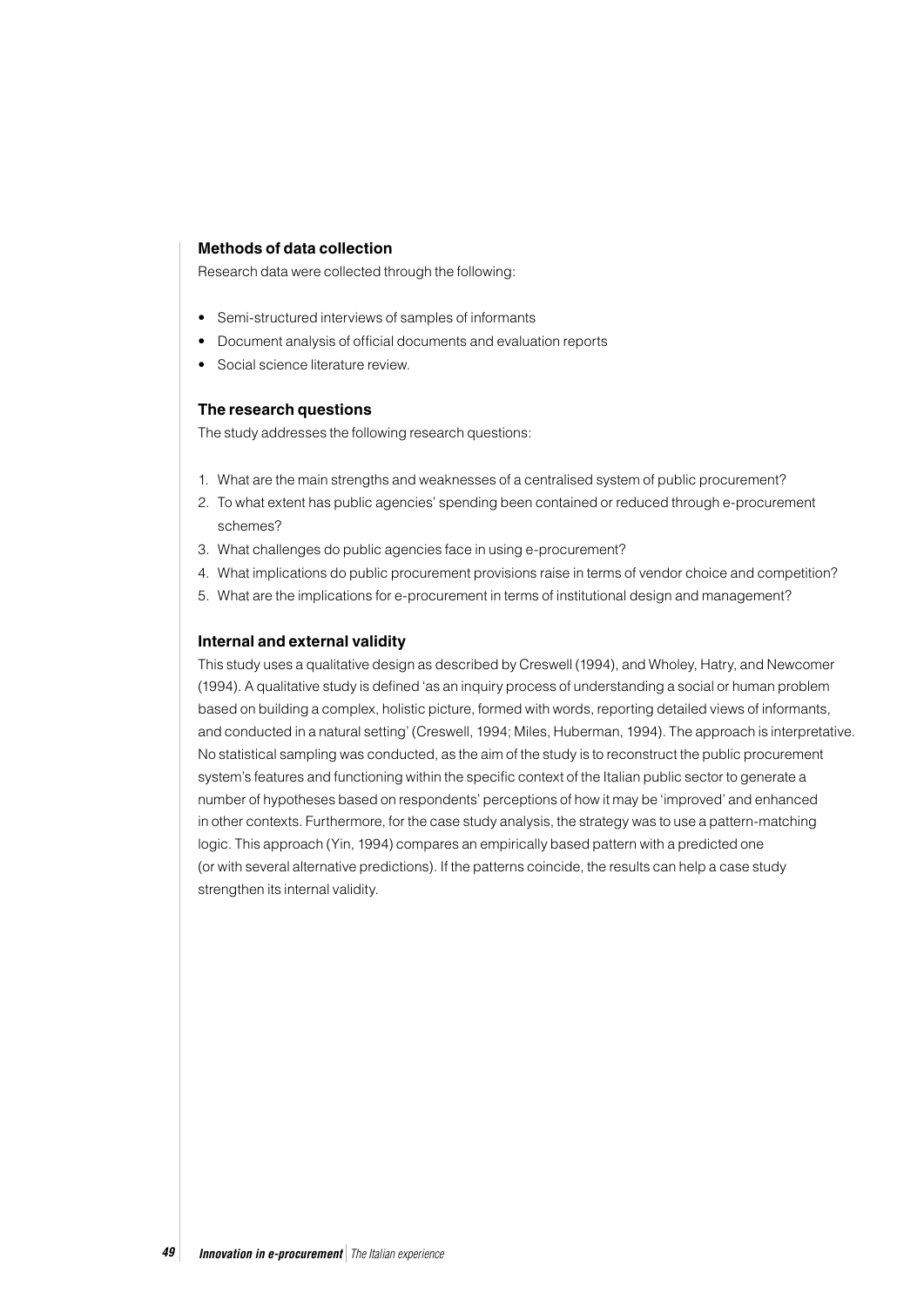### **Interviewee's profile**

| Interviewee                             | <b>Number of interviews</b> |  |
|-----------------------------------------|-----------------------------|--|
| Policy makers                           | 3                           |  |
| Consip top decision makers and managers | 4                           |  |
| Members of business associations        | 3                           |  |
| Experts                                 | 4                           |  |
| <b>Buyers</b>                           | 5                           |  |
| Vendors                                 | 3                           |  |
| <b>Total</b>                            | 22                          |  |

Table A.1

#### **Interviews**

Interviews were used to gather opinions and perceptions about how nationwide changes in procurement procedures were designed and implemented by Consip. The interviews describe and analyse the three major factors expected to affect both the development and implementation of government procurement – that is, external factors, internal factors, and performance – as outlined in Figure A.1.

In particular, interviews were conducted with five samples of informants to be able to triangulate different perspectives, perceptions, opinions, and descriptions (Stake, 1995). The samples of informants included:

- High-level policy makers and top officials at the Ministry of Economy and Finance (MEF) responsible for PRSP
- High-level decision makers and line managers at Consip
- Buyers at the central level
- Representatives and experts of business organisations
- Vendors.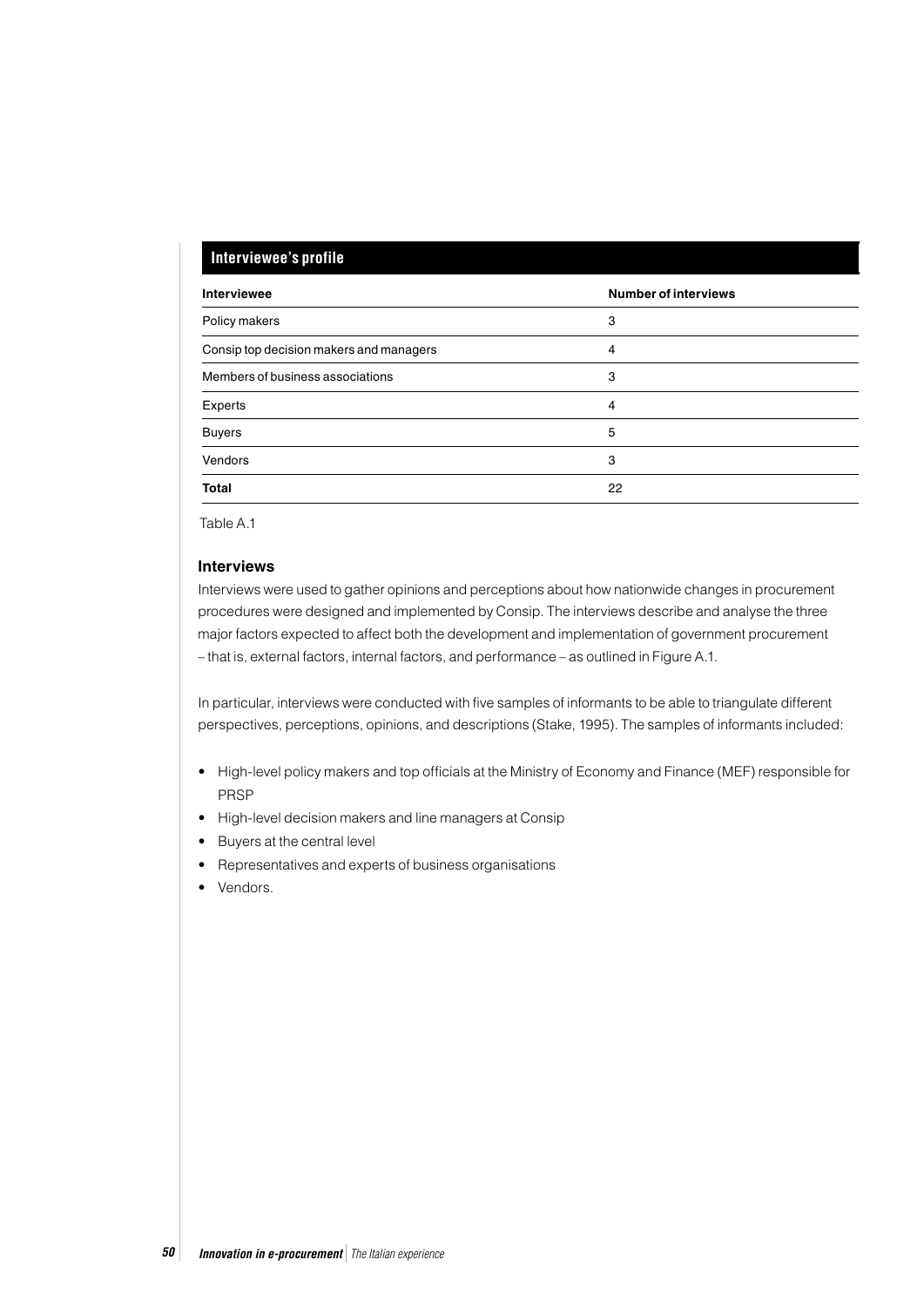First, top officials at MEF and policy makers were interviewed to grasp the rationale for procurement transformation through IT procedures. Second, Consip decision makers were interviewed to gain insights on how Consip has operated thus far, its pattern of relationship with public agencies, and its prospects for the future. Third, buyers were interviewed to understand which technological, organisational, regulatory, and managerial factors are associated with the willingness and experience to use IT services for procurement. Fourth, representatives and experts from business were interviewed to gather their comments and perceptions on the technical and economic aspects of procurement reform. Finally, vendors who have been awarded contracts through e-procurement operations were interviewed to understand the advantages and disadvantages associated with nationally based supplies. Table A.1 specifies the composition of the samples of informants and indicates the number of interviews conducted in each category.

All interview questions were tailored to the interviewees during the interviews. Although all interviews were confidential, background information was collected for all interviewee samples, including their position and length of time in the agency, prior work experience, education, professional field, and political orientation. The interviews were not taped for three reasons. First, based on prior experience, interviewees may be extremely cautious and reluctant to open up if their statements are recorded. Taping could be perceived as not ensuring confidentiality and hinder a trustful relationship between interviewer and interviewee. Second, Consip interviewees and all other decision makers are typically very busy. A successful strategy to gain an interview was first to ask for 20 to 30 minutes of time as a conservative request and, once the interview was underway, trying to stimulate the conversation and take additional time for probing. In such delicate circumstances, the tape could have diverted attention and undermined the quality of the conversation. Third, interviewing high-level managers and policy makers who are of the professional elite requires social psychological skills. Asymmetrical relations between the researcher and her 'objects' of study are not always clear-cut, as Pierce (1995) notes. In such circumstances, the tape could have added tensions and threats to both the interviewer and interviewee. All interview notes taken during the interview sessions were coded and analysed.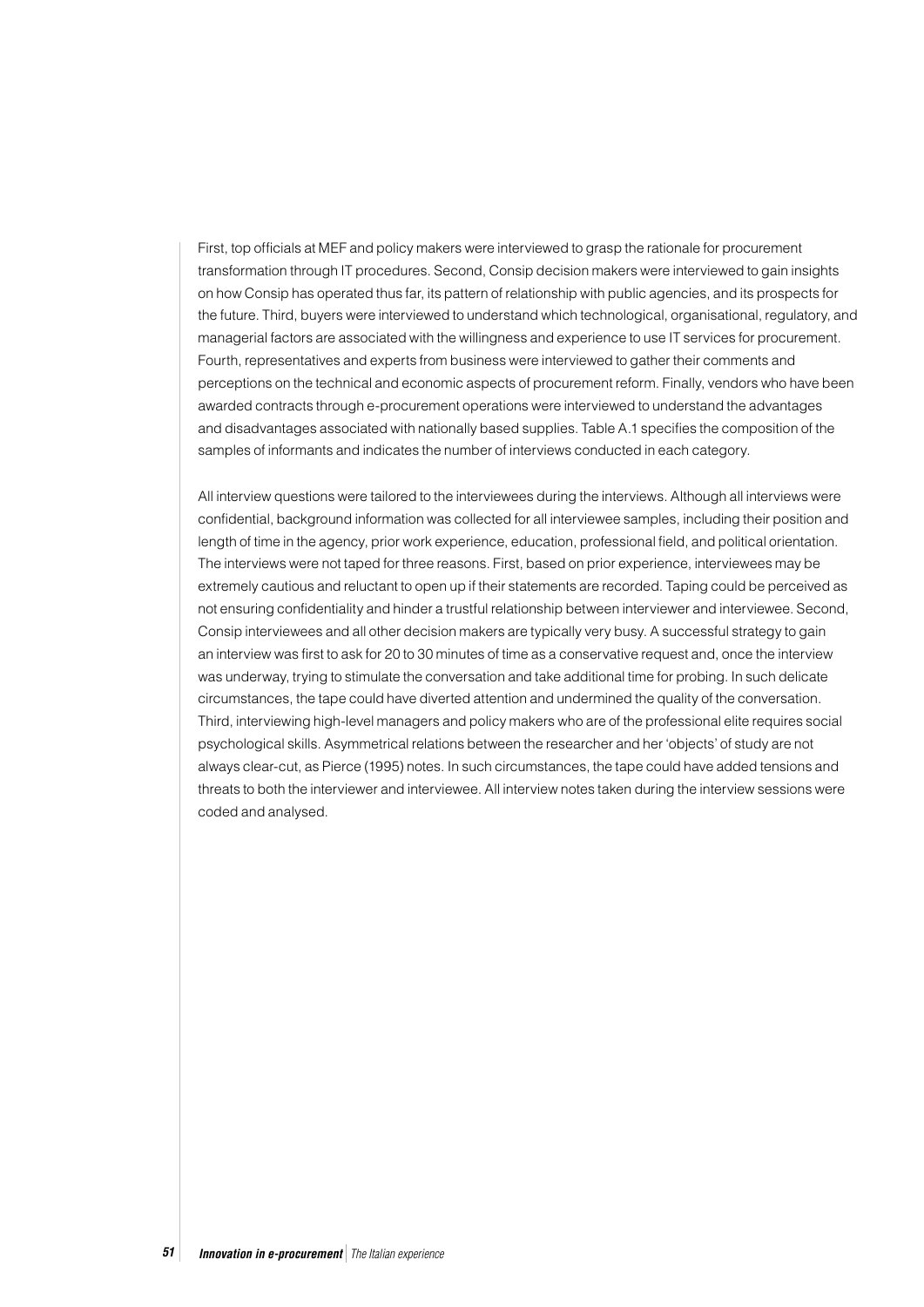#### **Document analysis**

Content analysis of archival documents consisted of a review of project, programme, and strategy internal official papers to identify themes surrounding the creation and functioning of Consip. In particular, the research drew on financial and budget data from the Ministry of Economy and Finance and Auditing Court. Web-based information was also extensively reviewed.

#### **Data analysis**

The interview and observation data, along with the contents of the documentation and the social science literature review, were analysed vis-a-vis the three dimensions of the study's analytical architecture: external factors, internal factors, and outcomes and performance. Specifically, respondents' comments, opinions, and perceptions of change were interpreted as stemming from e-procurement use (Stake, 1995). The pattern-matching technique (Yin, 1994) was adopted to search for patterns of data, detect correspondence with theoretical assumptions, and draw tentative conclusions (Stake, 1995).

#### **Focus of the study**

The study focuses on the specific organisational setting of Consip and the impact of its procedures at the central government level. First and foremost, the aim of this study is to highlight key aspects of e-procurement practices as developed with the Consip framework. Second, owing to its regulatory and institutional mission, this organization has built a reference experience for developing further eprocurement initiatives at the local and regional levels.

#### **Limitations of the study**

First and foremost, the major limitation is related to the specificity of the case study as context- and topic-sensitive. Consip is a unique institution, and any analysis of its functioning is inherently related to its specific institutional and organisational arrangements, culture, practices, human resources, pattern of past performance, and strategy for the future. Furthermore, the topics of the study are not neutral. The conclusions as far as the use of e-procurement tools, the changes that occurred, and the policy implications relate only to these specific issues. Second, another limitation concerns the qualitative methodology of the research. Perceptions and opinions, though relevant, are specific to interviewees' experience, understanding, beliefs, culture, and context.

#### **The Intended audience**

The intended audience includes central administration managers, procurement specialists, university faculty and researchers, business organisations, suppliers, overall private sector agents and consultants, and countries currently transforming their public procurement system.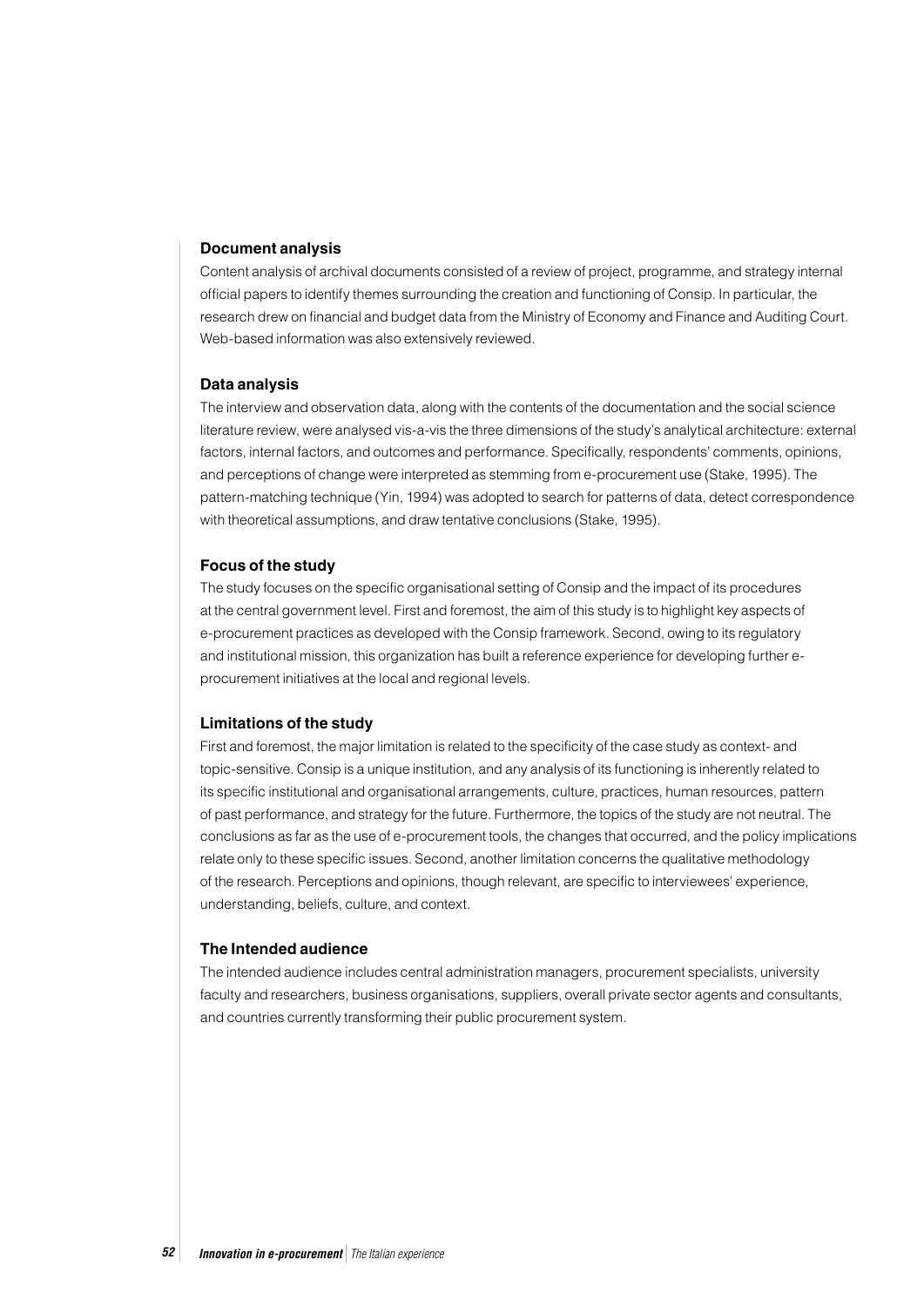| <b>Research questions</b>                                                                                         | <b>External factors</b>                                                                                                                                                                                                                                                                                       | <b>Internal factors</b>                                                                                                                                                                                                                   | <b>Outcome/performance</b>                                                                                                                                                                                           |
|-------------------------------------------------------------------------------------------------------------------|---------------------------------------------------------------------------------------------------------------------------------------------------------------------------------------------------------------------------------------------------------------------------------------------------------------|-------------------------------------------------------------------------------------------------------------------------------------------------------------------------------------------------------------------------------------------|----------------------------------------------------------------------------------------------------------------------------------------------------------------------------------------------------------------------|
| 1. What are the main strengths<br>and weaknesses of a centralised<br>system of public procurement?                | Aggregation of public sector<br>$\bullet$<br>needs and acquisition processes<br>Government-wide mandatory<br>$\bullet$<br>compliance with NFCs<br>Standardised approach to public<br>$\bullet$<br>procurement<br>Excessive centralisation<br>٠<br>Restricted vendor choice                                    | Support for weaker<br>$\bullet$<br>administrative capacity at the<br>agency level<br>Avoidance of inefficient<br>$\bullet$<br>procurement practices at<br>the agency level<br>Failure to address specific needs<br>of purchasing agencies | Expected savings in public<br>spending at the aggregate level<br>and efficiency gains at the<br>agency level<br>Reduction in procurement<br>cycle time<br>More standard procedures<br>across Italy                   |
| 2. To what extent has public<br>agencies' spending been<br>contained or reduced through<br>e-procurement schemes? | The economic and financial<br>٠<br>provision for the 2003-2006<br>period was increased by $\in$ 3.700<br>million in 2003 up to €7.900<br>million in 2006, stemming from<br>both decreases in unit prices and<br>consumption                                                                                   | Expenditure may or may not<br>$\bullet$<br>have increased at the agency<br>level because of problems<br>experienced with NFCs                                                                                                             | Lack of data on actual<br>savings                                                                                                                                                                                    |
| 3. What challenges do public<br>agencies face in using<br>e-procurement?                                          | Technological complexity and<br>٠<br>compatibility of IT services<br>European and Italian public<br>$\bullet$<br>contract laws<br>Requirements for publicity,<br>٠<br>transparency, and competition<br>Newly introduced procedures<br>$\bullet$<br>on public qualification notice for<br>vendor accreditation | Unqualified personnel<br>٠<br>Lack of managerial capacity<br>for e-procurement contract<br>relationship<br>Lack of performance<br>management<br>Increasing benchmarking<br>of the price and quality<br>parameters of NFCs                 | Low compatibility of<br>$\bullet$<br>e-catalogue for specialised<br>supplies<br>High technological complexity of<br>online auctions<br>Discrepancies between<br>Italian and European<br>legislation on e-procurement |
| 4. What implications do public<br>procurement provisions raise<br>in terms of vendor choice and<br>competition?   | Levelling the playing field for<br>٠<br>both large and small suppliers                                                                                                                                                                                                                                        | Assessing vendor quality and<br>measuring performance of<br>procurement arrangements                                                                                                                                                      | Expected broader competition<br>More competitive sourcing                                                                                                                                                            |
| 5. What are the implications in<br>terms of institutional design and<br>management of e-procurement?              | Centrally guided decentralised<br>$\bullet$<br>approach<br>Government-wide reform backed<br>$\bullet$<br>with capacity building tailored to<br>the local and agency contextual<br>conditions                                                                                                                  | Performance management<br>٠<br>Upgrading personnel skills<br>Service-level contracts<br>٠<br>Performance measurement<br>Pricing<br>٠<br>Monitoring mechanisms<br>Penalty clauses                                                          | Value for money<br>Increased productivity of<br>public sector                                                                                                                                                        |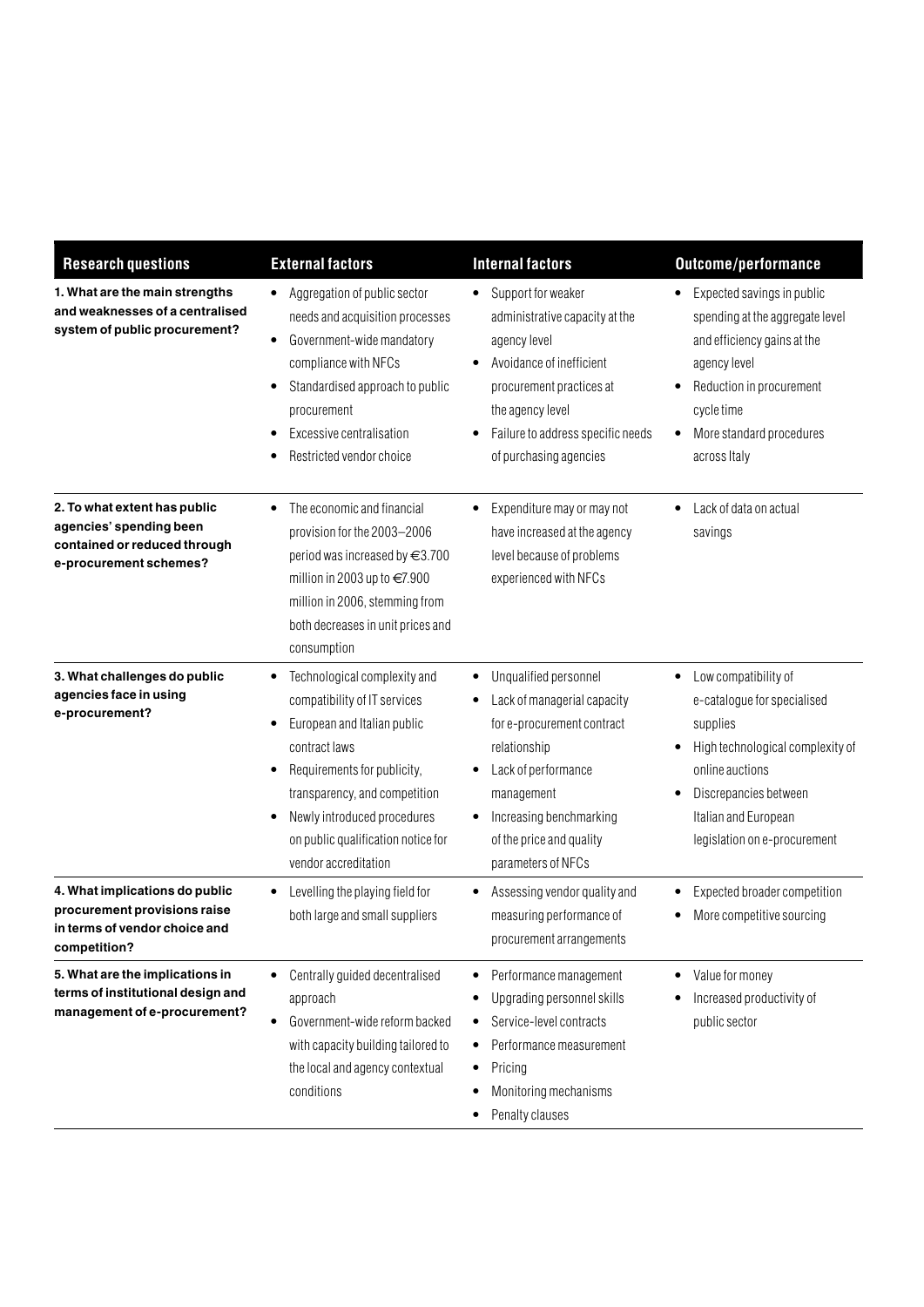#### **Appendix II: The case of SIEP in the province of Salerno, Italy**

This case study illustrates the e-procurement system (SIEP) implemented by the province of Salerno and co-financed by the European Union. SIEP proposes an innovative approach that breaks with the national e-procurement model of Consip. Instead of centralising purchases, ruling out small local suppliers, and imposing standardised products, rigid catalogues, and outdated solutions far from the specific needs of local public customers and businesses, SIEP is an example of bottom-up local marketplace creation that is transferable at the regional level. SIEP assures time and cost savings for public agencies while strengthening transparent and cost-effective relations with local businesses.

#### **The case in brief**

SIEP is an e-procurement system project launched in the spring of 2003 by the province of Salerno, co-financed by the European Union Structural Funds. The project is being first implemented within the province of Salerno, including 158 municipalities. Over the next two years, SIEP will be extended to the whole Campania region, including all other provinces (namely, Naples, Caserta, Avellino, and Benevento), municipalities, and local forest agencies. SIEP aims to ensure transparency, faster ordering, and time and cost savings for all procurement processes, promoting greater vendor choice for public agencies and harnessing the supply of local businesses.

#### **The model of the marketplace: Opportunities and challenges**

In contrast with the Consip experience, which did not involve local public agencies and small and medium businesses in the choice of vendors, SIEP intends to coordinate the 158 municipal governments belonging to the province of Salerno in the e-procurement process. The aim is to create a marketplace through the bottom-up aggregation of the procurement demands of local public administrations by an online process of public tendering. Local public agencies come to share their needs and processes, avoiding Consip's topdown imposition of standardised vendor products, solutions, prices, timing, and procedures.

To date, the province of Salerno has held a series of meetings with procurement officers in each municipality to both forge an agreement on procurement procedures and train civil servants to manage electronic operations. An online questionnaire has also been distributed to glean specific procurement demands and hence tailor the system according to customers' needs. The aim is to empower municipal governments and gather relevant information for a tailor-made e-procurement system.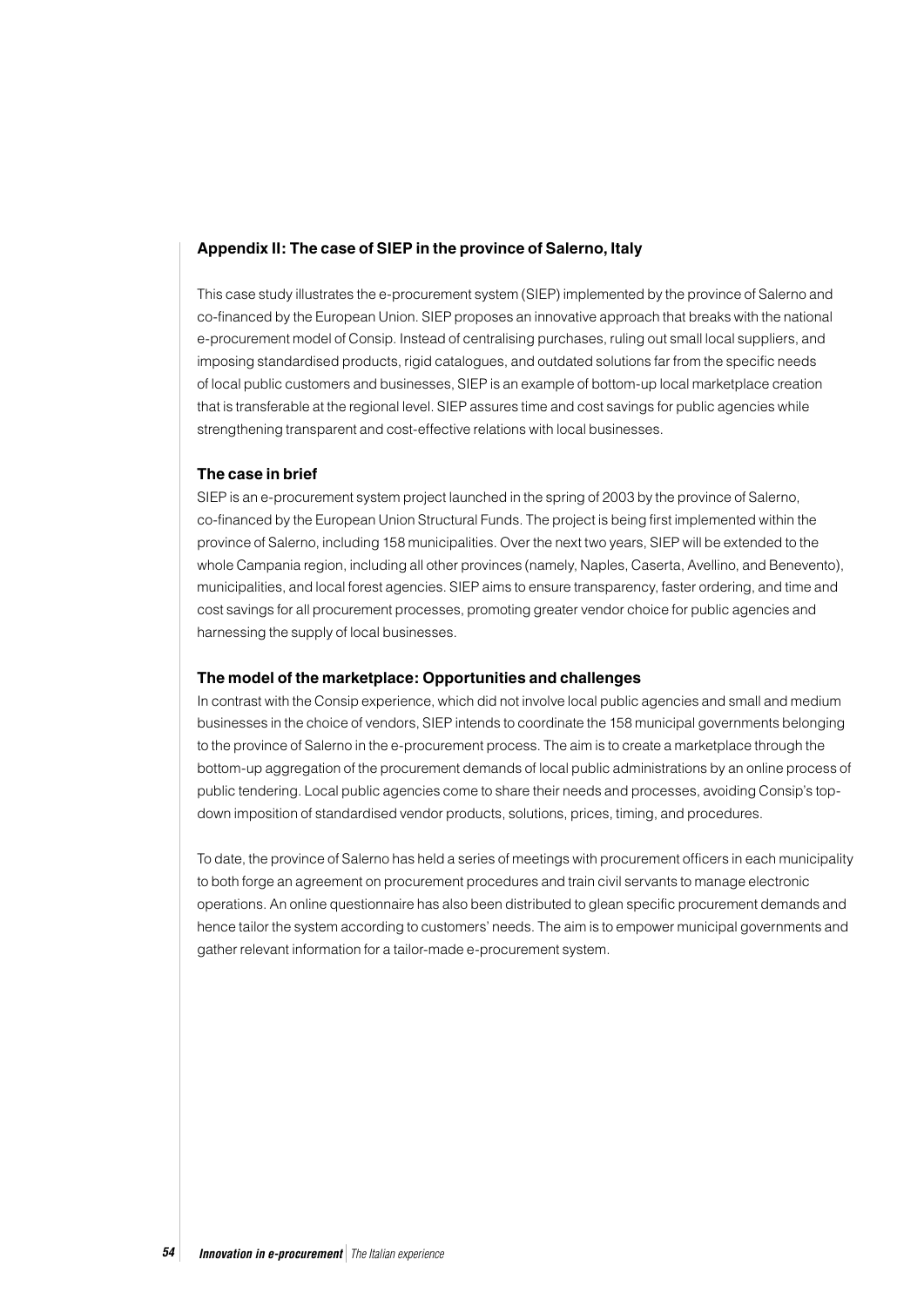SIEP offers at least three advantages. First and foremost, SIEP assures transparency of all online procedures, since all procurement operations are certified electronically. Second, online auctions allow for drastic time savings while all participants receive the same information. Last but not least, purchasing cost savings are obtained through selecting the best supplies publicly advertised on the Internet, leading to a more accountable procurement system.

The challenge of SIEP is not only to assure sustained and continuous coordination of 158 municipalities, but also to modulate their inherent differences. For instance, the municipal government of Cava de' Tirreni includes 80,000 inhabitants while the municipality of Serramezzana has only 400. Undoubtedly, the former presents needs, purchasing patterns, and innovation propensities completely different from the latter. Managing these differences is key to setting in motion a truly bottom-up e-procurement system where public administration no longer imposes a price and a product, but a market-driven process develops through transparency and compliance to rules.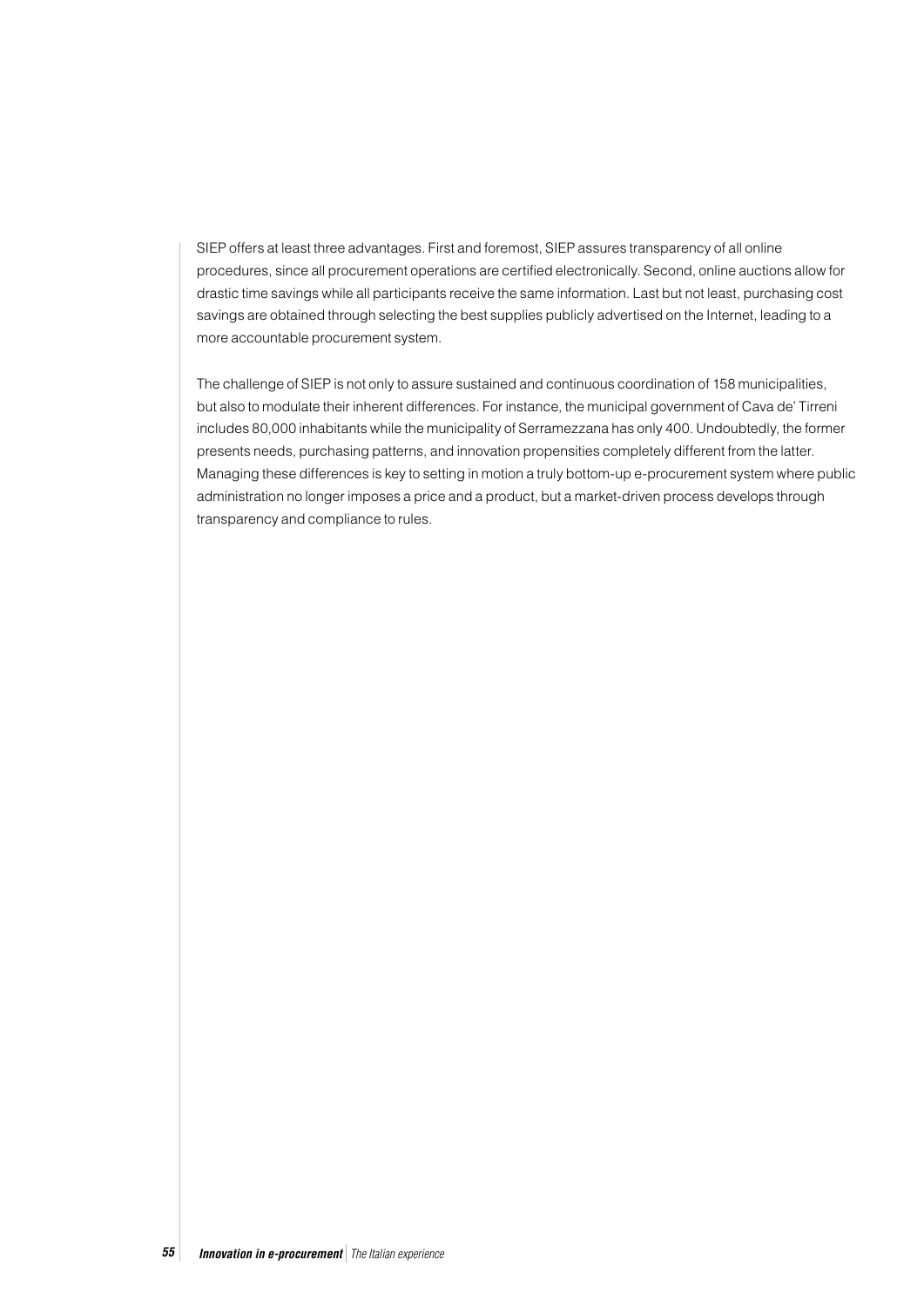# End notes

- 1. Based on interview with Consip staff.
- 2. Based on interviews.
- 3. Based on interviews with Consip staff and document review.
- 4. Based on the Court of Audit report (2003).
- 5. Based on interviews.
- 6. Based on interviews with three firms winning NFCs for laptops, space management, and stationery supplies.
- 7. Based on interviews with Consip high-level decision makers.
- 8. Further information is available at the following Web site: www.buoniesempi.it.
- 9. Cooper, Zmud, 1990.
- 10. Based on interviews with the top manager of the purchasing system within the Ministry of Education and Scientific Research.
- 11. Online auctions were also used to stipulate NFCs.
- 12. Based on interviews with the top manager of the purchasing system within the Ministry of Education and Scientific Research.
- 13. Based on interviews with the top manager of the purchasing system within the Ministry of Education and Scientific Research.
- 14. Based on interviews with a senator.
- 15. The auction mechanism is established by article 89 (1) (a) of Royal Decree no. 827, 1924 (Fiorentino, 2004).
- 16. At the European level, e-procurement processes aim to increase competition and the cost effectiveness of acquisition processes in compliance with the Community principles of 'equal treatment, non-discrimination, and transparency.'
- 17. The problem of non-correct behaviour still remains, however for example, the auction term "cut and dog" practice, in which large companies adopt to rule out smaller businesses.
- 18. As reported by a representative of a business organisation, firms in the automotive industry reported that they are not interested in dealing with the public sector.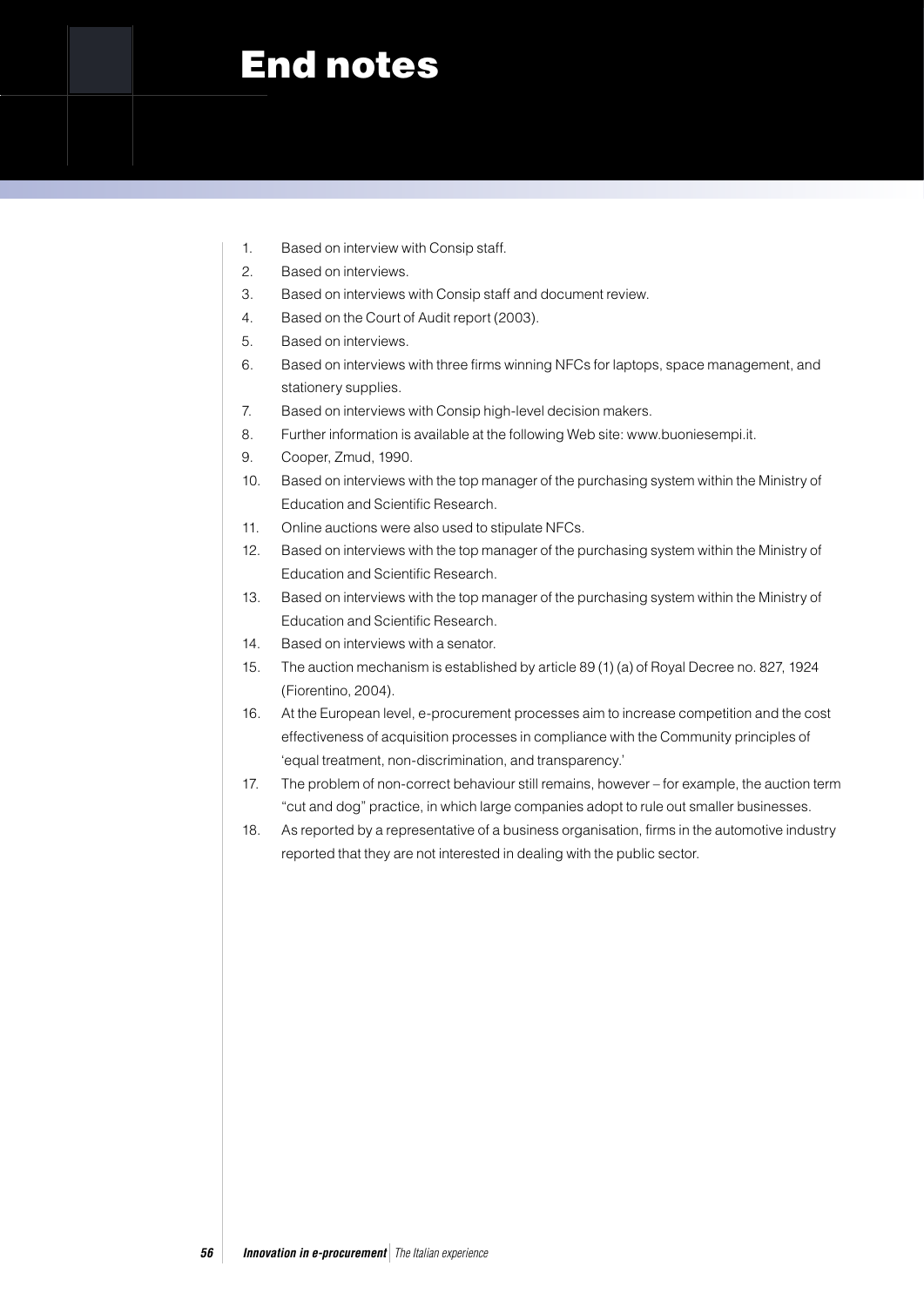# **Bibliography**

Abramson, M., and R. S. Harris III (2002). The Procurement Revolution, IBM Centre for The Business of Government. Lanham, Md., USA: Rowman and Littlefield Publishers, Inc.

Arrowsmith, S., and M. Trybus (eds.) (2003). Public Procurement. The Continuing Transformation, New York: Kluwer Law International.

Associazione Impresa Politecnico (2003). Dai Marketplace ai servizi di sourcing, procurement e supply chain collaboration, Collana quaderni AIP. Barbiero,

A., L. Spagnolo, and D. Osimo (2002). L'e-procurement nella pubblica amministrazione: guida pratica all'acquisto ondine di beni e servizi, Maggioli Editore.

Bretschneider, S. (2003). 'Information technology, e-government, and institutional change,' Public Administration Review, Vol. 63, No. 6, 738–741.

Cesari, G. (2003). Intercent, Progetto per la creazione di un sistema d'intermediazione digitale a supporto del territorio della regione Emilia-Romagna, Regione Emilia Romagna.

Chen, Yu-Che (2003). 'Outsourcing for e-government,' Public Performance and Management Review, Vol. 26, No. 4, June, 2003, 404–421.

Chen, Y., and J. Perry (2003). A Primer for Healthcare Managers. Washington, D.C: IBM Centre for The Business of Government.

Consip (2002). Annual Report, Rome, Italy. Consip (2004). 'Consip: Un modello per l'innovazione e la modernizzazione del Paese,' unpublished manuscript, Rome, Italy: Consip.

Cooper, R. B., and R. W. Zmud (1990). "Information technology implementation research: A technological diffusion approach," Management Science, 36, 123–139.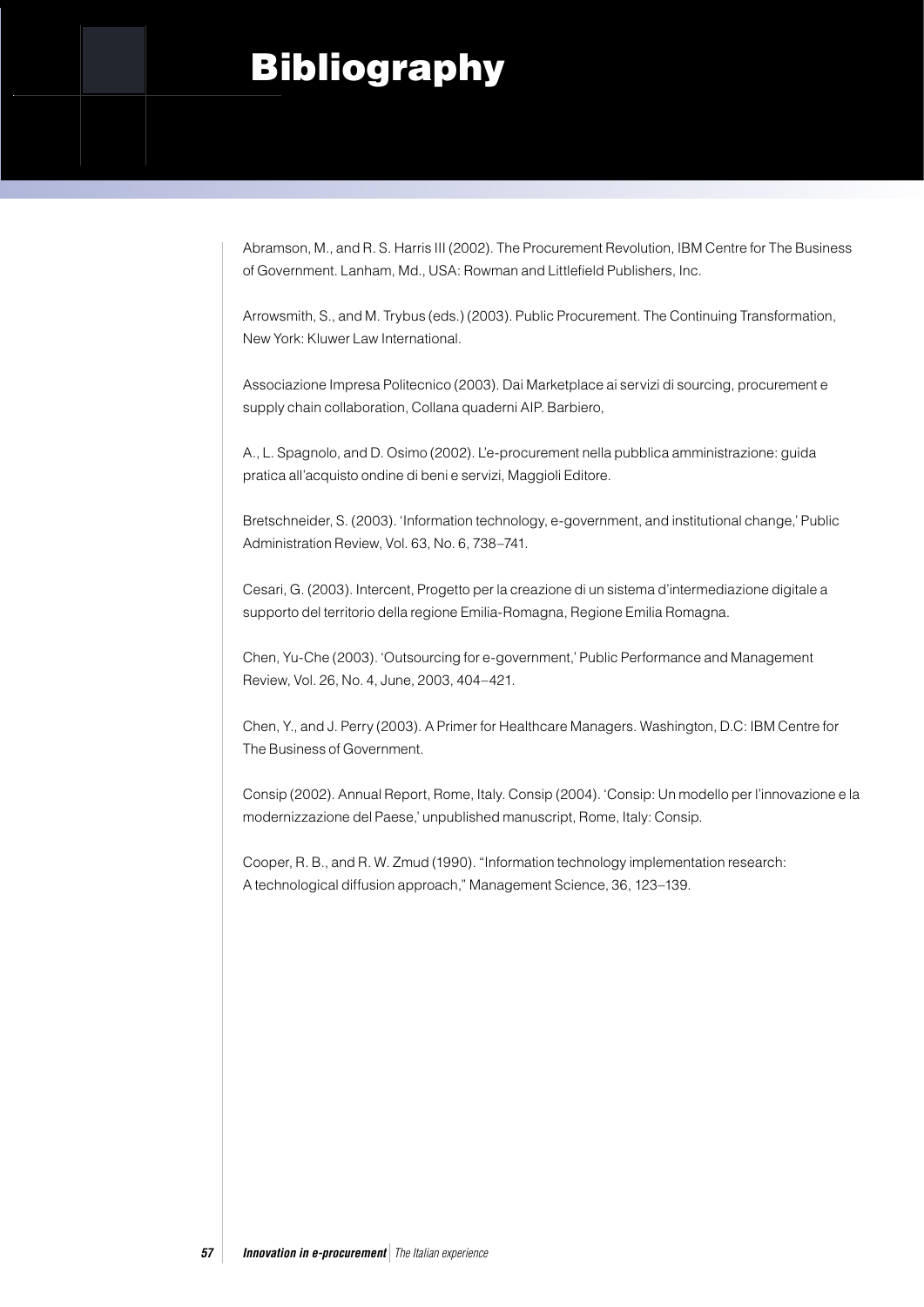Court of Audit – CORTE dei CONTI (2003). Verifica del contenimento della spesa nell'ambito delle forniture e dei servizi su alcuni centri di spesa delle Amministrazioni statali, assunte a campione: Ministero dell'economia e delle finanze, Ministero della difesa, Ministero della giustizia, CORTE dei CONTI, Sezione centrale di controllo sulla gestione delle amministrazioni dello stato, Prot. 643 del 27- 7-2003, Rome, Italy.

Creswell, J. (1994). Research Design – Qualitative & Quantitative Approaches. Thousand Oaks, Calif.: SAGE Publications.

Fiorentino, L. (2002). 'Gli acquisti ondine. La disciplina normativa,' Giornale di diritto amministrativo, n.6, 585.

Fiorentino, L. (2004). 'E-procurement,' manuscript.

Goldman, S. (1998). 'The ultimate outsourcing study: A CIO's guide to best practices,' Woodcliff Lake, N.J.: Technology and Business Integrators, Inc.

Holden, S. (2004). Understanding Electronic Signatures: The Key to E-government, Washington, D.C., USA: IBM Centre for The Business of Government.

Kelman, S. (1998). Implementing Federal Procurement Reform, U.S. Government Occasional Paper.

Lee, M. (2004). E-reporting: Strengthening Democratic Accountability, Washington, D.C., USA: IBM Centre for The Business of Government.

Marra, M. (2003). Reinvention Labs and 100 Projects at the Service of Citizens. A Comparison Between the US and Italian Bottom-up Approach To Public Sector Reform, paper prepared for the Italian National Committee for the Regularisation of Undeclared Work, available at www.emersionelavorononregolare.it/ catania/doc/marra.pdf.

Miles, M. B., and A. M. Huberman (1994). Qualitative Data Analysis (2nd ed.). New York: Harper Collins. Ministry of Economy and Finance (2004). Programmema di Razionalizzazione degli acquisti di beni e servizi per le Pubbliche Amministrazioni, 2003 Report to Parliament.

Osimo D. (2004). Regione Emilia-Romagna – Direzione Generale Organizzazione, Sistemi, Informativi e Telematica, manuscript.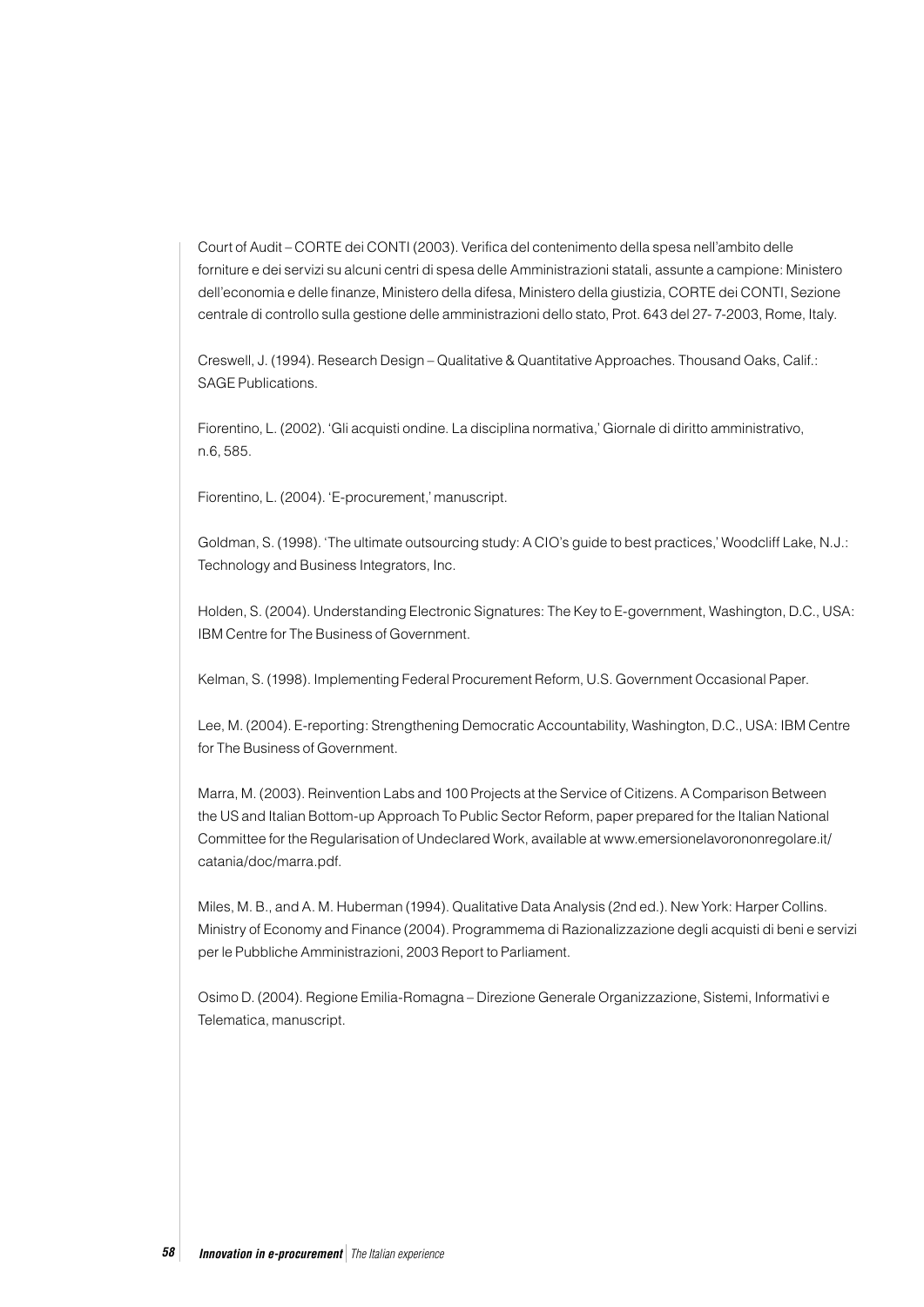Pierce, J. L. (1995). 'Reflections on Fieldwork in a Complex Organisation,' in R. Hertz and J. B. Imber (eds.), Studying Elites Using Qualitative Methods. SAGE Publications.

Ponti, A. (2003). 'Le novità in materia di acquisti di beni e servizi alla luce della Legge Finanziaria 2003. Il ruolo della Consip Spa,' L'amministrazione italiana, No.3/2003.

Stake, R. (1995). The Art of Case Study Research. SAGE Publications.

Tendler, J. (1997). Good Government in the Tropics. Baltimore, Md., USA: The Johns Hopkins University Press, pp.102–134.

Wholey, J., H. Hatry, and K. Newcomer (eds.) (1994). Handbook of Practical Programme Evaluation. San Francisco, California: Jossey-Bass Publishers.

Yin, R. K. (1994). Case Study Research: Design Methods, 2nd edition. Applied Social Research Methods Series, Volume 5. Thousand Oaks, Calif.: SAGE Publications.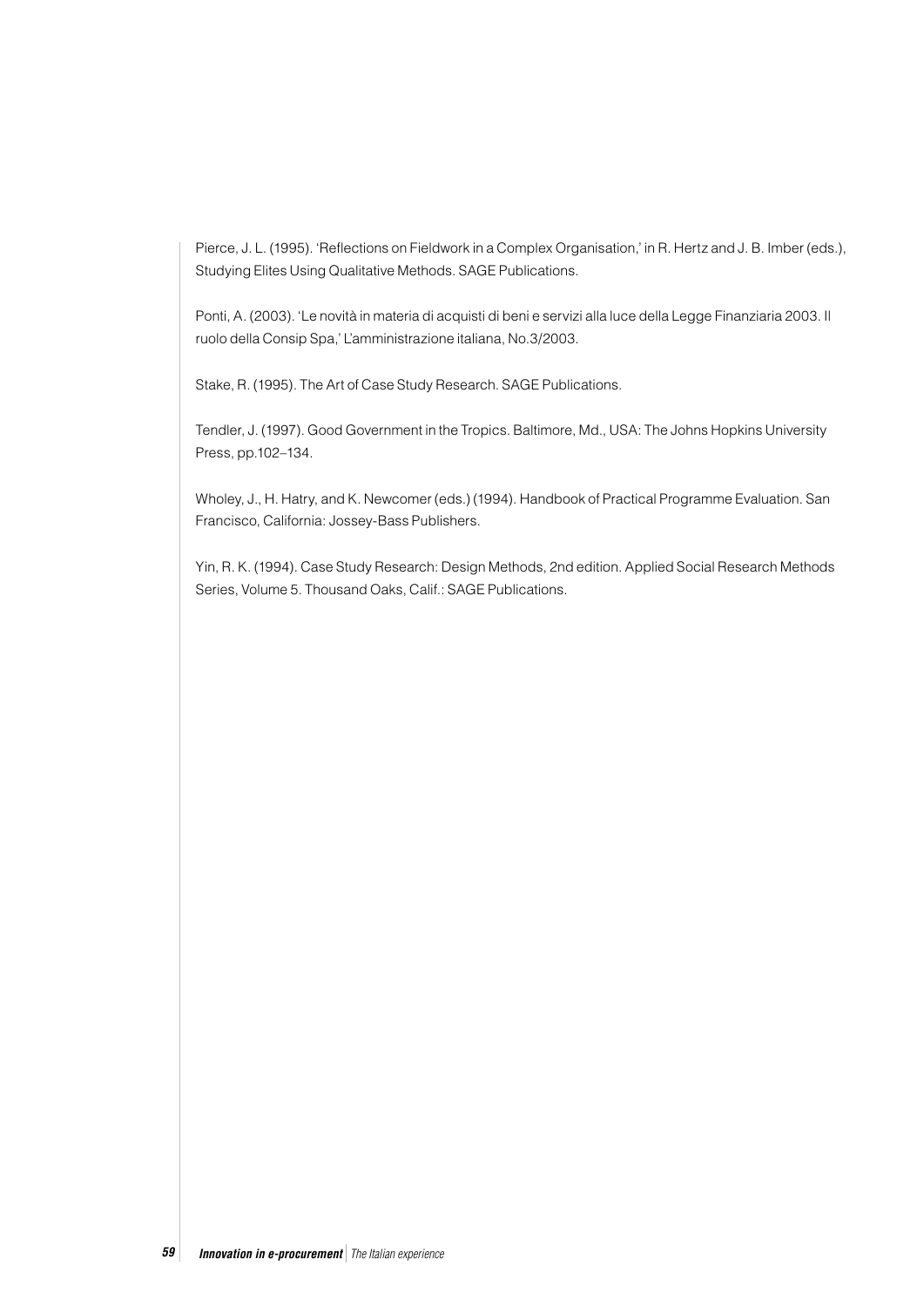# About the author

Dr. Mita Marra is a Research Fellow at the Italian National Research Council–Institute for the Study of Mediterranean Societies in Naples, Italy. She conducts research on public administration reform in Italy and in a number of Mediterranean countries. Her research has been published in various Italian and international refereed journals including Evaluation and Programme Planning, Evaluation, Economia Pubblica, and Queste Istituzioni. She is currently a member of the editorial board of the Italian Evaluation Review. She recently completed her Ph.D. dissertation on the impact of evaluationbased information on World Bank policy making and work practices for international development. She also conducts research on Italian local development policies.

Dr. Marra was involved in the design and implementation of the pilot project '100 projects at the service of citizens' at the Department of Public Management within the Italian Central Government in 1996. Since 1998, she has acted as a consultant for the World Bank Institute and the Operations Evaluations Department of the World Bank on training, evaluation, and public-sector management reform programmes, where she has published a number of reports and working papers.

Dr. Marra teaches both undergraduate and graduate courses in public policy analysis and evaluation at the University of Naples 'L'Orientale,' the University of Salerno, and the University of Molise. She has also been Visiting Scholar at the School of Public Policy and Public Administration of the George Washington University, Washington, D.C., where she taught the course "Methodology for Public Management" in the 2004 summer session.

Dr. Marra received her undergraduate degree in economics from the University of Naples 'Federico II' in 1995, the Master of Arts in International Relations from the Johns Hopkins University in 1998, and the Ph.D. in Public Policy from the School of Public Policy and Public Administration of the George Washington University in 2003.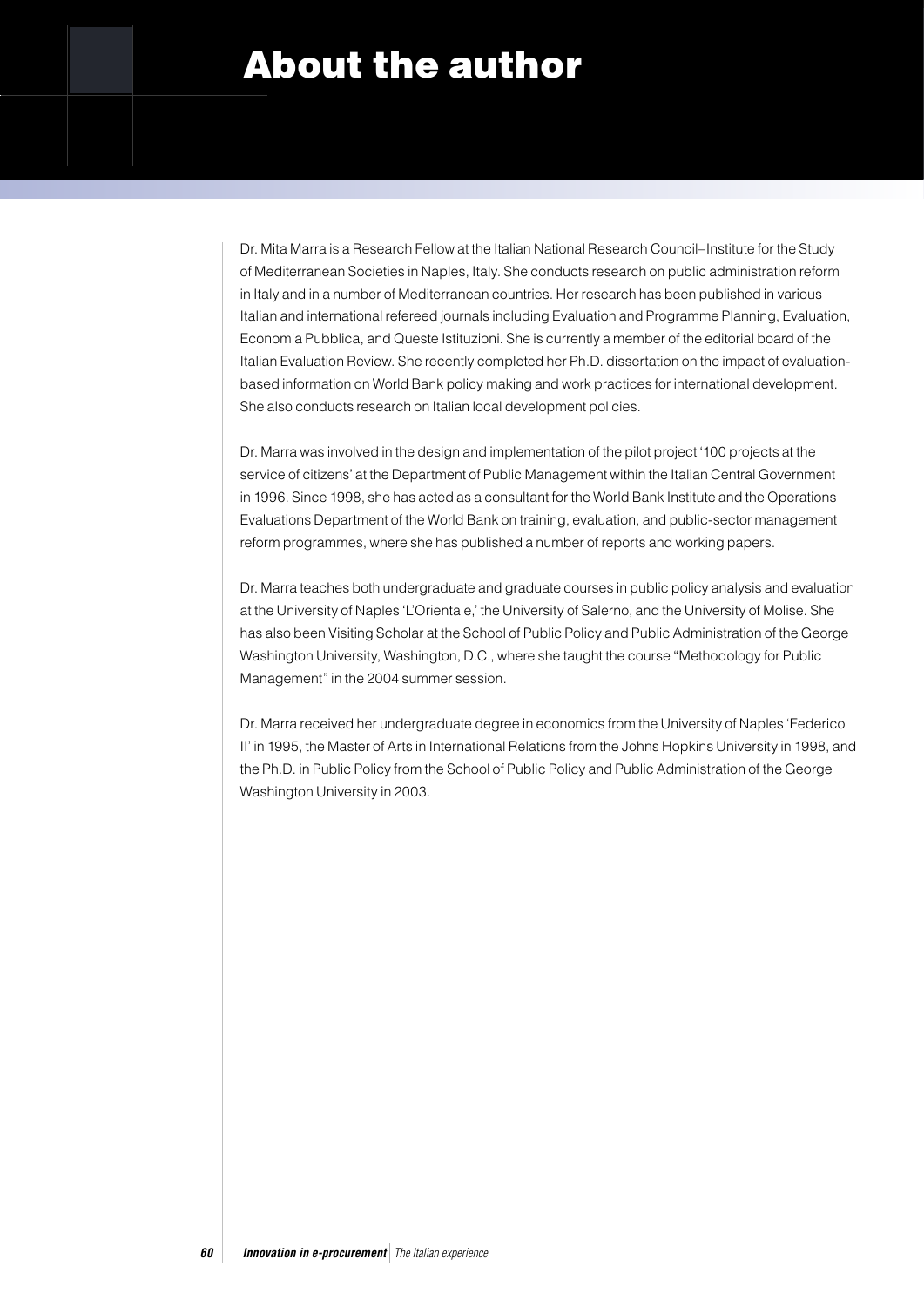# Key contact information

## To contact the author:

### **Dr. Mita Marra**

National Research Council (CNR) Institute for the Study of Mediterranean Societies (ISSM) Via P. Castellino, 111 80131 Naples, Italy (39081) 613-4086 ext. 232 fax: (39081) 579-9467

E-mail: Mita.Marra@issm.cnr.it

## To find out more about Consip, visit their Web sites:

www.acquistinretepa.it (for procurement-related information)

www.consip.it (for information concerning Consip and its institutional status and working)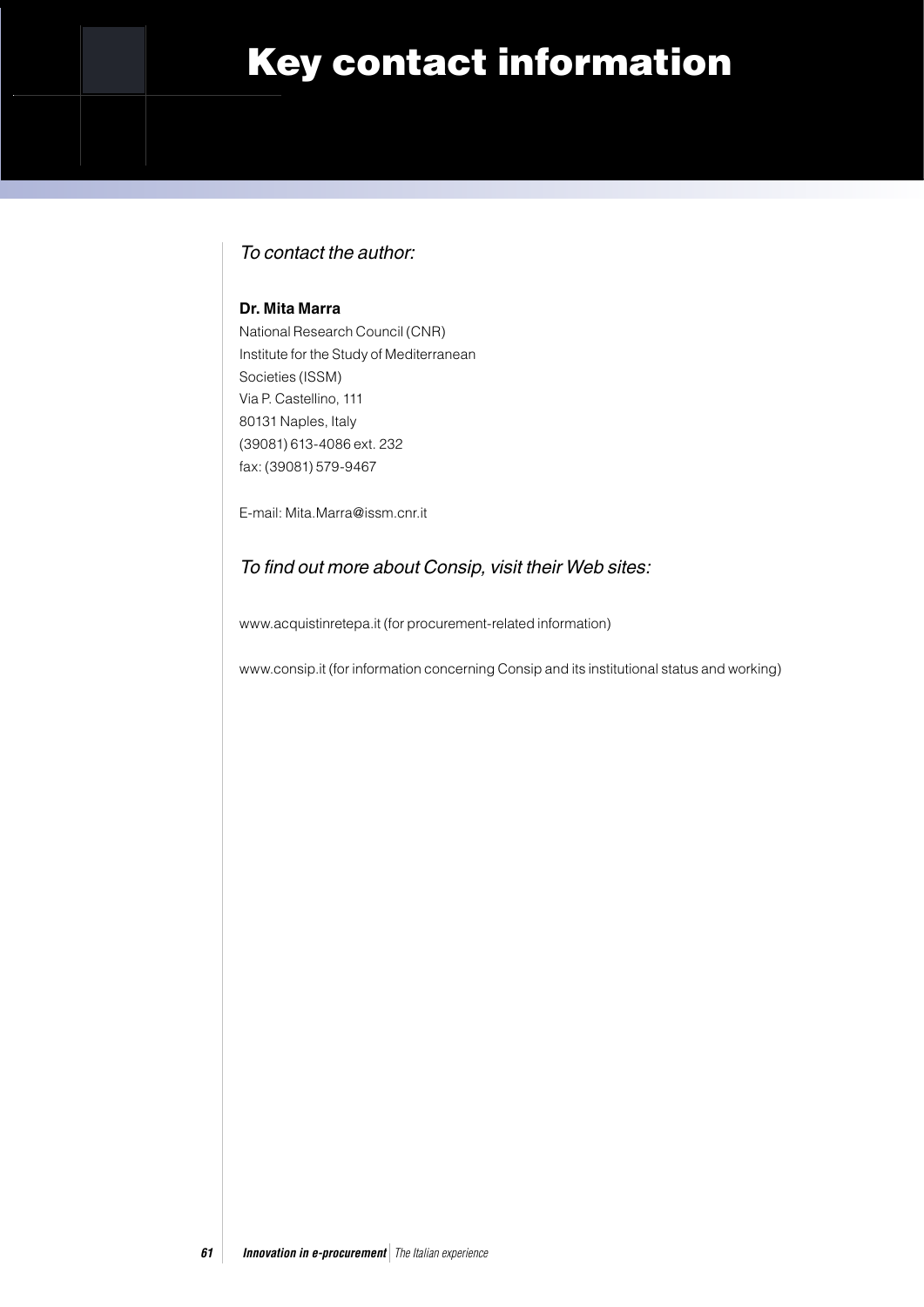# Centre reports available

Collaboration: partnerships and networks **Leveraging Networks to Meet National Goals:**  FEMA and the Safe Construction Networks (March 2002) William L. Waugh, Jr.

**21st-Century Government and the Challenge of Homeland Defense (June 2002)** Elaine C. Kamarck

**Assessing Partnerships: New Forms of Collaboration (March 2003)** Robert Klitgaard and Gregory F. Treverton

**Leveraging Networks: A Guide for Public Managers Working across Organisations (March 2003)** Robert Agranoff

**Extraordinary Results on National Goals: Networks and Partnerships in the Bureau of Primary Health Care's 100%/0 Campaign (March 2003)** John Scanlon

**Public-Private Strategic Partnerships: The U.S. Postal Service-Federal Express Alliance (May 2003)** 

Oded Shenkar

**The Challenge of Coordinating 'Big Science' (July 2003) W. Henry Lambright Communities of Practice: A New Tool for Government Managers (November 2003)**  William M. Snyder and Xavier de

**Souza Briggs Collaboration and Performance Management in Network Settings: Lessons from Three Watershed Governance Efforts (April 2004)**  Mark T. Imperial

### E-government

**Supercharging the Employment Agency: An Investigation of the Use of Information and Communication Technology to Improve the Service of State Employment Agencies (December 2000)** Anthony M. Townsend

**Assessing a State's Readiness for Global Electronic Commerce: Lessons from the Ohio Experience (January 2001)** J. Pari Sabety and Steven I. Gordon

**Privacy Strategies for Electronic Government (January 2001)** Janine S. Hiller and France Bélanger

**Commerce Comes to Government on the Desktop: E-Commerce Applications in the Public Sector (February 2001)** Genie N. L. Stowers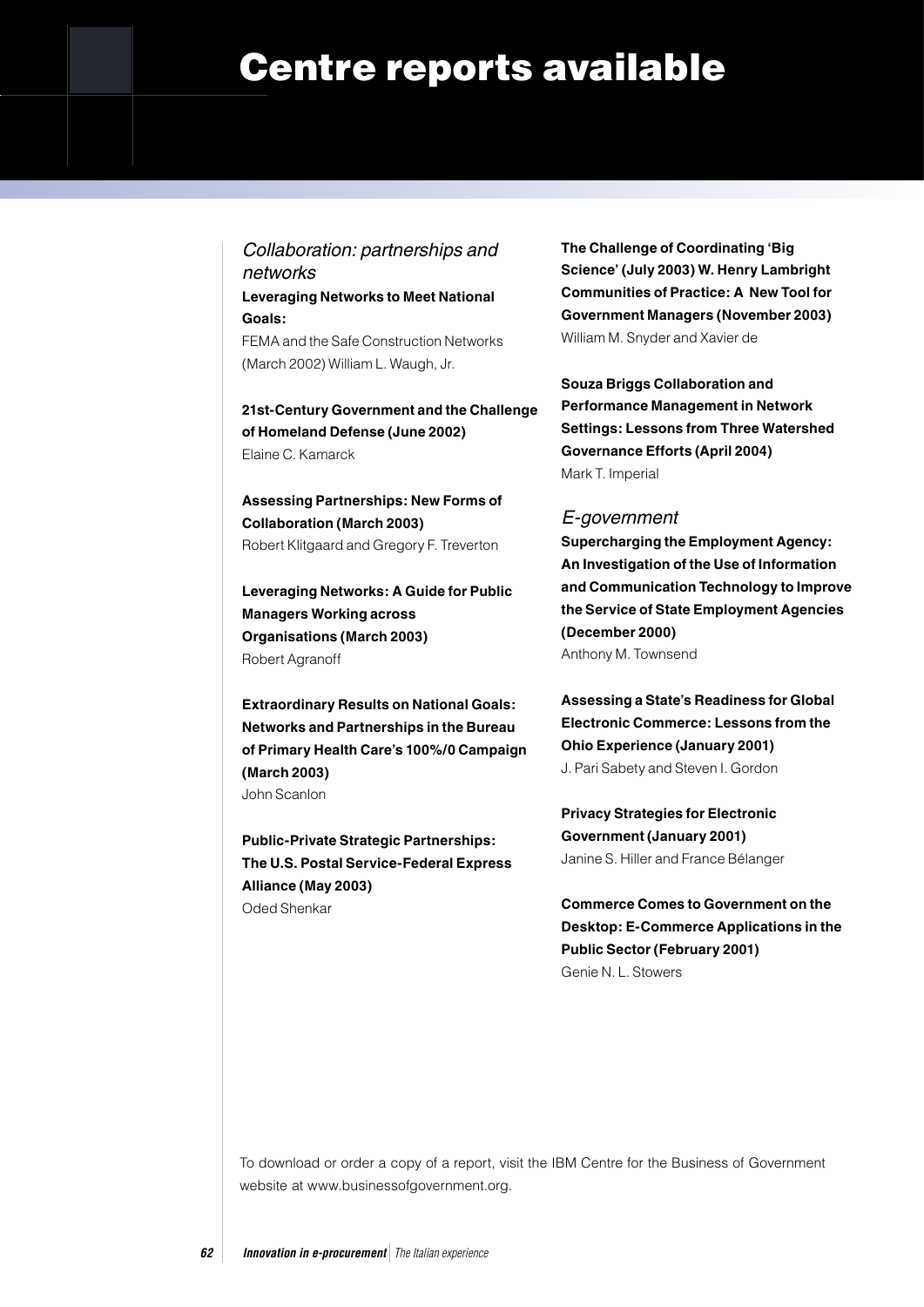**The Use of the Internet in Government Service Delivery (February 2001)** Steven Cohen and William Eimicke

**State Web Portals: Delivering and Financing E-Service (January 2002)**  Diana Burley Gant, Jon P. Gant, and Craig L. Johnson

**Internet Voting: Bringing Elections to the Desktop (February 2002)**  Robert S. Done

**Leveraging Technology in the Service of Diplomacy: Innovation in the Department of State (March 2002)** Barry Fulton

**Federal Intranet Work Sites: An Interim Assessment (June 2002)** Julianne G. Mahler and Priscilla M. Regan

**The State of Federal Websites: The Pursuit of Excellence (August 2002)** Genie N. L. Stowers

**State Government E-Procurement in the Information Age: Issues, Practices, and Trends (September 2002)** M. Jae Moon

**Preparing for Wireless and Mobile Technologies in Government (October 2002)** Ai-Mei Chang and P. K. Kannan

**Public-Sector Information Security: A Call to Action for Public-Sector CIOs (October 2002, 2nd ed.)** Don Heiman

**The Auction Model: How the Public Sector Can Leverage the Power of E-Commerce Through Dynamic Pricing (November 2002, 2nd ed.)** David C. Wyld

**The Promise of E-Learning in Africa: The Potential for Public-Private Partnerships (January 2003)** Norman La Rocque and Michael Latham

**Digitally Integrating the Government Supply Chain: E-Procurement, E-Finance, and E-Logistics (February 2003)** Jacques S. Gansler, William

**Lucy Shyn, and Kimberly M. Ross Using Technology to Increase Citizen Participation in Government: The Use of Models and Simulation (April 2003)** John O'Looney

**Seaport: Charting a New Course for Professional Services Acquisition for America's Navy (June 2003)** David C. Wyld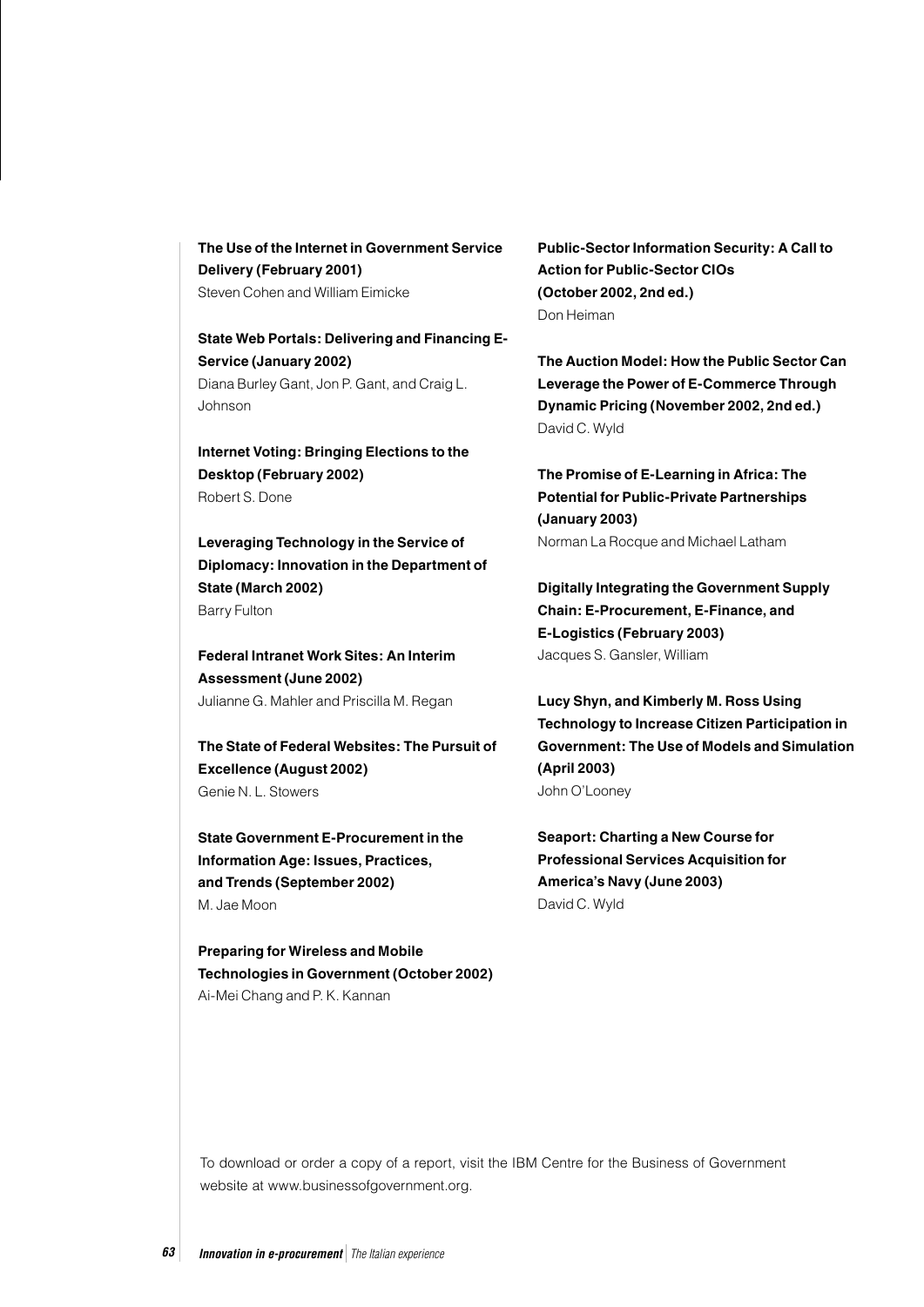**E-Reporting: Strengthening Democratic Accountability (February 2004)** Mordecai Lee

**Understanding Electronic Signatures: The Key to E-Government (March 2004)** Stephen H. Holden

**Measuring the Performance of E-Government (March 2004)** Genie N. L. Stowers

**Restoring Trust in Government: The Potential of Digital Citizen Participation (August 2004)** Marc Holzer, James Melitski, Seung-

**Yong Rho, and Richard Schwester From E-Government to M-Government? Emerging Practices in the Use of Mobile Technology by State Governments (November 2004)**  M. Jae Moon

**Government Garage Sales: Online Auctions as Tools for Asset Management (November 2004)**  David C. Wyld

**Innovation in E-Procurement: The Italian Experience (November 2004)** Mita Marra

## Financial management **Credit Scoring and Loan Scoring: Tools for Improved Management of Federal Credit Programs (July 1999)** Thomas H. Stanton

**Using Activity-Based Costing to Manage More Effectively (January 2000)** Michael H. Granof, David E. Platt, and Igor Vaysman

**Audited Financial Statements: Getting and Sustaining 'Clean' Opinions (July 2001)** Douglas A. Brook

**An Introduction to Financial Risk Management in Government (August 2001)** Richard J. Buttimer, Jr.

**Understanding Federal Asset Management: An Agenda for Reform (July 2003)** Thomas H. Stanton

**Efficiency Counts: Developing the Capacity to Manage Costs at Air Force Materiel Command (August 2003)** Michael Barzelay and Fred Thompson

### Human capital management

**Profiles in Excellence: Conversations with the Best of America's Career Executive Service (November 1999)** Mark W. Huddleston

**Reflections on Mobility: Case Studies of Six Federal Executives (May 2000)** Michael D. Serlin

**Managing Telecommuting in the Federal Government: An Interim Report (June 2000)** Gina Vega and Louis Brennan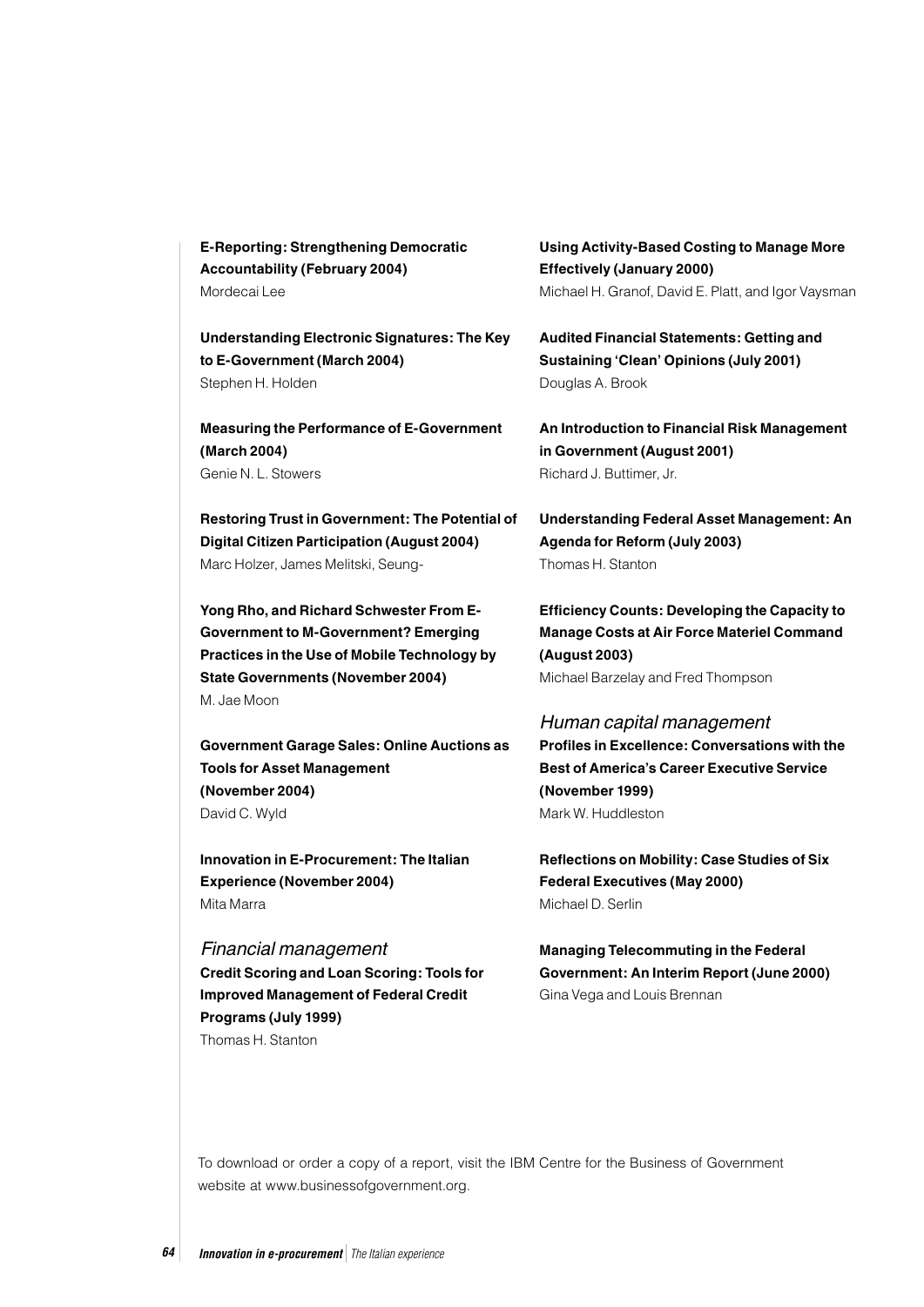**Using Virtual Teams to Manage Complex Projects: A Case Study of the Radioactive Waste Management Project (August 2000)** Samuel M. DeMarie

**A Learning-Based Approach to Leading Change (December 2000)** Barry Sugarman

**Labour-Management Partnerships: A New Approach to Collaborative Management (July 2001)** Barry Rubin and Richard Rubin

**Winning the Best and Brightest: Increasing the Attraction of Public Service (July 2001)** Carol Chetkovich

**A Weapon in the War for Talent: Using Special Authorities to Recruit Crucial Personnel (December 2001)** Hal G. Rainey

**A Changing Workforce: Understanding Diversity Programs in the Federal Government (December 2001)** Katherine C. Naff and J. Edward Kellough

**Life after Civil Service Reform: The Texas, Georgia, and Florida Experiences (October 2002)** Jonathan Walters

**The Defence Leadership and Management Program: Taking Career Development Seriously (December 2002)** Joseph A. Ferrara and Mark C. Rom

**The Influence of Organizational Commitment on Officer Retention: A 12-Year Study of U.S. Army Officers (December 2002)** Stephanie C. Payne, Ann H.

**Huffman, and Trueman R. Tremble, Jr. Human Capital Reform: 21st Century Requirements for the United States Agency for International Development (March 2003)** Anthony C. E. Quainton and Amanda M. Fulmer

**Modernising Human Resource Management in the Federal Government: The IRS Model (April 2003)** James R. Thompson and Hal G.Rainey

**Mediation at Work: Transforming Workplace Conflict at the United States Postal Service (October 2003)** Lisa B. Bingham

**Growing Leaders for Public Service (August 2004, 2nd ed.)**  Ray Blunt

**Pay for Performance: A Guide for Federal Managers (November 2004)** Howard Risher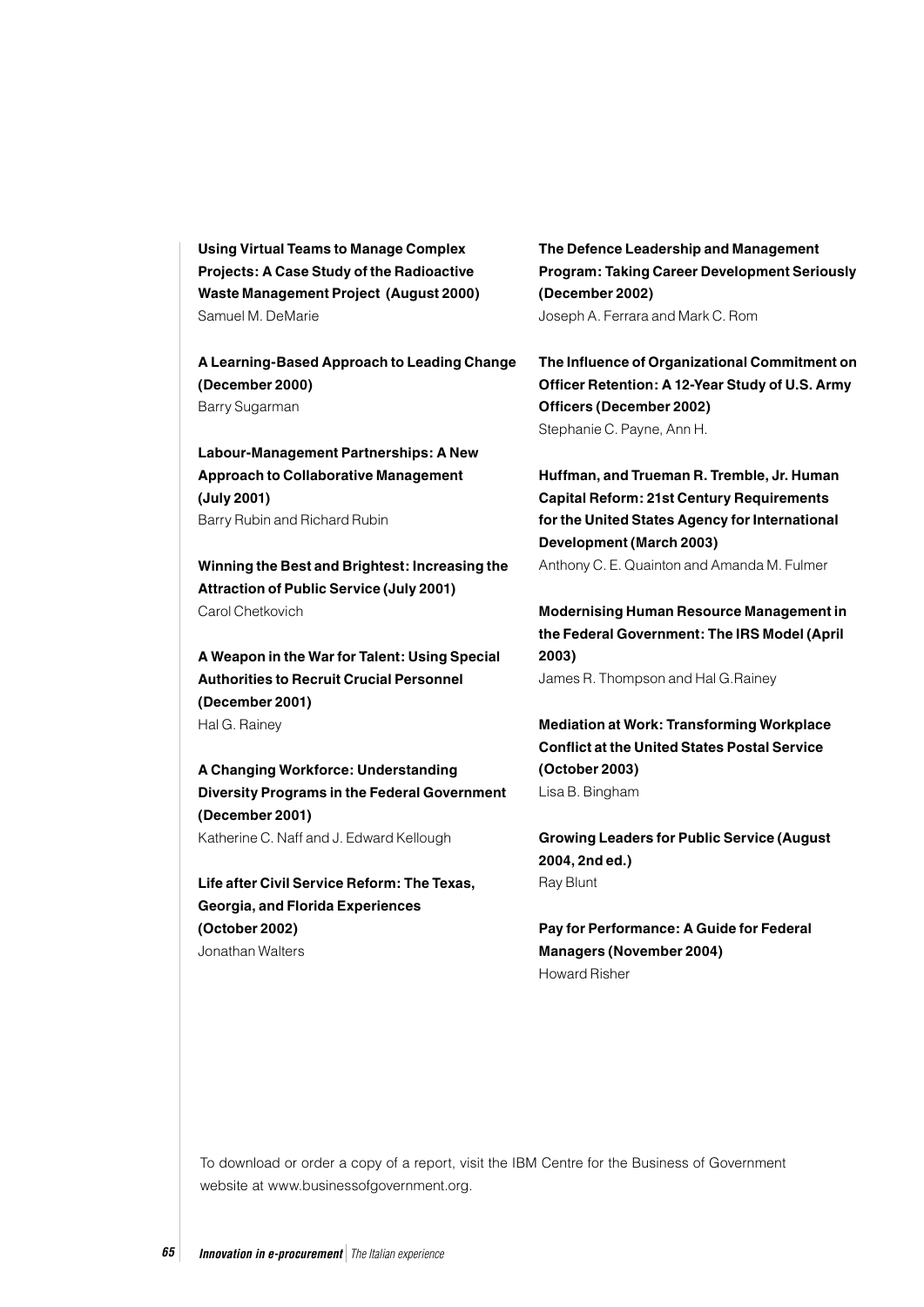#### Innovation

**Managing Workfare: The Case of the Work Experience Program in the New York City Parks Department (June 1999)** Steven Cohen

**New Tools for Improving Government Regulation: An Assessment of Emissions Trading and Other Market-Based Regulatory Tools (October 1999)** Gary C. Bryner

**Religious Organisations, Anti- Poverty Relief, and Charitable Choice: A Feasibility Study of Faith- Based Welfare Reform in Mississippi (November 1999)** John P. Bartkowski and Helen A.Regis

**Business Improvement Districts and Innovative Service Delivery (November 1999)** Jerry Mitchell

**An Assessment of Brownfield Redevelopment Policies: The Michigan Experience (November 1999)**

Richard C. Hula

**San Diego County's Innovation Program: Using Competition and a Whole Lot More to Improve Public Services (January 2000)** William B. Eimicke

**Innovation in the Administration of Public Airports (March 2000)** Scott E. Tarry

**Entrepreneurial Government: Bureaucrats as Business people (May 2000)** Anne Laurent

**Rethinking US Environmental Protection Policy: Management Challenges for a New Administration (November 2000)** Dennis A. Rondinelli

**The Challenge of Innovating in Government (February 2001)** Sandford Borins

**Understanding Innovation: What Inspires It? What Makes It Successful? (December 2001)** Jonathan Walters

**Government Management of Information Mega-Technology: Lessons from the Internal Revenue Service's Tax Systems Modernisation (March 2002)** Barry Bozeman

**Advancing High End Computing: Linking to National Goals (September 2003)** Juan D. Rogers and Barry Bozeman

Managing for performance and results **Corporate Strategic Planning in Government: Lessons from the United States Air Force (November 2000)** Colin Campbell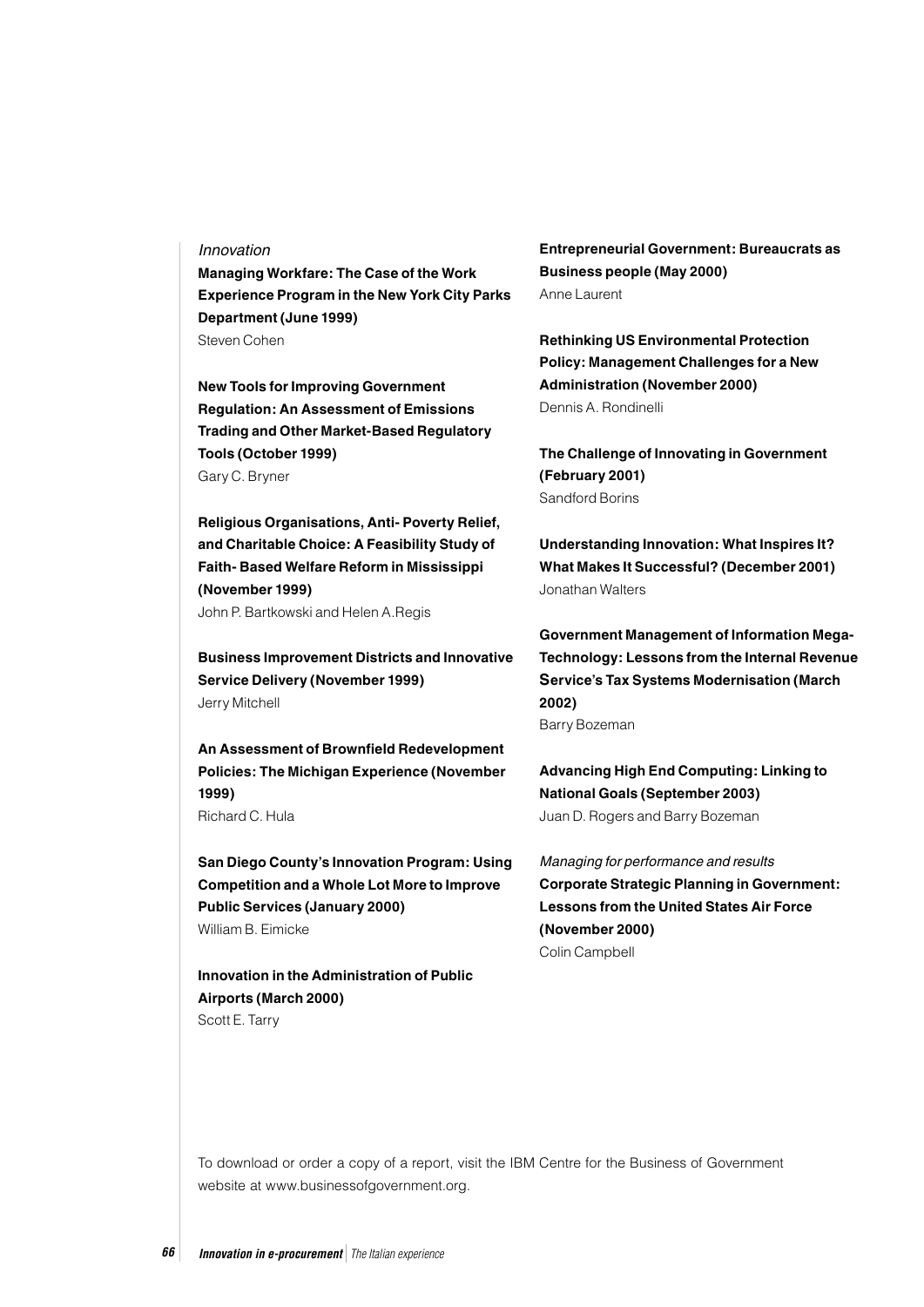**Using Evaluation to Support Performance Management: A Guide for Federal Executives (January 2001)** Kathryn Newcomer and Mary Ann Scheirer

**Managing for Outcomes: Milestone Contracting in Oklahoma (January 2001)**  Peter Frumkin

**The Challenge of Developing Cross-Agency Measures: A Case Study of the Office of National Drug Control Policy (August 2001)** Patrick J. Murphy and John Carnevale

**The Potential of the Government Performance and Results Act as a Tool to Manage Third-Party Government (August 2001)** David G. Frederickson

**Using Performance Data for Accountability: The New York City Police Department's CompStat Model of Police Management (August 2001)** Paul E. O'Connell

**Moving Toward More Capable Government: A Guide to Organisational Design (June 2002)** Thomas H. Stanton

**The Baltimore CitiStat Program: Performance and Accountability (May 2003)**

Lenneal J. Henderson

**Strategies for Using State Information: Measuring and Improving Program Performance (December 2003)** Shelley H. Metzenbaum

**Linking Performance and Budgeting: Opportunities in the Federal Budget Process (January 2004, 2nd ed.)** Philip G. Joyce

**How Federal Programs Use Outcome Information: Opportunities for Federal Managers (February 2004, 2nd ed.)** Harry P. Hatry, Elaine Morley, Shelli

**B. Rossman, and Joseph S. Wholey Performance Leadership: 11 Better Practices That Can Ratchet Up Performance (May 2004)** Robert D. Behn

**Performance Management for Career Executives: A 'Start Where You Are, Use What You Have' Guide (October 2004, 2nd ed.)** Chris Wye

**Staying the Course: The Use of Performance Measurement in State Governments (November 2004)**

Julia Melkers and Katherine Willoughby

Market-based government **Determining a Level Playing Field for Public-Private Competition (November 1999)** Lawrence L. Martin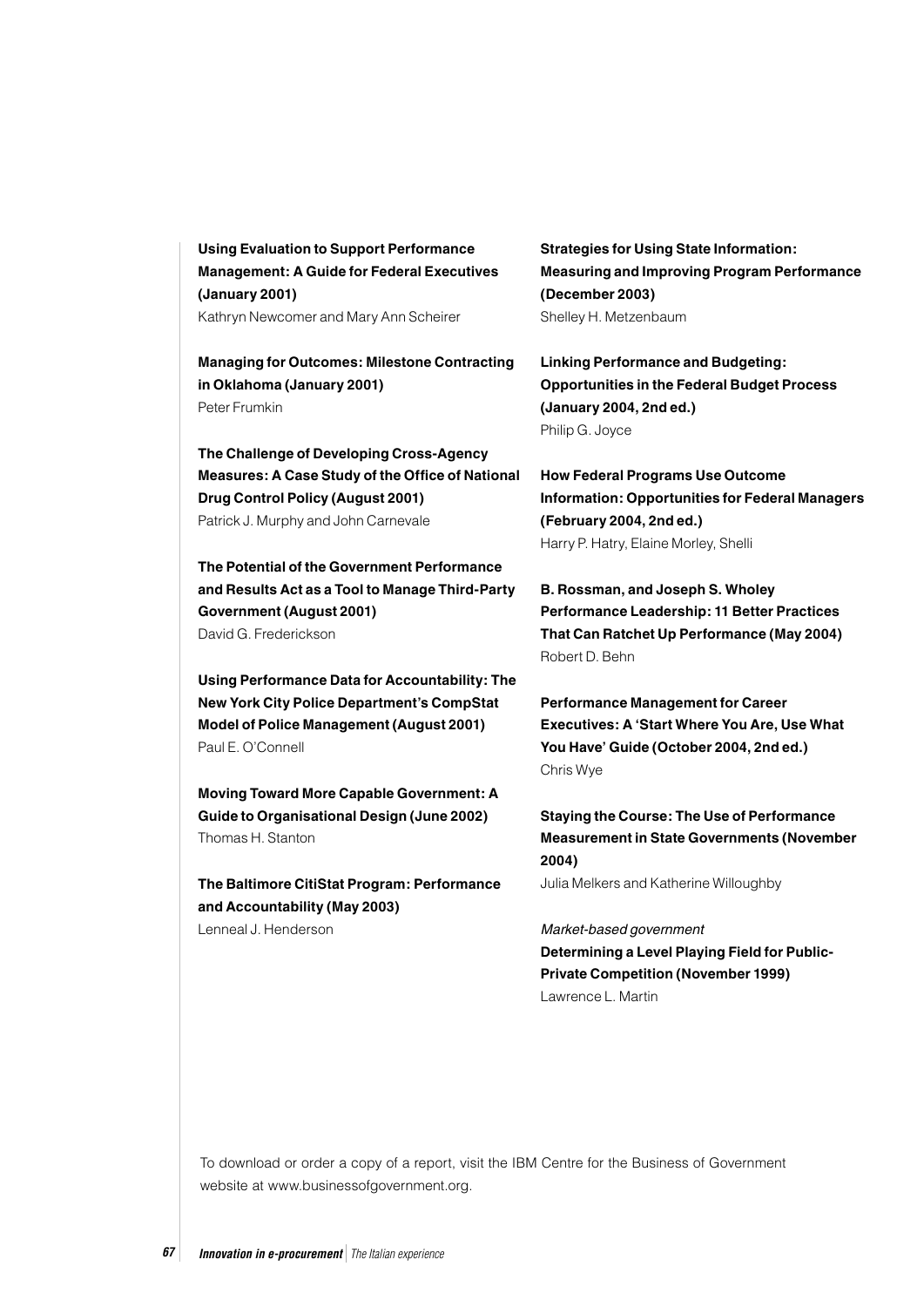**Implementing State Contracts for Social Services: An Assessment of the Kansas Experience (May 2000)** Jocelyn M. Johnston and Barbara S.Romzek

**A Vision of the Government as a World-Class Buyer: Major Procurement Issues for the Coming Decade (January 2002)** Jacques S. Gansler

**Contracting for the 21st Century: A Partnership Model (January 2002)** Wendell C. Lawther

**Franchise Funds in the Federal Government: Ending the Monopoly in Service Provision (February 2002)** John J. Callahan

**Making Performance-Based Contracting Perform: What the Federal Government Can Learn from State and Local Governments (November 2002, 2nd ed.)** Lawrence L. Martin

**Moving to Public-Private Partnerships: Learning from Experience around the World (February 2003)** Trefor P. Williams

**IT Outsourcing: A Primer for Public Managers (February 2003)** Yu-Che Chen and James Perry

**The Procurement Partnership Model: Moving to a Team-Based Approach (February 2003)** Kathryn G. Denhardt

**Moving Toward Market-Based Government: The Changing Role of Government as the Provider (March 2004, 2nd ed.)** Jacques S. Gansler

**Transborder Service Systems: Pathways for Innovation or Threats to Accountability? (March 2004)** Alasdair Roberts

**Competitive Sourcing: What Happens to Federal Employees? (October 2004)** Jacques S. Gansler and William Lucyshyn

**Implementing Alternative Sourcing Strategies: Four Case Studies (October 2004)** Edited by Jacques S. Gansler and William Lucyshyn

**Designing Competitive Bidding for Medicare (November 2004)** John Cawley and Andrew B. Whitford

**Transformation of organisations The Importance of Leadership: The Role of School Principals (September 1999)** Paul Teske and Mark Schneider

**Leadership for Change: Case Studies in American Local Government (September 1999)** Robert B. Denhardt and Janet

**Vinzant Denhardt Managing Decentralized Departments: The Case of the U.S. Department of Health and Human Services (October 1999)** Beryl A. Radin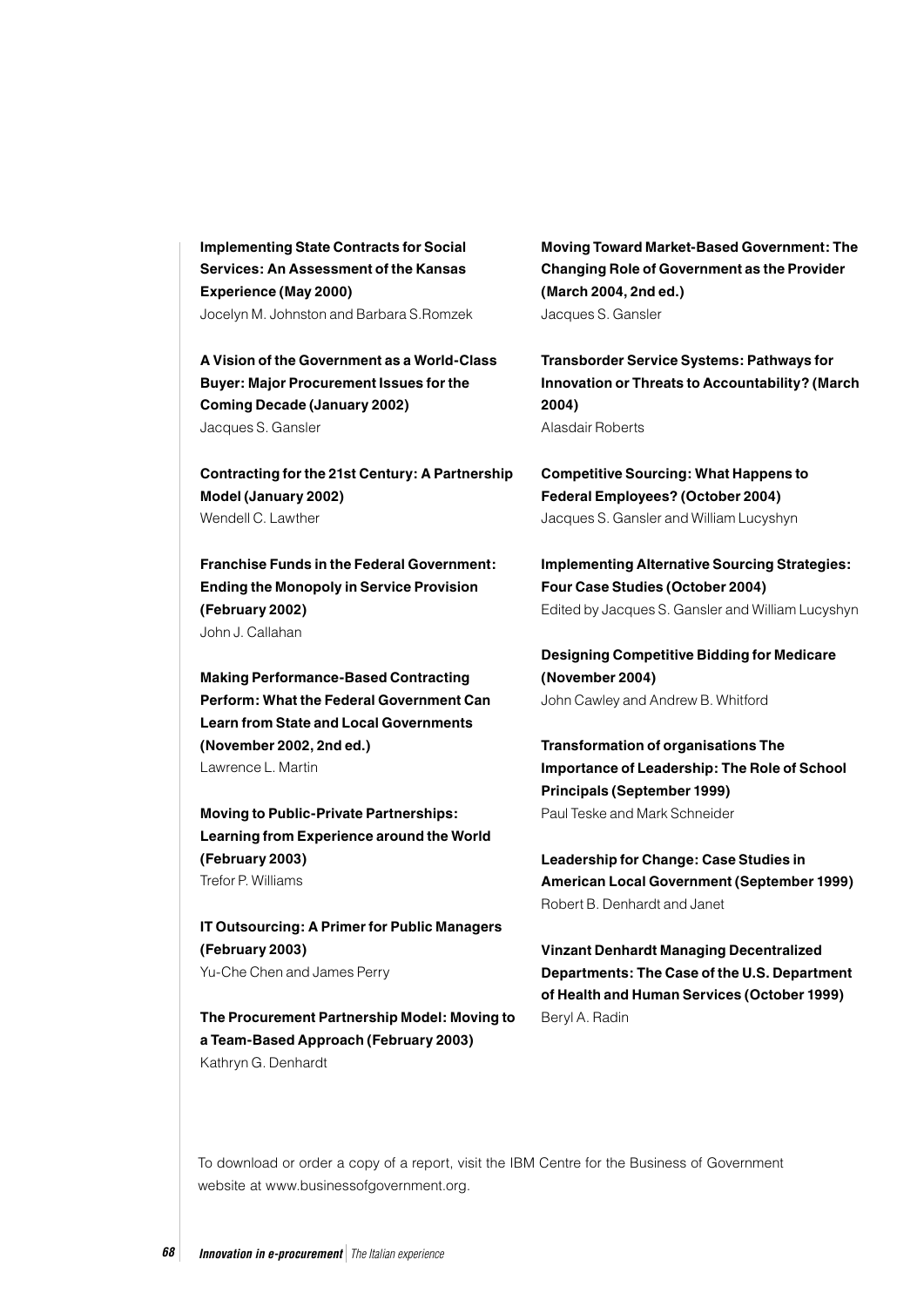**Transforming Government: The Renewal and Revitalisation of the Federal Emergency Management Agency (April 2000)** R. Steven Daniels and Carolyn L. Clark-Daniels

**Transforming Government: Creating the New Defence Procurement System (April 2000)** Kimberly A. Harokopus

**Trans-Atlantic Experiences in Health Reform: The United Kingdom's National Health Service and the United States Veterans Health Administration (May 2000)** Marilyn A. DeLuca

**Transforming Government: The Revitalisation of the Veterans Health Administration (June 2000)** Gary J. Young

**The Challenge of Managing Across Boundaries: The Case of the Office of the Secretary in the US Department of Health and Human Services (November 2000)** Beryl A. Radin

**Creating a Culture of Innovation: 10 Lessons from America's Best Run City (January 2001)** Janet Vinzant Denhardt and Robert B. Denhardt

**Transforming Government: Dan Goldin and the Remaking of NASA (March 2001)** W. Henry Lambright

**Managing Across Boundaries: A Case Study of Dr. Helene Gayle and the AIDS Epidemic (January 2002)** Norma M. Riccucci

**Managing 'Big Science': A Case Study of the Human Genome Project (March 2002)** W. Henry Lambright

**The Power of Frontline Workers in Transforming Government: The Upstate New York Veterans Healthcare Network (April 2003)** Timothy J. Hoff

**Making Public Sector Mergers Work: Lessons Learned (August 2003)** Peter Frumkin

**Efficiency Counts: Developing the Capacity to Manage Costs at Air Force Materiel Command (August 2003)** Michael Barzelay and Fred Thompson

**Managing the New Multipurpose, Multidiscipline University Research Centres: Institutional Innovation in the Academic Community (November 2003)** Barry Bozeman and P. Craig Boardman

2004 presidential transition series **Government Reorganisation: Strategies and Tools to Get It Done (August 2004)** Hannah Sistare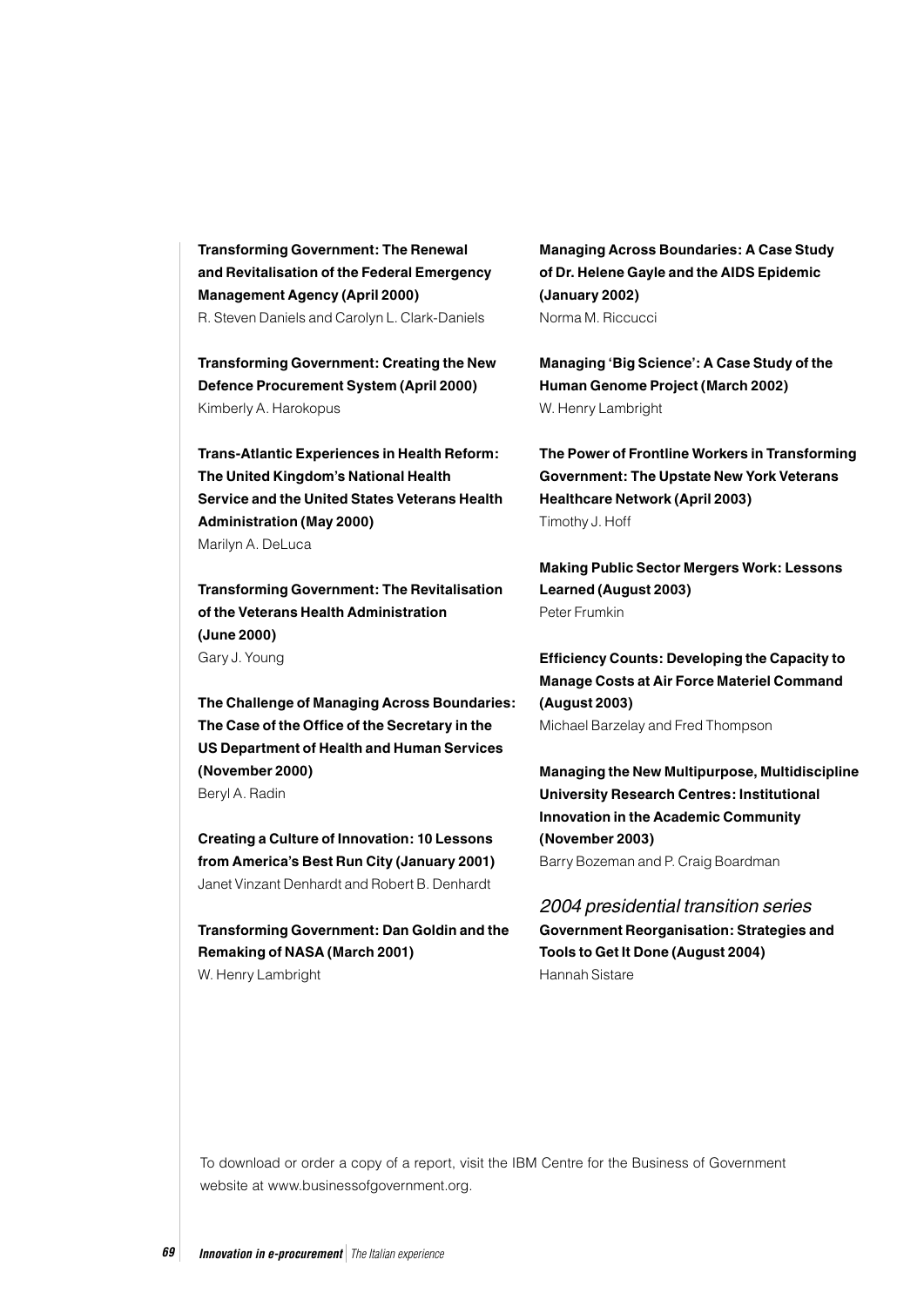**Performance Management for Political Executives: A 'Start Where You Are, Use What You Have' Guide (October 2004)** Chris Wye

Special reports **Enhancing Security Throughout the Supply Chain (April 2004)** David J. Closs and Edmund F.McGarrell

Centre for healthcare management reports **The Power of Frontline Workers in Transforming Healthcare Organisations: The Upstate New York Veterans Healthcare Network (December 2003)**

Timothy J. Hoff

**IT Outsourcing: A Primer for Healthcare Managers (December 2003)**

Yu-Che Chen and James Perry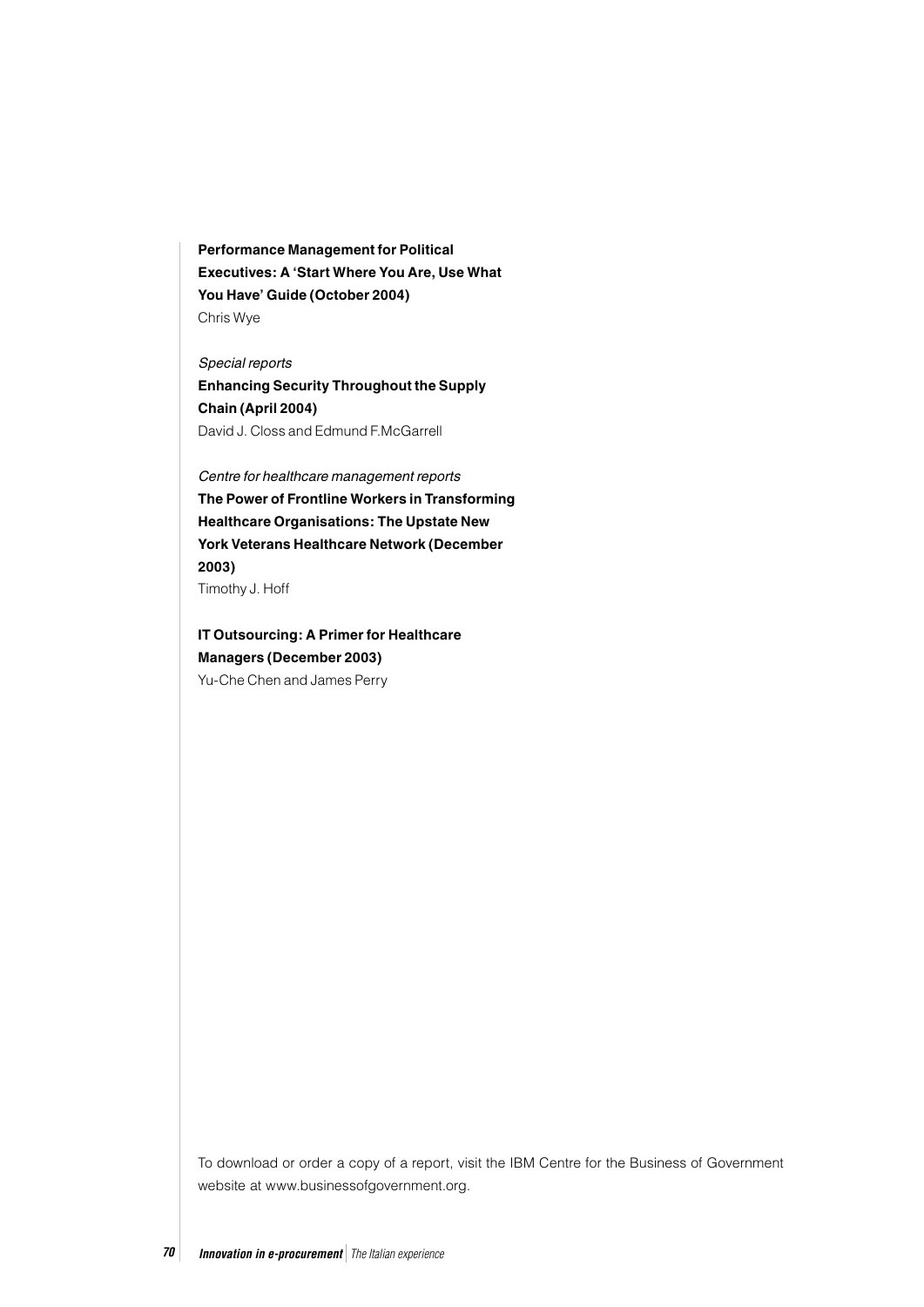#### **About the IBM Centre for The Business of Government**

Through research stipends and events, the IBM Centre for The Business of Government stimulates research and facilitates discussion on new approaches to improving the effectiveness of government at the federal, state, local, and international levels.

The Centre is one of the ways that IBM seeks to advance knowledge on how to improve public sector effectiveness. The IBM Center focuses on the future of the operation and management of the public sector.

#### **About IBM Public Sector**

IBM is the world's leading information technology company, with over 90 years of leadership in helping businesses innovate. Working with Public Sector clients around the globe, IBM provides on demand e-Government solutions to assist government agencies respond with speed to citizen demands, business needs, changing economic conditions and legislative priorities and policies.

For more information about IBM Public Sector, visit: ibm.com/industries/government

#### **For additional information about the IBM Center for The Business of Government, contact:**

Mark A. Abramson Executive Director IBM Center for The Business of Government 1301 K Street, NW Fourth Floor, West Tower Washington, DC, USA 20005 (202) 515-4504, fax: (202) 515-4375 e-mail: businessofgovernment@us.ibm.com Web site: www.businessofgovernment.org

#### **For additional information about IBM Public Sector, contact:**

Sietze Dijkstra EMEA Public Sector Leader IBM Transistorstratt 7 1322 CJ Almere **Netherlands** 31-20-5135817 e-mail: sietze.dijkstra@nl.ibm.com